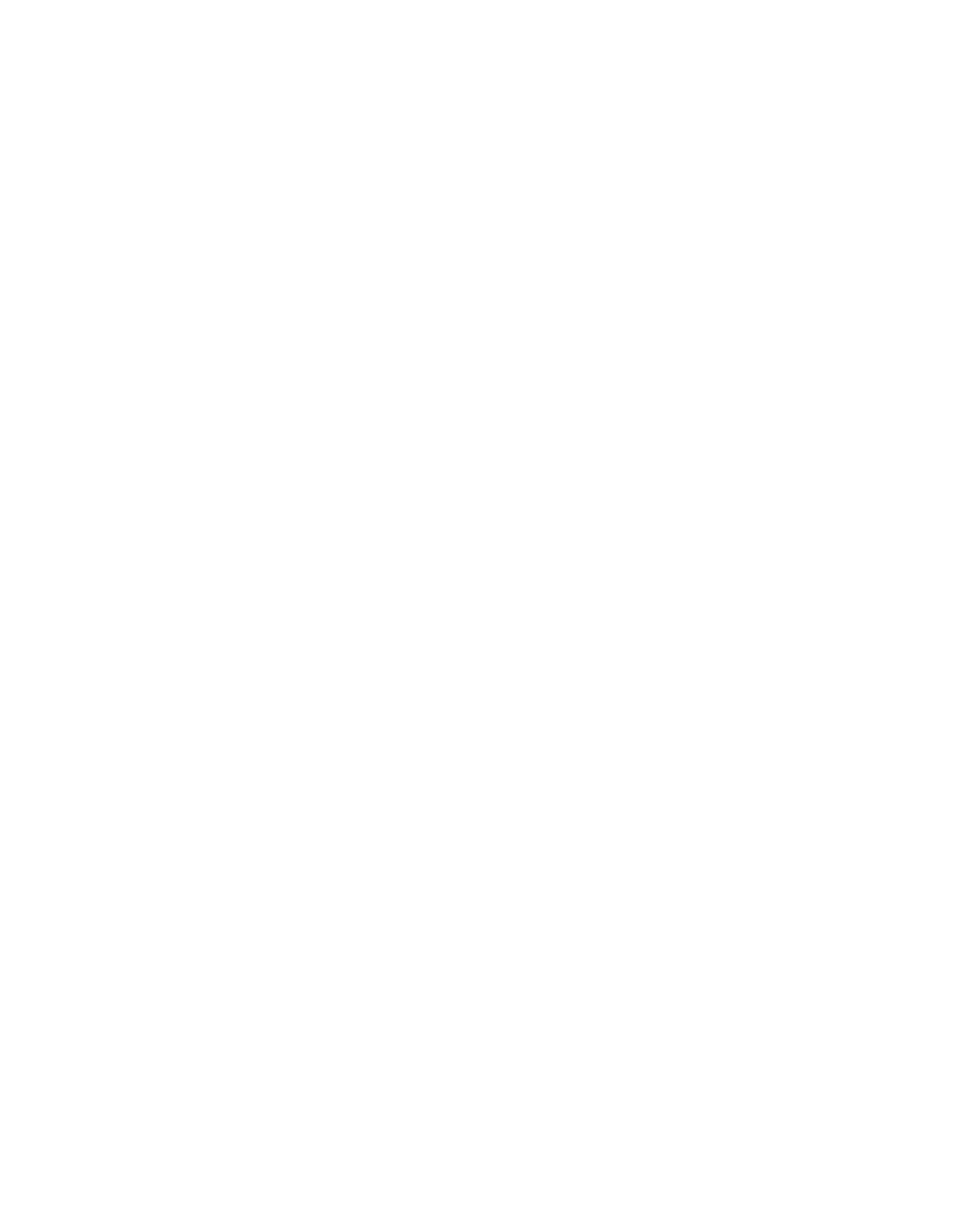# **WOMEN AND HOUSING IN CANADA: BARRIERS TO EQUALITY**

#### **Acknowledgments**

This report was researched and written by: Maureen Callaghan, Leilani Farha, and Bruce Porter with the assistance of John Fraser, Niamh Harraher, Michelle Mulgrave, and Sherrie Tingley.

CERA would like to thank the many individuals and organizations who supported this project, provided feedback on initial drafts of the report and attended the Consultation in Ottawa. CERA would also like to thank Michelle Briand and Martin Dufresne for their excellent translation of the draft and final research report into french.

CERA would like to thank Status of Women Canada and the Department of Justice for their support for this project.

Copyright Centre for Equality Rights in Accommodation, Toronto, 2002.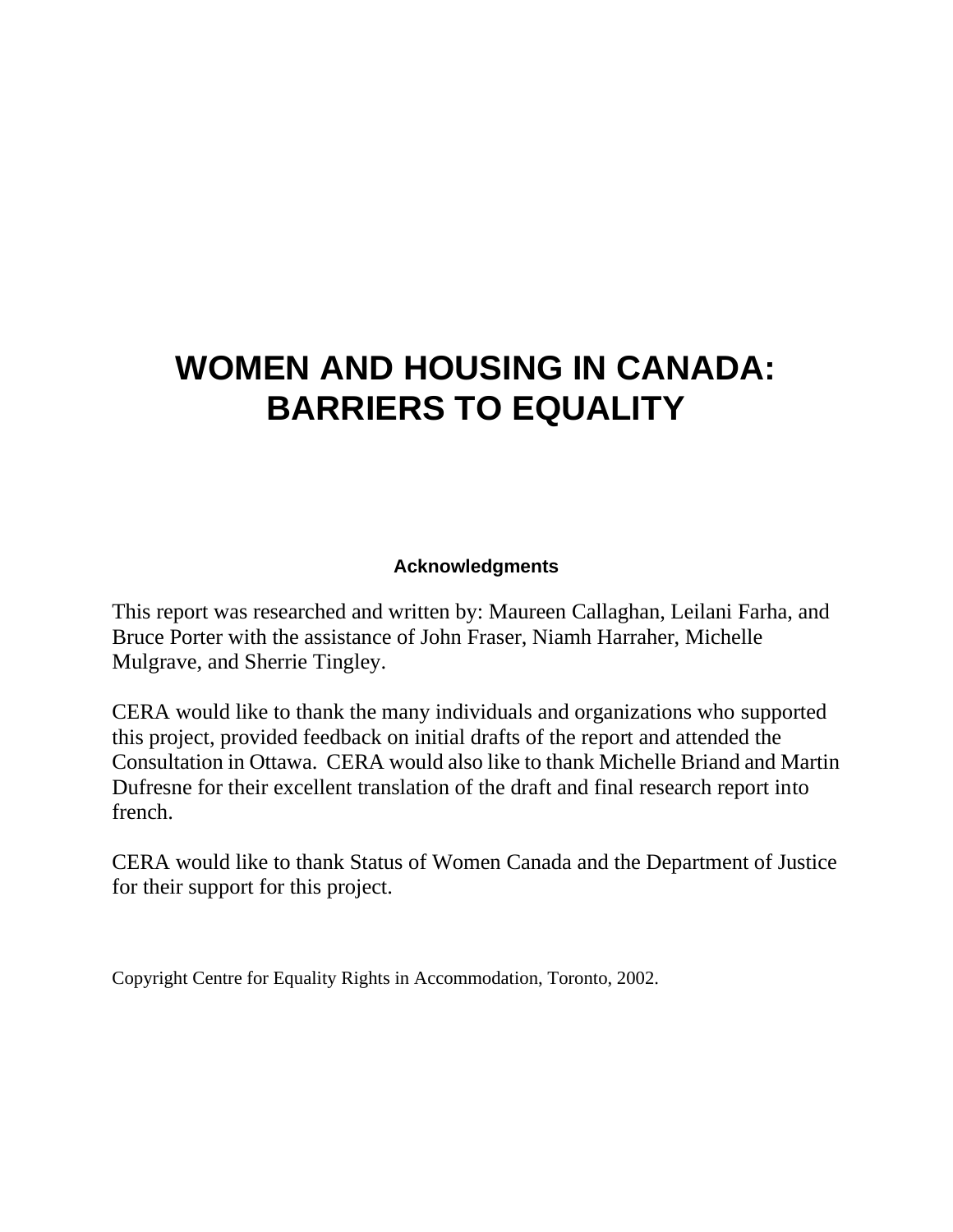# *Women and Housing in Canada: Barriers to Equality*

# *Table of Contents*

| <b>Introduction</b> |                                                            | Page 1  |
|---------------------|------------------------------------------------------------|---------|
|                     | <b>Chapter 1: Re-Defining and Re-Thinking Homelessness</b> | Page 6  |
|                     | <b>Chapter 2: Federal Housing Programs</b>                 | Page 16 |
| А.                  | <b>Rental Housing</b>                                      | Page 16 |
| В.                  | Homeownership                                              | Page 27 |
| C.                  | <b>Homelessness Secretariat</b>                            | Page 31 |
|                     | <b>Chapter 3: Aboriginal Women and Housing</b>             | Page 33 |
|                     | <b>Chapter 4: Income Support Programs</b>                  | Page 46 |
| А.                  | Income Assistance - CAP and Beyond                         | Page 47 |
| В.                  | <b>NCB Supplement</b>                                      | Page 54 |
| С.                  | <b>Employment Insurance</b>                                | Page 61 |
| <b>Chapter 5:</b>   | <b>Recommendations</b>                                     | Page 68 |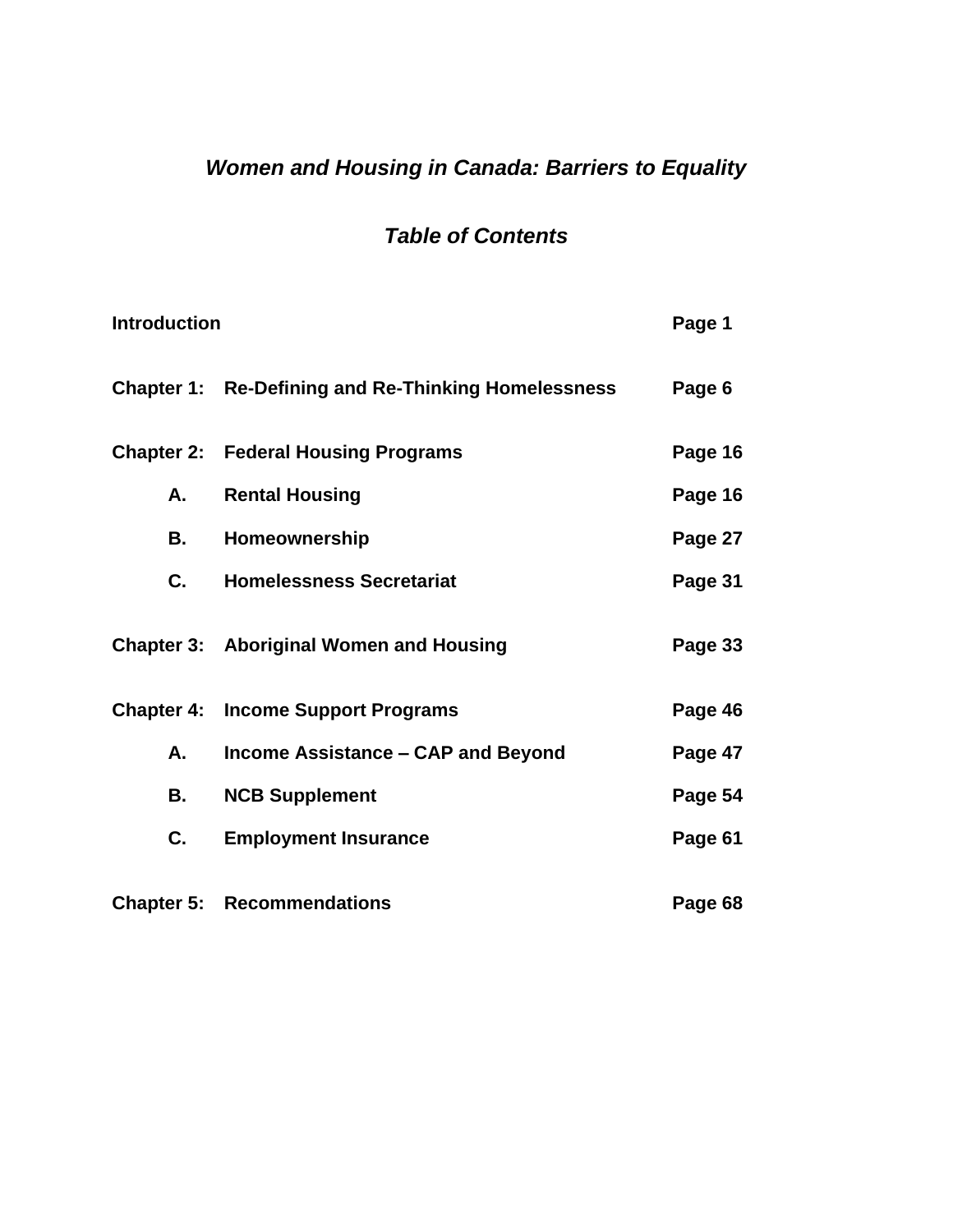## **INTRODUCTION**

Twenty-five years ago, any discussion of the "homeless" in Canada referred to a relatively small number of transient single men living in "flop houses" in Toronto, Montreal or Vancouver.<sup>1</sup> Today, widespread homelessness in Canada is recognized as a "national disaster" that is both rural and urban and which most dramatically affects women and children.<sup>2</sup>

Women's experiences of homelessness, however, still tend to be ignored. Homelessness is often equated exclusively with those seen on city streets, predominantly men. Although recent data suggests that in cities like Toronto, as many as one in four people living on the street may be women, street homelessness is not representative of most women's experiences.<sup>3</sup> For women with children, living on the street is an impossible option that is almost certain to mean losing their children. For single women, increased vulnerability to violence and sexual assault make street life something to be avoided at all costs.<sup>4</sup> Existing shelter surveys indicate dramatic increases in the use of shelters by both single women and women with children, particularly Aboriginal women and black women.<sup>5</sup> But living in a shelter is also considered a last resort and the increasing number of women in shelters is certainly only a small fraction of the number of women across Canada experiencing housing crises and homelessness in diverse ways –

<span id="page-4-0"></span>living with the threat of violence because there are no other housing options; living in unsafe or unhealthy accommodation; sacrificing other necessities such as food, clothing and medical needs to pay rent or to make mortgage payments; moving into overcrowded accommodation with family or friends; or losing custody of their children because of

<sup>2</sup> Federation of Canadian Municipalities, *A National Affordable Housing Strategy: Backgrounder* (Ottawa, 2001) online at http://www.fcm.ca/english/national/backgrounder-e.html;

<sup>3</sup> City of Toronto Homelessness Report 2001 (Toronto: January, 2001), at 7, online at: www.city.toronto.on.ca/homelessness/homelessnessreport.pdf

<sup>4</sup> S. Lenon, "Living on the Edge: Women, Poverty and Homelessness in Canada" (2000) 20(3) *Canadian Women's Studies* 123 at 125.

<sup>5</sup> There was a 130% increase in number of children in Toronto shelters between 1989 and 1999 (City of Toronto Homelessness Report 2001, at 5). The majority are children of single mothers. Thus, while women are still outnumbered by men in the shelter population, it is clear from affordability indicators that they are most at risk of homelessness and affordability problems, etc. The Federation of Canadian Municipalities estimates 4 families at risk of homelessness for every one person in a shelter or on the street (Federation of Canadian Municipalities, A National Affordable Housing Strategy: Backgrounder, supra, note 2). A recent survey in British Columbia showed that Aboriginal people are over-represented among shelter users and that Aboriginal clients are more likely to be female. This report also suggests that black women and aboriginal women in Toronto are over-represented amongst shelter users. See: British Columbia, Ministry of Social Development and Economic Security, *Homelessness – Causes & Effects: A Profile, Policy Review and Analysis*, Vol. 2 at 23 and Vol. 4 at 8 (March 2001).

<sup>1</sup> Toronto Social Planning Council, *Report on Homelessness* (City of Toronto, 1976).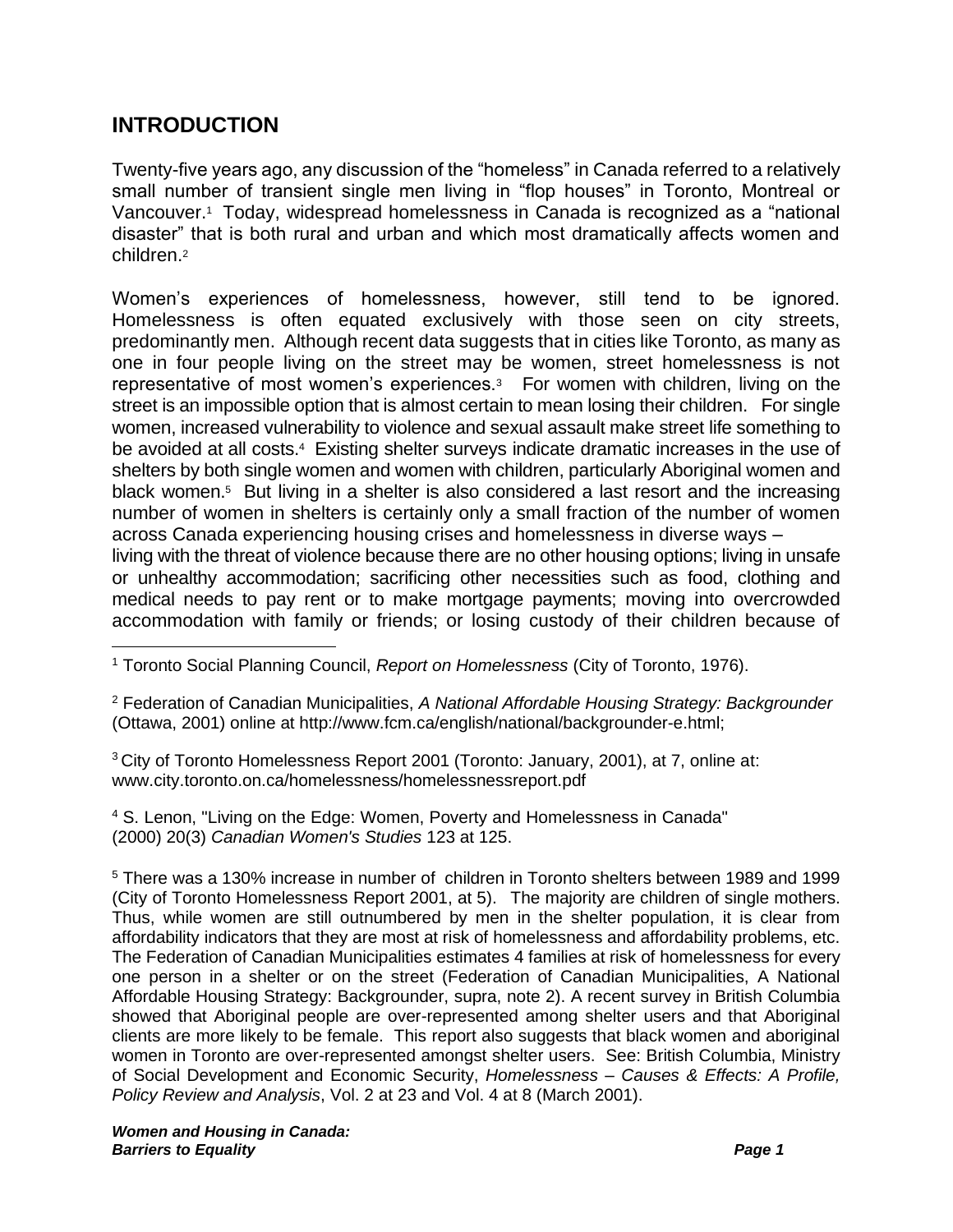inadequate housing.<sup>6</sup> Most of these individualized "housing crises" do not show up in homelessness counts or media portrayals of homelessness, but they increasingly define the lives of lower income women in Canada.

There has been too little analysis of homelessness as a women's issue or consideration of various programs and responses to homelessness from the standpoint of the particular barriers facing women in meeting their housing needs. The goal of this research project is to consider homelessness from this neglected perspective, to facilitate collaboration among women in order to address some of the important omissions and failures of current federal programs and to fashion appropriate strategies through which the federal government could respond to the growing crisis of women's homelessness in Canada.

During an era characterized by the withdrawal of the federal government from the housing field, and given that provinces hold ultimate constitutional responsibility for most housing in Canada, a focus on federal policies and programs may seem anachronistic. However, most of those with whom we have consulted agree that it is important to recognize the unique responsibilities of the federal government and the role that it plays in the various policy areas that have a direct effect on women's homelessness.

Although special arrangements would need to be made with respect to Quebec, local control and administration of housing and income programs does not remove the need for national co-ordination and leadership. As is noted in s. 36 of the Canadian Constitution, the federal government and the provinces are *jointly* committed to ensuring public services of reasonable quality to all Canadians. It is the federal government which is responsible for reporting on Canada's compliance with international human rights law guaranteeing the right to adequate housing and for ensuring that all levels of government respond to the strongly worded "concerns" from a number of U.N. human rights treaty monitoring bodies about growing homelessness as a violation of fundamental human rights in Canada. The federal government has constitutional responsibility for First Nations' Aboriginal housing and thus for addressing what is widely recognized, both in Canada and internationally, as "the most pressing human rights issue facing Canadians." $^7$ Under the Social Union Framework Agreement, the federal government is jointly committed with the provinces to "meeting the needs of Canadians" including ensuring

<sup>6</sup> M. Hurtig, *Pay the Rent or Feed the Kids: The Tragedy and Disgrace of Poverty in Canada* (Toronto: McClelland & Stewart, 1999); S. Chau, A. Fitzpatrick, J. D. Hulchanski; B. Leslie and D. Schatia, *One in Five: Housing as a Factor in the Admission of Children into Care. A Joint Research Project by the Children's Aid Society of Toronto and the Faculty of Social Work, University of Toronto*, (Toronto: Centre for Urban and Commuity Studies, Research Bulletin #5, November 2001).

<sup>7</sup> United Nations Human Rights Committee, Concluding Observations on Canada, CCPR/C/79/Add. 105 (1999) (7 April 1999) at par. 7.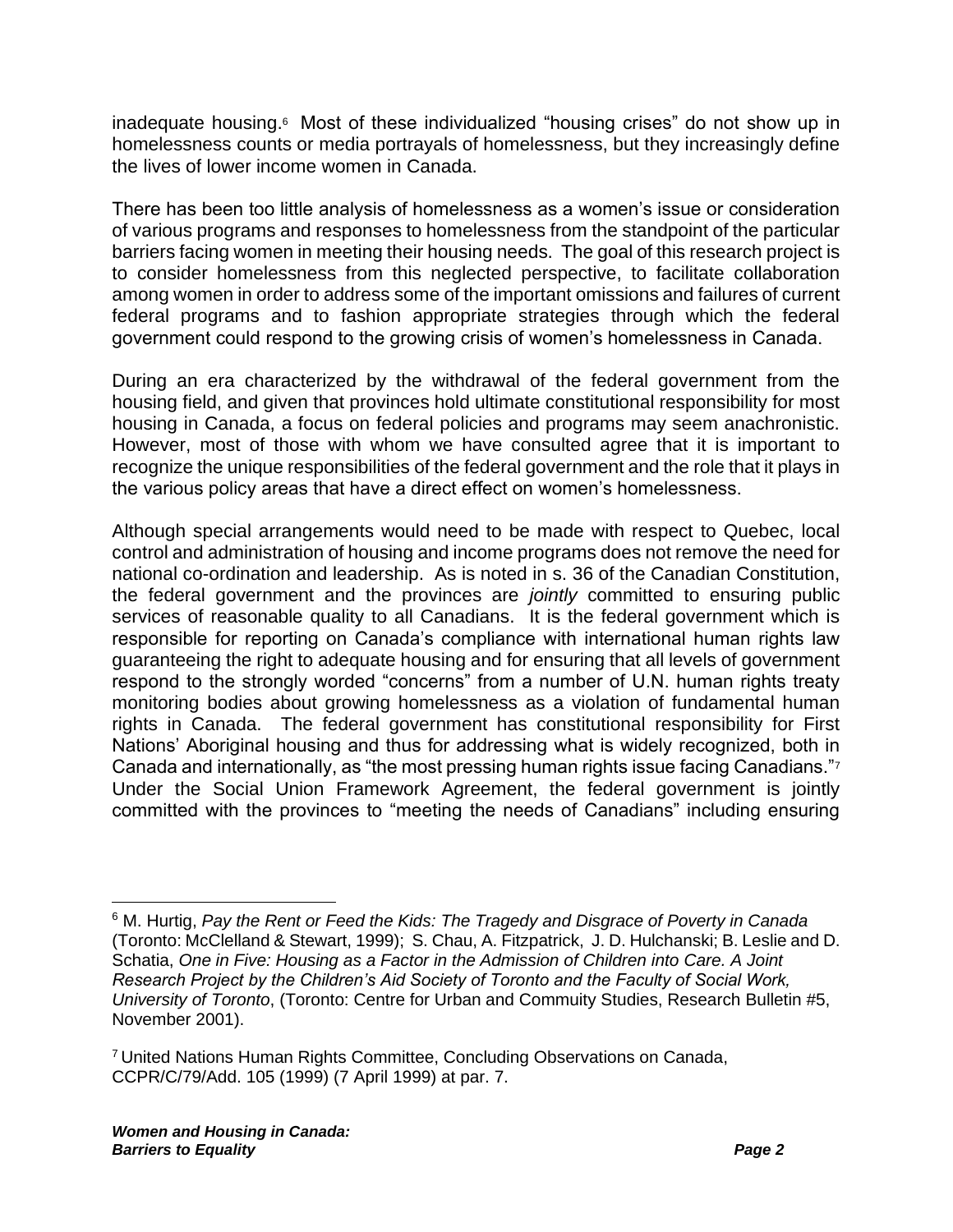access "to essential social programs" and providing "appropriate assistance to those in need."<sup>8</sup>

The *National Housing Act* (NHA) mandates a diverse and significant role for the federal government with respect to "the improvement of housing and living conditions."<sup>9</sup> While the Canada Mortgage and Housing Corporation (CMHC) has divested itself of direct responsibility for many social housing programs, it continues to be a partner with provinces in social housing agreements, provides about two billion dollars of subsidy for social housing in a wide range of social housing and rent supplement programs, and has direct responsibility for overseeing federally funded co-operative housing.

As will be seen in the review of federal programs in assisted housing, the federal government historically took the lead role in developing affordable rental housing programs. When the federal government withdrew from funding new social housing programs in recent years, provinces followed suit with cuts in expenditure that were even more dramatic than those initiated by the federal government.<sup>10</sup> Recent attempts at reversing this trend have been spearheaded by the federal government and it is important that these new initiatives be considered from the standpoint of women's homelessness.

The federal government also plays the lead role with respect to programs and policies related to access to homeownership and assistance for homeowners. While it is true that many low income women are unable to consider the option of homeownership, a considerable proportion of single mothers and other women continue to rely on this option, and many more might benefit from it if discriminatory barriers were removed. Chapter Two of the study focuses on federal government programs specifically related to housing, looking particularly at: A. The federal government role in assisted rental housing; B. Home Ownership and C. Federal Homelessness Initiatives from the standpoint of women's housing and homelessness.

Aboriginal housing remains a critical component of federal responsibilities toward Aboriginal people. With living conditions on-reserve having been described as "intolerable" by the Royal Commission on Aboriginal Peoples and with Aboriginal women

<sup>10</sup> See Chapter 2.

<sup>&</sup>lt;sup>8</sup> A Framework to Improve the Social Union for Canadians: An Agreement between the Government of Canada and the Governments of the Provinces and Territories (February 4, 1999), online at <www.socialunion.gc.ca>. In February 1999, the Social Union Framework Agreement (SUFA) was signed by the federal government, and nine provincial and two territorial governments (Quebec and Nunavut are not signatories). SUFA is a political agreement which establishes a framework for how federal, provincial and territorial governments should relate to one another and civil society in the making of social policy, it establishes rules regarding the federal use of its spending power and it commits governments to several core principles including the equality, rights and dignity of women. SUFA does not, however, refer to housing or the right to an adequate standard of living or adequate rates of social assistance.

<sup>9</sup>*National Housing Act* R.S., c. N-10.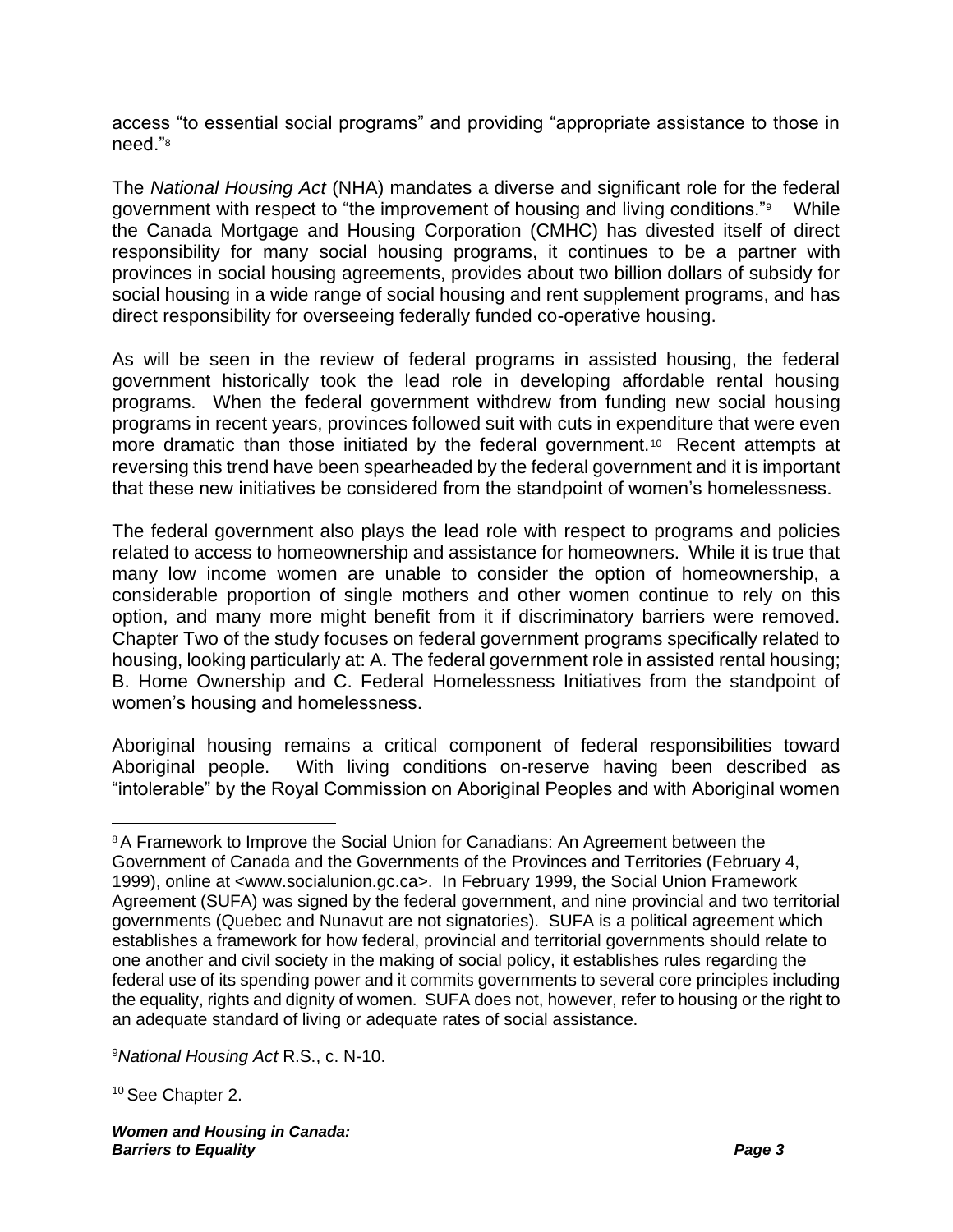and children dramatically over-represented among the homeless in urban centers like Vancouver, this area of federal responsibility, reviewed in Chapter Three, is critical with respect to women's homelessness.<sup>11</sup>

In addition to the federal role in housing programs, it is also important to consider the impact of income policies and programs in which the federal government plays a key role. The protection of income security resulting from unemployment, long term disability and pregnancy and parenting of infants, a federal responsibility under the federal Employment Insurance Program, is critical to security of tenure for women and to ensuring that women have an income with which to pay for housing during times of increased risk of homelessness. Also, federal cost-sharing agreements for social assistance programs have always been an integral component of the protection of income security, critical to meeting women's housing needs, particularly those of single mothers, women with disabilities, newcomers and young women. Adequate financial assistance for costs of housing was a requirement of such programs under the Canada Assistance Plan Act, and subsequent changes in federal/provincial agreements in this area have had a dramatic impact on women's homelessness. In addition, a new reliance in federal provincial agreements on the income tax system as a vehicle for providing financial assistance and funding programs for families living in poverty through the National Child Benefit, establishes a direct link between federal taxation policies and the ability of women with children to meet their housing needs. Chapter Four considers these three critical aspects of federal income policy as they impact on women's homelessness: A. Income Assistance and the repeal of the Canada Assistance Plan; B. The National Child Benefit; and C. Employment Insurance

Prior to commencing our analysis of federal programs and policies in light of women's homelessness, however, it is important to consider in more general terms how we ought to conceive of homelessness from women's perspectives. The first chapter, Re-thinking Homelessness, considers ways in which traditional definitions and approaches to homelessness have failed to include or address women's diverse experiences. We consider some of the inter-connections between housing programs, subsidy eligibility and allocation, income security, access to credit, security of tenure, transportation and service needs which are often neglected but which are central to women's experiences of homelessness. We also consider, in this section, some of the distinctive issues facing rural women, Aboriginal women, young women, immigrant women, single mothers, women with disabilities and racialized women that have been ignored in prevailing conceptions and approaches to homelessness, and which need to be part of the framework within which we consider federal programs and their impacts on women's homelessness.

<sup>11</sup>*Report of the Royal Commission on Aboriginal Peoples*, Vol III, Chapter 4 (Ottawa, 1996).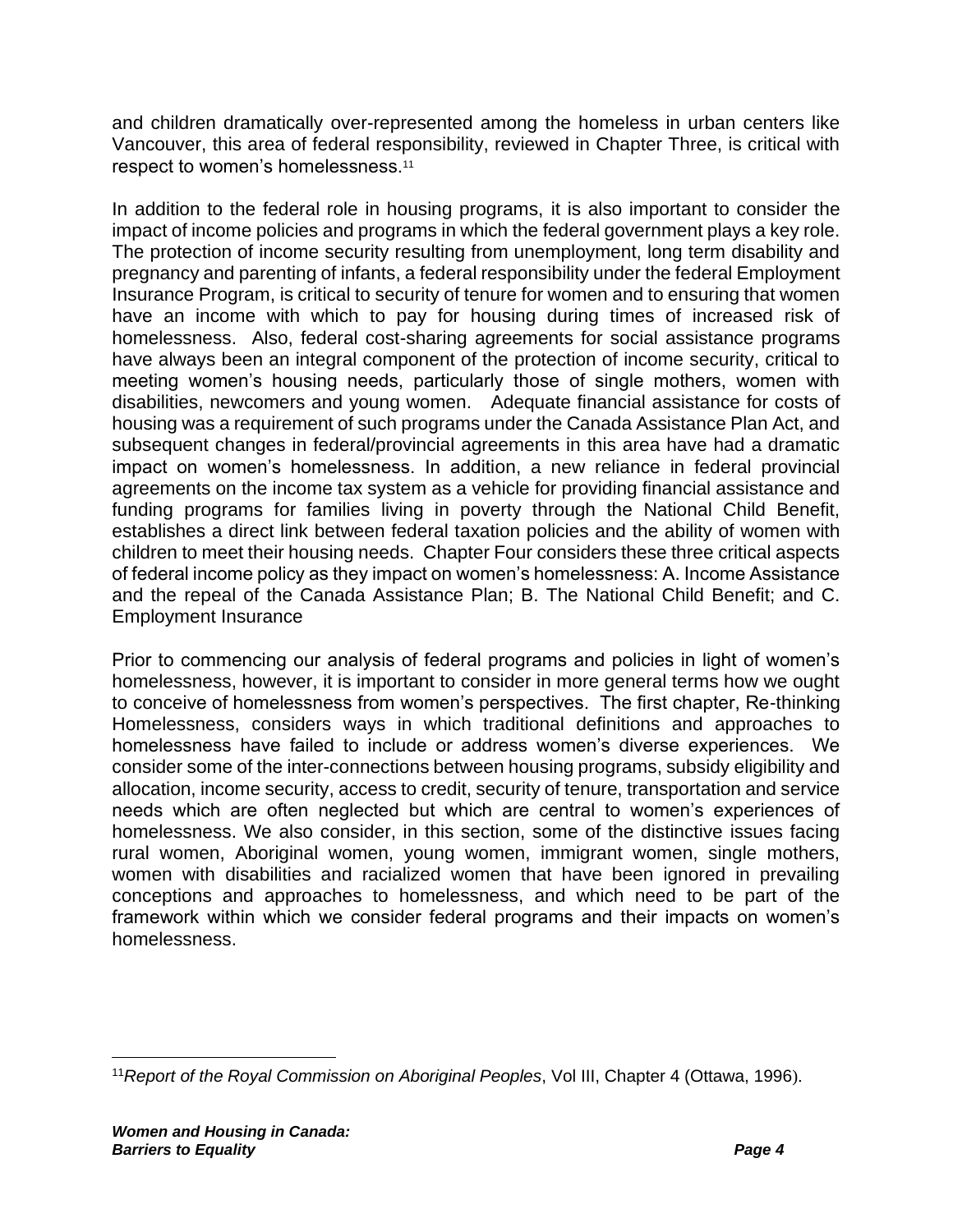# **Chapter 1: Re-defining and Rethinking 'Homelessness'**

#### **The Inadequacy of Traditional Definitions of Homelessness for Women**

Because women's housing crises do not commonly manifest in street homelessness, an inclusive analysis of homelessness cannot adopt as its definition of homelessness "sleeping rough on the streets" as some analysts have defined it.<sup>12</sup> At the same time, a frequently used alternative definition based on "affordability criteria", which would categorize a household paying more than 50% of income towards rent as being "at risk of homelessness," is also problematic.<sup>13</sup>

<span id="page-8-0"></span>The fact that an increasing number of women are now living on the street is certainly an important indicator of a growing problem, but it would be inappropriate to analyze the nature of the problem of women's homeless in terms of street homelessness. Similarly, it is certainly the case that paying a high percentage of income toward rent is frequently associated with hardship and may often force women to live without adequate food and other necessities in order to pay rent. On the other hand, "rent to income ratios" or generalized "affordability" criteria have often been associated with the assumption that those who must pay high proportions of income toward rent or mortgage costs are more likely to default and face eviction or lose their homes. Since women are more likely to be caring for children and to be paying high percentages of income toward rent, such an assumption has obvious discriminatory implications for women.

Landlords across Canada deny thousands of women access to the most affordable apartments they can find on the basis of arbitrary minimum income criteria or "rent to income" ratios which disqualify the majority of women. Banks and credit companies similarly disqualify most women from mortgages on the basis of similar requirements of minimum incomes in relation to mortgage costs, without any consideration of whether they may have been paying higher monthly payments in rent without default.<sup>14</sup> Human rights tribunals and courts have ruled that there is no evidence to substantiate the use of rent to income ratios as indicators of risk of default on rent and found the use of minimum income criteria discriminatory when used by landlords to disqualify single women, and

<sup>14</sup> See Chapter Three.

 $12$  The definition of homelessness as "sleeping rough" in public places or living in a shelter is used fairly widely. See, for example, Sabrine Springer, "Homelessness: A Proposal for a Global Definition and Classification." *Habitat International*, Vol. 24, 2000 at 475-484.

 $13$  The definition of those paying more than 50% of income toward rent as being "at risk of homelessness" was adopted by the Ontario Non-Profit Housing Association and the Co-operative Housing Federation of Canada in their Reports *Where's Home: A Picture of Housing Needs in Ontario* (Toronto: Ontario Non-Profit Housing Association, 1999) at 22 and by the Mayor's Homelessness Action Task Force *Taking Responsibility for Homelessness: An Action Plan for Toronto, Report of the Mayor's Homelessness Action Task Force* (Toronto, January, 1999).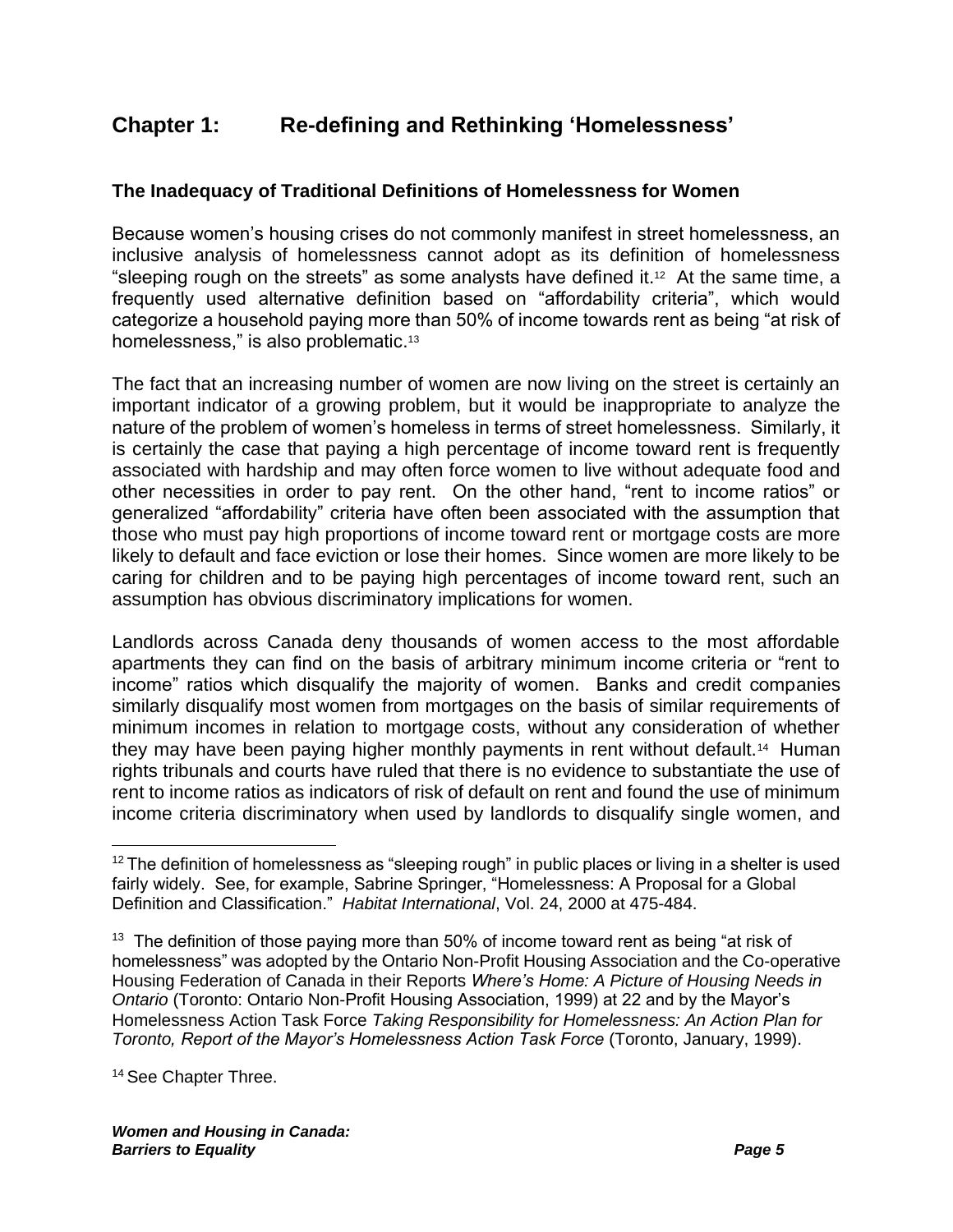<span id="page-9-0"></span>single mothers, social assistance recipients, Black women, newcomers and other equality seeking groups seeking rental apartments.15 Similarly, the refusal of a mortgage to a single mother on social assistance on the basis of similar reasoning was found by a Quebec tribunal to constitute discrimination on the basis of social condition. *<sup>16</sup>* Comparative data on the percentage of income paid toward rent or mortgage payments is certainly useful in considering the unique vulnerability of women and is clearly indicative of a risk of homelessness in the sense of having to forego other necessities to pay the rent or perhaps to move out of appropriate housing to avoid default. As an indicator of risk of "homelessness", however, such data needs to be considered in conjunction with many other factors and clearly distinguished from discriminatory assumptions and policies used to deny women access to housing and credit.

Other definitions of homelessness are derived from a broader concept of housing adequacy, such as the definition suggested by the United Nations Year of Shelter for the Homeless:

Those who have no home and who live either outdoors or in emergency shelters or hostels, and people whose homes do not meet UN basic standards of adequate protection from the elements, access to safe water and sanitation, affordable prices, secure tenure and personal safety, and accessibility to employment, education and health care.

However, it is unclear whether this definition would include within its ambit a woman who is sleeping with her children on the floor of a friend's apartment or whether "affordable prices" would include the requirement, in the Canadian context, of timely access to adequate income assistance necessary to pay the rent in the event of job loss or other change of circumstance. A focus on housing "adequacy" may divert attention from other critical determinants of homelessness for women. It is particularly important, in our view, to recognize that homelessness relates to more than simply housing and that a review of the causes of homelessness needs to consider a much wider range of government programs and policies than housing programs *per se*.

Women's housing crises leading to homelessness often result from short-term changes and transitions which are not captured by general affordability or adequacy measures and are often overlooked in programmatic responses to homelessness.

*<sup>15</sup>Québec (Comm. des droits de la personne) v. Whitto*m (1993), 20 C.H.R.R. D/349 (Qué. Trib), affirmed in (1997), 29 C.H.R.R. D/1 (Qué. C.A.); *Kearney et al. v. Bramalea Ltd et al* (1998), 34 CHRR D/1 (Ont. Bd. Inq.), upheld in part in *Kearney et. al v. Bramalea Ltd. et al*., [2001] O.J. No. 297, *Vander Schaaf v. M.R. Property Management Ltd*. (2000), 38 C.H.R.R. D/251. *Sinclair v. Morris A. Hunter Investments Ltd*., [2001] O.H.R.B.I.D. No. 24.

<sup>16</sup> *D'Aoust* c*. Vallières* (1993)*,*19 C.H.R.R. D/322 (Que.Trib.).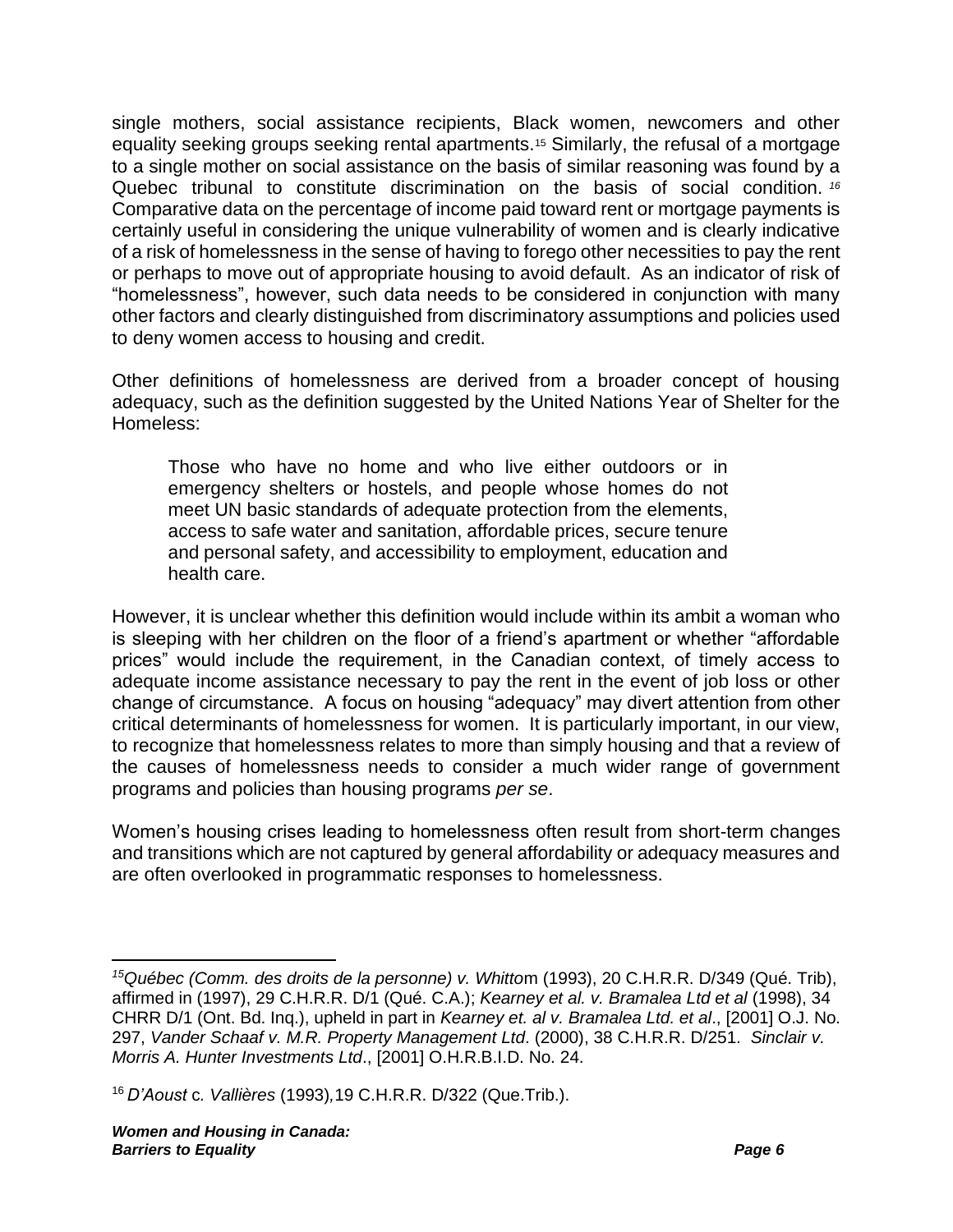Women are more likely to be in non-permanent employment and are more vulnerable to lay-offs and changes in income than men. Women assume disproportionate responsibility for dealing with needs which may suddenly arise from illness and disability within the immediate or extended family. Women experience dramatic income loss after separation (an average 23% decrease in income while men experience a 10% increase).<sup>17</sup> On divorce, women who are sole support mothers have an average 33% decrease in household income. Pregnancy and care of young children often results in interruptions in earnings. Domestic violence and sexual assault may suddenly create housing needs that were not anticipated a few months earlier, and may suddenly render emergency housing options or shared accommodation untenable.

These types of unique challenges in women's lives in relation to income stability, daycare, transportation, dependents with disabilities, personal security and the needs of children define the complex interdependencies behind women's homelessness. Proposed solutions need to be contoured to these realities. Increased supply of subsidized housing, for example, will not address the needs of women in these types of situations if the allocation system restricts access to subsidy to those who applied a number of years previously. Similarly, child tax credits or employment insurance supplementary benefits linked to a previous year's annual income are unlikely to meet these kinds of transitional crises.

#### **Women's Homelessness and Women's Poverty**

The homelessness crisis facing women is also a poverty crisis and cannot be understood merely in relation to scarcity of appropriate housing. Based on consideration of housing supply alone, one might imagine, for example, that women's homelessness would have been worse in the mid and late 1980's when cities like Toronto had vacancy rates as low as 0.1%, and that homelessness would have abated through the 1990's with higher vacancy rates. In fact, the opposite has occurred.<sup>18</sup> In Toronto, shelter use has increased from approximately 1,000 in the mid 1980s to almost 5,000 by the end of 1990s and among shelter users the proportion of women has risen dramatically.<sup>19</sup> This unprecedented rise in women's homelessness needs to be understood in the context of fundamental economic and policy changes effecting women rather than solely in terms of vacancy rates and housing availability. While affluent groups in Toronto experienced dramatic increases in income and wealth during those years, women's income has been seriously eroded. Between 1989 and 1998 while rents rose by 42% or \$3,276 per year,

<sup>17</sup>Diane Galarneau and Jim Sturrock, *Family Income After Separation* (Ottawa: Stats. Can., Labour and Household Surveys Analysis Division, 1997).

<sup>18</sup> CMHC Rental Market Reports, Toronto branch, Vacancy rate in apartments 6 units or more, Toronto CMA, 1989, 1998 The vacancy rate in Toronto in 1998 was 0.9% while in 1989 it was 0.3%

<sup>19</sup> City of Toronto, Hostel Services Division, Shelter Use Data (on file at CERA).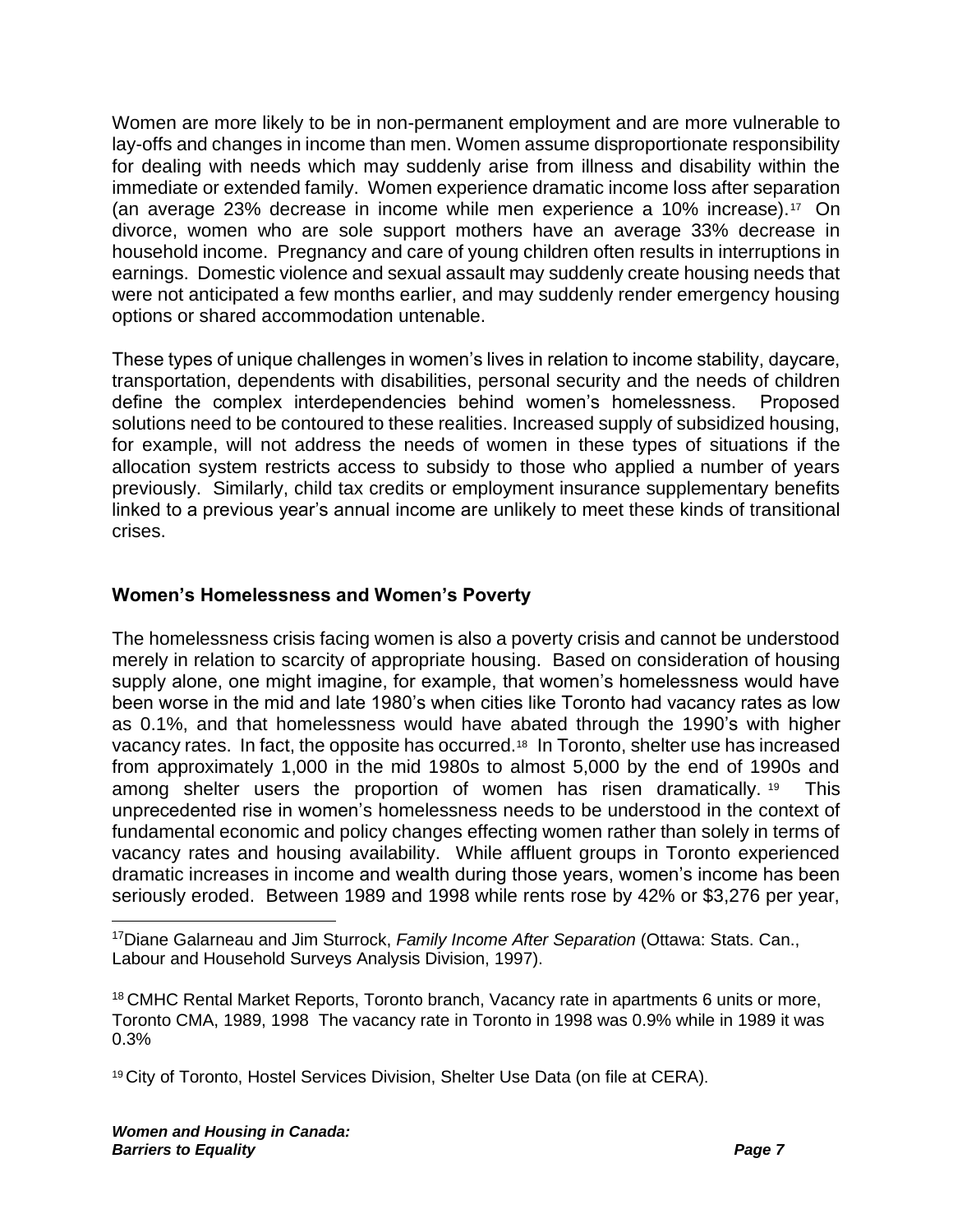the average annual income of single mothers fell by more than \$1,000.<sup>20</sup> The reason women are at such an increased risk of homelessness by the end of the 1990s relates more to their ability to pay for the costs of housing than to the vacancy rate.

The prevalence of more restrictive definitions of homelessness has at times deflected attention from some of these fundamental determinants of women's homelessness. When the federal government announced in 1995 that it would revoke the *Canada Assistance Plan Act* and thereby remove the legally enforceable requirement that provincial social assistance rates be sufficient to cover housing and other basic requirements, the newly elected Conservative government in Ontario followed suit by announcing a 21.6% cut to social assistance. The cuts were challenged on the basis that 67,000 single mothers and their children would be forced from their homes, many into homelessness in Toronto and other cities. <sup>21</sup> Yet when the predicted crisis of homelessness among women with children materialized, it has been portrayed primarily as a "housing" crisis and the issue of women's poverty and inadequate social assistance rates has received little attention. The effects of the welfare cuts has been largely displaced on the public agenda, with a primary focus on street homelessness, declining vacancy rates and the need for new housing supply.

In this context, lengthy waiting lists for subsidized housing units are frequently cited as evidence of the homelessness crisis and of the need for new housing supply but they are rarely cited as evidence of a need for financial assistance for impoverished households to be able to pay rent. In fact, those on the lengthy waiting lists might be more accurately described as waiting for "rent subsidies" rather than simply waiting for housing, as unsubsidized units in the same complexes usually have comparably short waiting lists or no waiting lists at all.

Housing issues and homelessness, of course, cannot be entirely reconfigured as income issues. But there needs to be a better integration of policy analysis in these two areas to adequately understand and address the issue of women's homelessness. If housing advocates sometimes ignore important income issues that primarily affect women, income policy analysts also tend to ignore important housing issues for women. For example, policy analysis of problems related to the transition from social assistance to paid employment have been addressed under the rubric of "child poverty" and addressed through a "child benefit" without any analysis of the way in which access to housing allowance or housing subsidy affects this transition. A woman with children living in unsubsidized housing who receives a variable shelter allowance as part of her social

<sup>20</sup> David Hulchanski, *A Tale of Two Canadas: Homeowners Getting Richer, Renters Getting Poorer. Income and Wealth Trends in Toronto, Montreal and Vancouver, 1984 and 1999* (Toronto: Centre for Urban and Community Studies, September 2001); Federation of Canadian Municipalities, *A National Affordable Housing Strategy* (Ottawa, 2000) at 9-10, online at: < www.fcm.ca/english/national/strategy2-e.pdf>.

<sup>21</sup> *Masse* v*. Ontario Ministry of Community and Social Services)* (1996), 134 D.L.R. (4th) 20, at paras. 42-49 (per Corbett J.). Affidavit of Michael Ornstein (Toronto, October, 1995).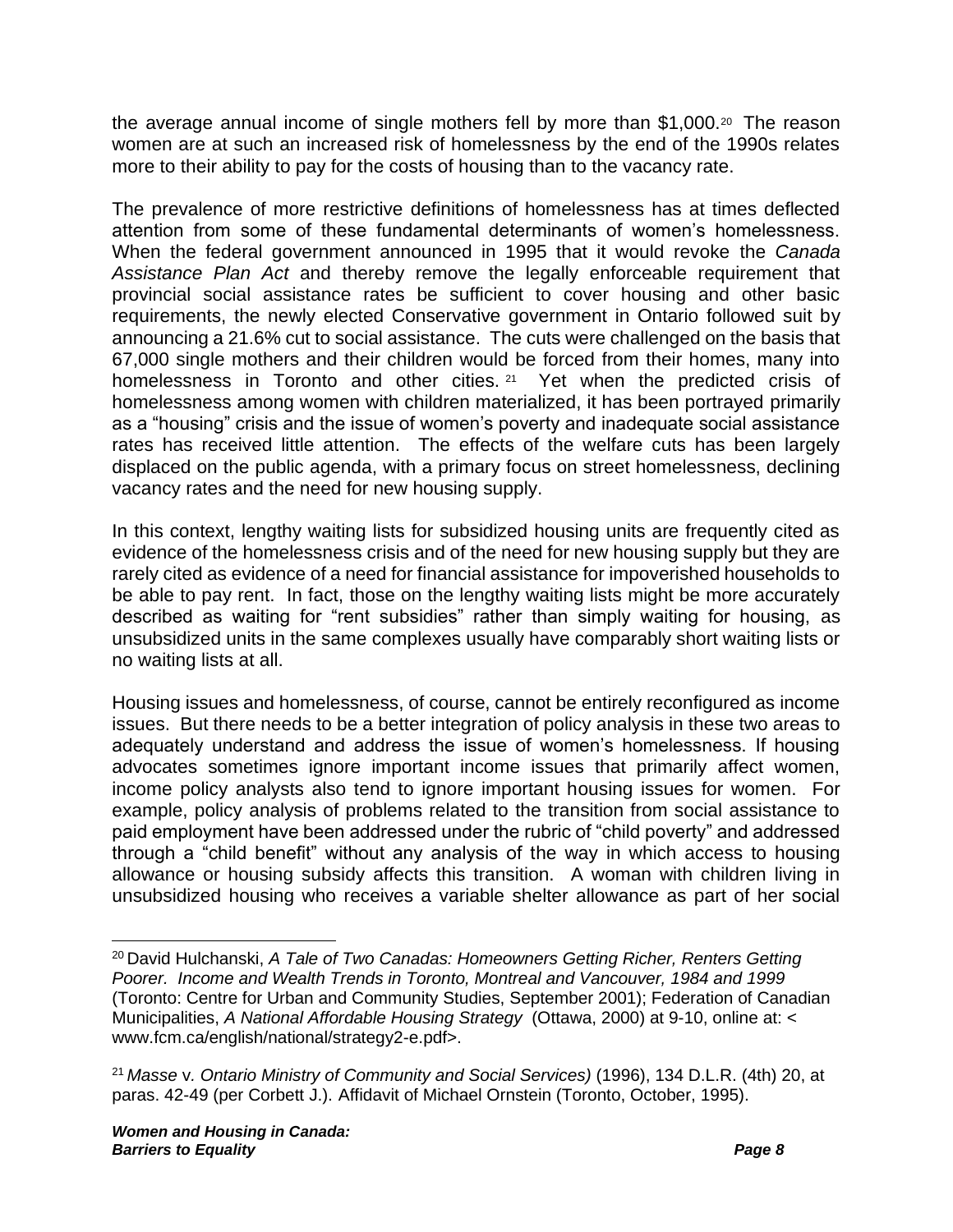assistance will lose this critical benefit when she goes off social assistance, while a woman in subsidized housing will simply receive a similar housing allowance from a different source. Rather than considering ways in which all women in these circumstances could have access to an income supplement necessary to be able to pay for housing, policy responses to child poverty have simply ignored the issue of housing costs and shelter subsidies, and in many cases fail to provide benefits to families who lack the necessary income to pay for housing for themselves and their children.<sup>22</sup>

It is also important not to restrict consideration of women's homelessness to issues related solely to urban rental markets. CMHC data on average rents and vacancy rates invariably suggest that affordability and vacancy problems are most severe in large cities. But in a small universe of rental units, as is common in small towns, a vacancy rate of 5% may correspond to only two available apartments, neither of which may be appropriate or affordable for low income households and may thus correspond to a serious "housing crisis" for low income women. Also, CMHC average rents in rural areas usually do not include heat and utilities. In Toronto, on the other hand, heat and utilities costs are included in rent in over 95% of units surveyed by CMHC and therefore included in CMHC's data on average rents.<sup>23</sup> In northern communities, where apartments are frequently heated with electricity and improperly insulated, these heating costs can be prohibitive.

Census data on "gross rent" which includes heat and utilities cost, thus show a very different picture of the reality facing rural and northern women than CMHC data. In Ontario, for example, a significantly higher proportion of lone parent households in a number of rural areas are forced to pay more than 50% of income toward "gross rent" than in Toronto.<sup>24</sup> This affordability crisis for rural and northern women is exacerbated by transportation costs, which are an integral component of housing choices made by women in rural areas. Purchasing and maintaining a car and driving long distances to doctors' offices, shopping, schools and work are unavoidable costs for those living in rural housing, and may pose a real threat to maintaining it. For Aboriginal women living in remote northern communities, costs for food and other basic necessities include large amounts for transportation, as do costs associated with access to basic medical and other

<sup>23</sup> CMHC Rental Market Survey, Data on Inclusion of Electricity and Utilities. 2001.

<sup>22</sup> See Chapter 5.

<sup>24</sup> Statistics Canada 1996 Census, Cat. No. 95F210, *Private Households in Tenant Occupied Non-Farm, Non-Reserve Dwellings by Household Type, Showing Gross Rent as a Percentage of 1995 Household Income* at 9, 11. 36% of sole support parents who are tenants in Toronto pay more than 50% of income on gross rent. 10 of 29 rural and northern census divisions in Ontariio show more than 36% of sole support parents paying more than 50% of income toward rent. (Muskoka Community Services, *Statistical Profile of 29 Rural and Northern Communities* , District Municipality of Muskoka, 2001, presented at the Ontario Municipal Social Services Association Conference *Building Homeness II*, Hamilton, Oct. 22-23, 2001).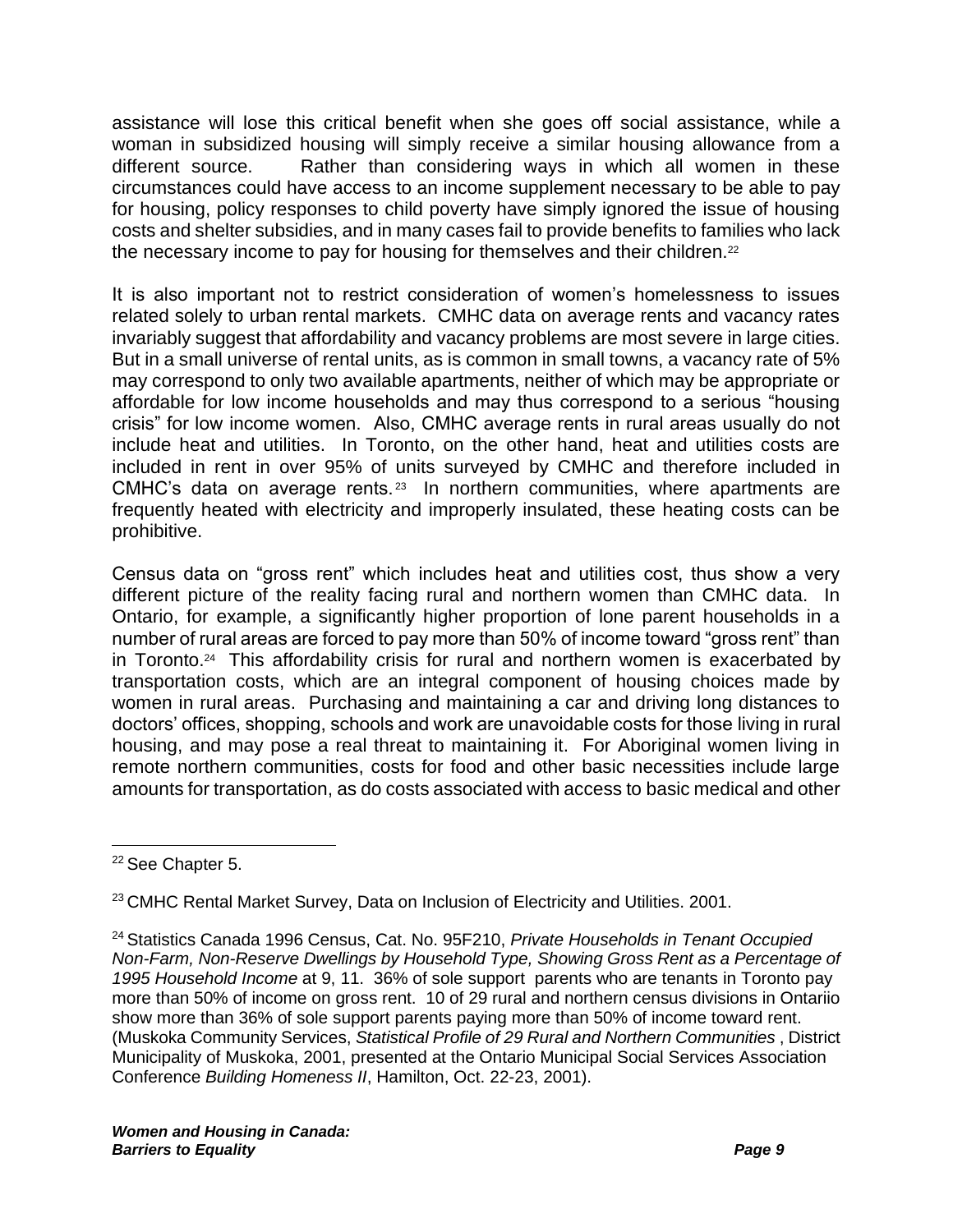services. Housing costs cannot really be isolated from other costs in assessing affordability issues in these situations.

Prevailing approaches to housing and homelessness focus almost exclusively on urban rental markets and have tended to underestimate the importance of homeownership as an option for many women. While it is true that the majority of homeowners in Canada have significantly higher incomes and more wealth than tenants, there are nevertheless many low income women for whom homeownership is the most affordable or, in many rural areas, the only viable housing option. Almost a third of single mothers in Canada are homeowners, many of them low income<sup>25</sup> As will be seen in Chapter Two, many more women would find home ownership a more affordable and economical option if barriers denying them access to lower interest credit maintained by CMHC and implemented by banks and credit unions were eliminated.

#### <span id="page-13-0"></span>**Intersecting Disadvantages and Women's Homelessness**

In addition to women's poverty, there are many other intersecting disadvantages which need to be considered in an analysis of the diverse experiences and determinants of women's homelessness.

Important racial dimensions to homelessness are frequently ignored. Visible minority women are nearly twice as likely as non-visible minority women in Canada to have low incomes. Not only do racialized women face a unique affordability problem because of their incomes, they are forced to pay higher rents in a market in which they face widespread discrimination.<sup>26</sup> The disproportionate number of racialized women in shelters is a clear indicator of widespread discrimination in housing which has been the subject of concern by the U.N. Committee on Economic, Social and Cultural Rights. That Committee recommended urgent action to improve legislative protections and enforcement of human rights in housing.<sup>27</sup> Its sister Committee, the U.N. Human Rights Committee, has similarly recommended that "human rights legislation be amended so as to guarantee access to a competent tribunal and to an effective remedy in all cases of discrimination." <sup>28</sup> At the domestic level, however, while it is well known that

<sup>27</sup> United Nations Committee on Economic, Social and Cultural Rights, *Concluding Observations on Canada*, E/C.12/1/Add.31 (10 December 1998), at par. 46. See also paras. 16, 28 and 30.

<sup>28</sup> U.N. Human Rights Committee*, Concluding Observations of the Human Rights Committee (Canada),* (07 April 1999) CCPR/C/79/Add. 105 (1999) at para.11.

<sup>25</sup> Statistics Canada, *Women in Canada 2000: A Gender-based Statistical Report* (Catalogue No. 89-503-XPE) at 163 (Table 7.1).

<sup>&</sup>lt;sup>26</sup> CERA, "Human Rights, Access and Equity: CERA's Recommendations for the Homelessness Action Task Force" in *Taking Responsibility for Homelessness: An Action Plan for Toronto. Report of the Mayor's Homelessness Action Task Force. Background Papers*. Vol. 1. (Toronto, 1998).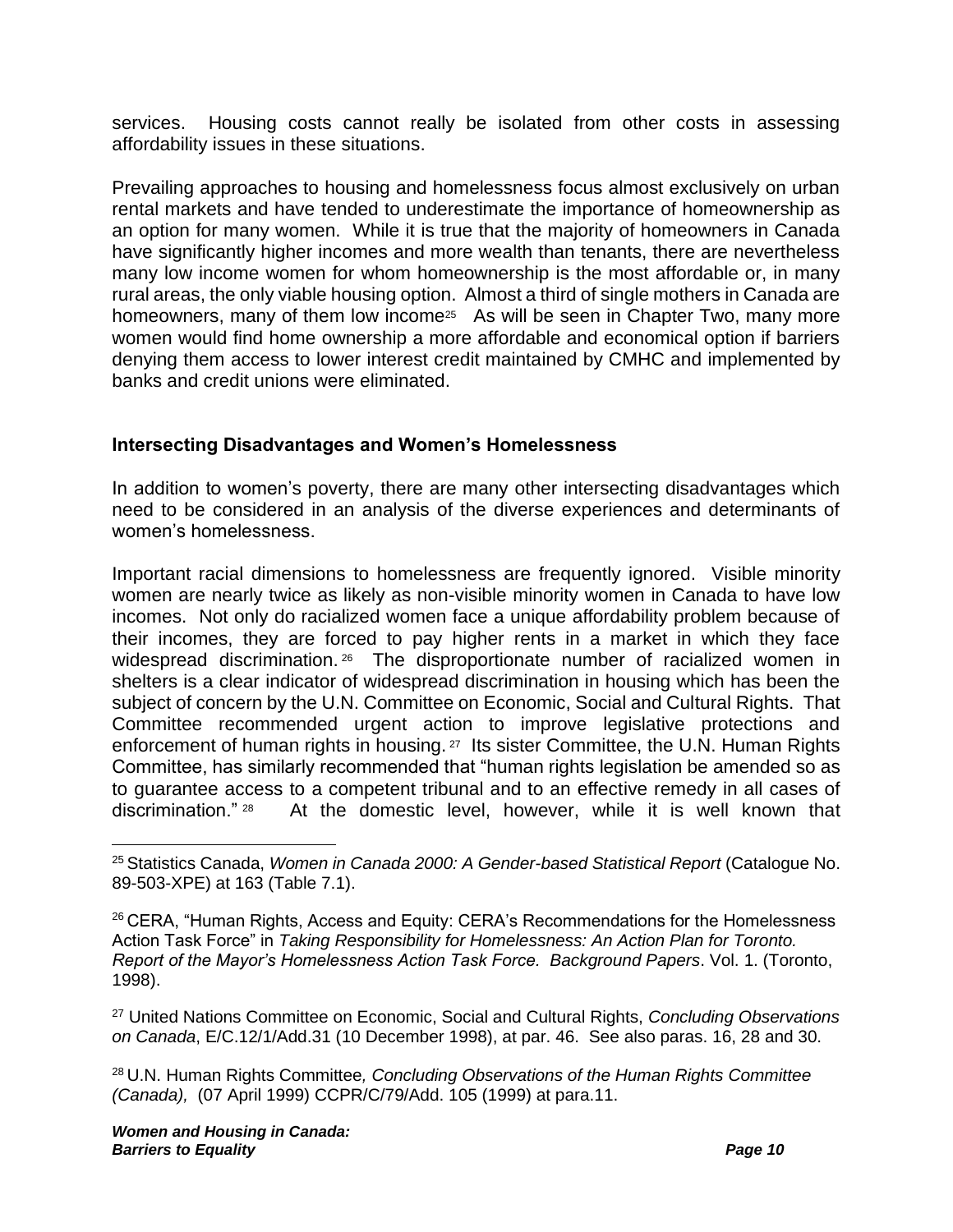discrimination is widespread in housing, these issues are rarely included in reviews of the causes of homelessness or in proposals for solutions. Human rights commissions across Canada have virtually ignored the epidemic of homelessness as a human rights issue, despite the urgings from United Nations bodies that it be addressed as such.

Aboriginal women, especially single mothers, have the highest incidence of poverty in Canada – more than twice the rate of non-Aboriginal women. Aboriginal women are thus uniquely vulnerable to all of the barriers in accessing housing that are experienced by other low-income women and single mothers and additionally confront disadvantage that is particular to their position as Aboriginal women. An Aboriginal woman once dispossessed of her band membership for marrying a non-Aboriginal, for example, will not only face widespread discrimination in the private rental market, she may also be prevented from returning to her reserve community because of discriminatory allocations of on-reserve housing and may be reluctant to seek accommodation in a non-Aboriginal run shelter for fear of experiencing further hostility and discrimination.

Young women are at great risk of homelessness. Recent shelter data show dramatic increases in young people relying on shelters, with almost a quarter of Toronto's shelter admissions now between the ages of 15 and 24.<sup>29</sup> Over two thirds of women aged 15-24 have low incomes.<sup>30</sup> Young women are virtually all disqualified by the use of minimum income criteria in rental housing and are unable to provide prospective landlords with credit, rental or a lengthy employment history.<sup>31</sup> Disqualified on this basis by most private market apartments, young women also encounter barriers accessing housing subsidies through non-profit housing. Applications for subsidized housing are not accepted until young people turn 16. If the waiting list is 8 years long for a unit, 15-24 year old heads of household are extremely unlikely to be tenants in subsidized housing.<sup>32</sup>

Older women are one of the poorest groups in Canada. In 1997 approximately 50% of unattached women 65 and older were living in low income situations.<sup>33</sup> Older women, as compared to older men, are less adequately housed, and less likely to be homeowners or

<sup>30</sup> Statistics Canada, supra note [25](#page-13-0) at 138.

<sup>31</sup> *Sinclair v. Morris A. Hunter Investments Ltd*., supra note [15.](#page-9-0)

 $32$  In some municipalities, a certain number of units are allocated to those who were 16 or 17 when they applied, but as will be explained below, such allocations – usually one in ten for newcomers, young people and homeless people – do not provide anything close to an equitable allocation of units to groups disadvantaged by a chronological allocation with lengthy waiting lists.

<sup>33</sup>Statistics Canada, supra note [25](#page-13-0) at 139.

<sup>29</sup> *Taking Responsibility for Homelessness: An Action Plan for Toronto*. *Report of the Mayor's Homelessness Action Task Force*, supra note [13](#page-8-0) at 4.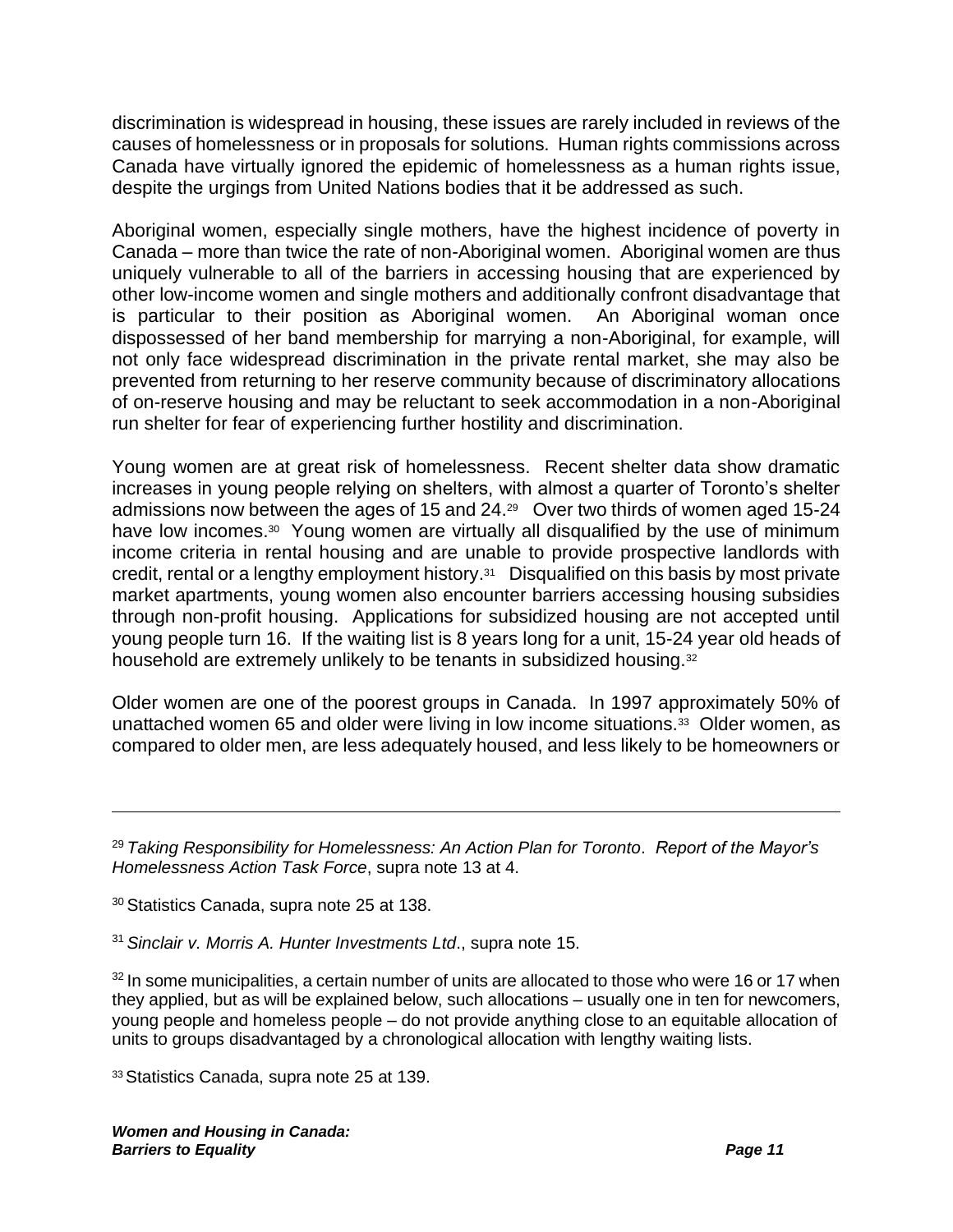to have the economic resources to afford existing housing.<sup>34</sup> It was recently reported in Ottawa that elderly women are increasingly resorting to shelters.<sup>35</sup>

Immigrant women also face many systemic barriers and what have been described as "unique challenges" to accessing housing.<sup>36</sup> Like young women, they lack credit and reference information and are likely to be disqualified by income and employment requirements.<sup>37</sup> They are also unable to access housing subsidies because they could not have applied for housing until they secured landed immigrant status, and are thus unlikely to be allocated a unit under prevalent chronological ranking of applications.<sup>38</sup> Immigrant women often face additional barriers related race, ethnicity and family status.<sup>39</sup>

<span id="page-15-0"></span>Disabled women also experience a complicated intersection of disadvantage linked with homelessness. A 1995 study by DAWN Canada showed that 62% of women with disabilities live below the poverty line.<sup>40</sup> Research also indicates that 60% of women with disabilities in Canada are either partially or totally dependent on the welfare system for basic daily needs. Women with disabilities have to deal with landlords who are unwilling to accommodate their needs, in both the for-profit and not-for-profit sectors.<sup>41</sup> At the

<sup>36</sup> *Taking Responsibility for Homelessness: An Action Plan for Toronto,* supra note [13](#page-8-0) at 72.

<sup>37</sup> *Sinclair v. Morris A. Hunter Investments Ltd*., supra note [15.](#page-9-0)

<sup>38</sup> A few municipalities, such as Toronto, allocate a particular number of subsidized units to newcomers, youth (16 and 17) and the homeless on the basis that these groups are disadvantaged by a chronological ranking of applicants. However, total allocations to these groups is one in ten, with very few going toe newcomers. See discussion of chronological ranking of applications in Chapter Two.

*<sup>39</sup>* The Metropolitan Immigrant Settlement Association (MISA) located in Halifax, provided housing assistance to 182 newly arrived Government Assisted Refugees in 2001. Staff report pervasive discrimination against immigrant women by both private sector landlords and non-profit housing providers. Larger families trying to access affordable, appropriate housing face particular barriers without adequate funds from the federal government.

<sup>40</sup> Shirley Masuda, *Don't Tell Me To Take A Hot Bath: Resource Manual for Crisis Workers*  (Vancouver, DAWN Canada, 1995) at 101-102 as in Shirley Masuda, *The Impact of Block Funding on Women With Disabilities* (Status of Women Canada, March 1998) at 1.

<sup>41</sup> CERA finds that in some instances, non-profit providers are less likely to agree to accommodate the needs of disabled tenants than for profit providers, on the basis that they have a limited number of "accessible" units set aside for tenants with disabilities and believe that this satisfies all of their responsibilities in terms of accommodation of disabilities

<sup>34</sup>Older Women's Network, *The Housing Factor Project: Housing Needs of Mid-Life and Older Women* (Toronto, 2000) at 11.

<sup>35</sup> Hafeez Janmohamed, Editorial, Centretown News Online, 23 February 2001, available on www.carleton.ca/ctown/archiv/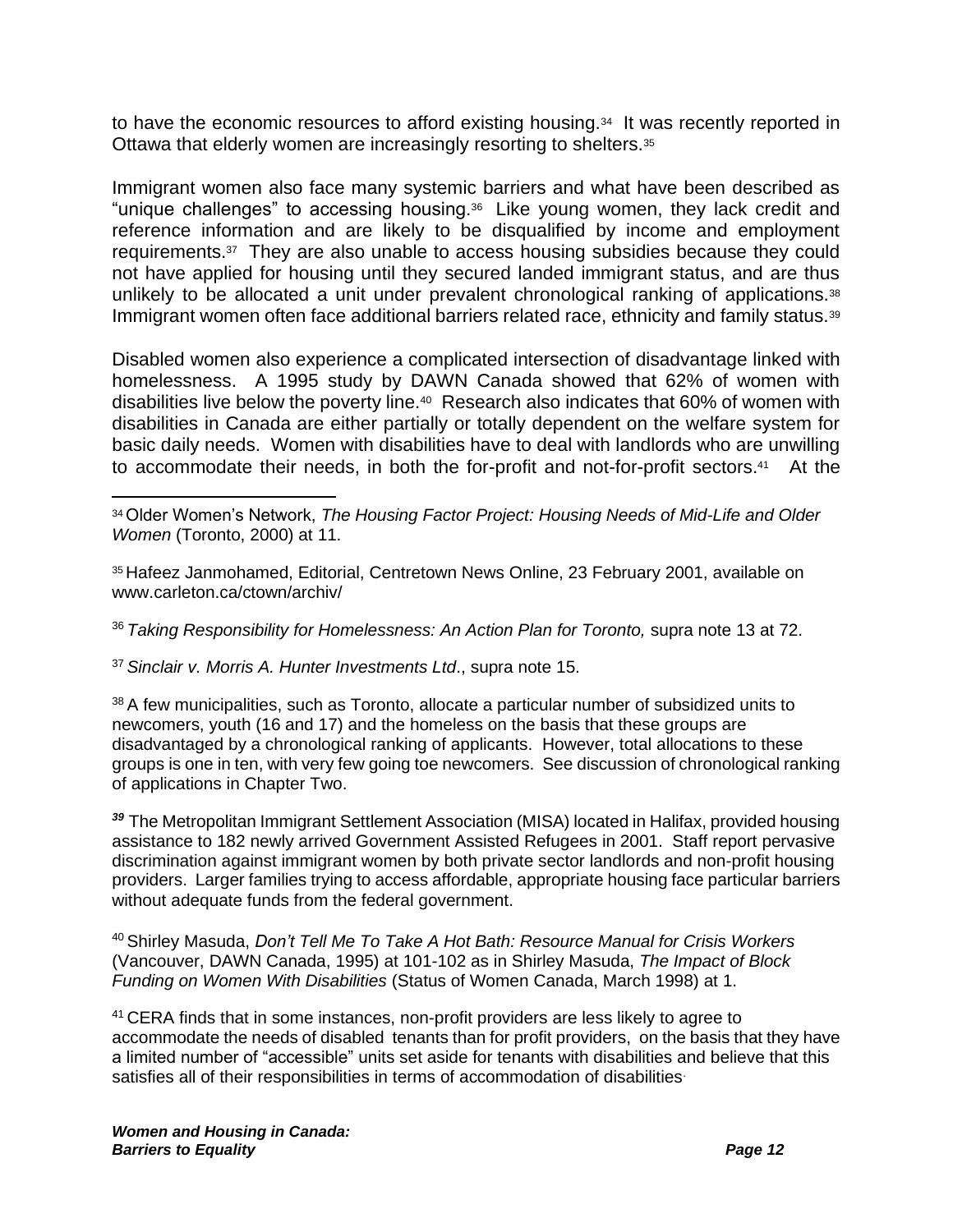same time, government cuts to social programs such as home care have a direct impact on access to adequate housing, forcing disabled women out of their homes and into institutional care. For disabled women in rural areas, institutional care is often located long distances from their families and friends.<sup>42</sup>

All of these groups of women share common characteristics of marginalization from policy making and from political power. Their housing crises are experienced in isolation from one another, in the context of a society in which women are made to feel ashamed if they cannot pay their rent or properly provide for their children. The challenge of understanding and properly conceptualizing women's homelessness is to counteract the marginalization of these women's experiences, not only within government policy making and program administration, but also within advocacy movements addressing poverty, homelessness or human rights.

<sup>42</sup> Shirley Masuda, *The Impact of Block Funding,* supra note [40](#page-15-0) at 18.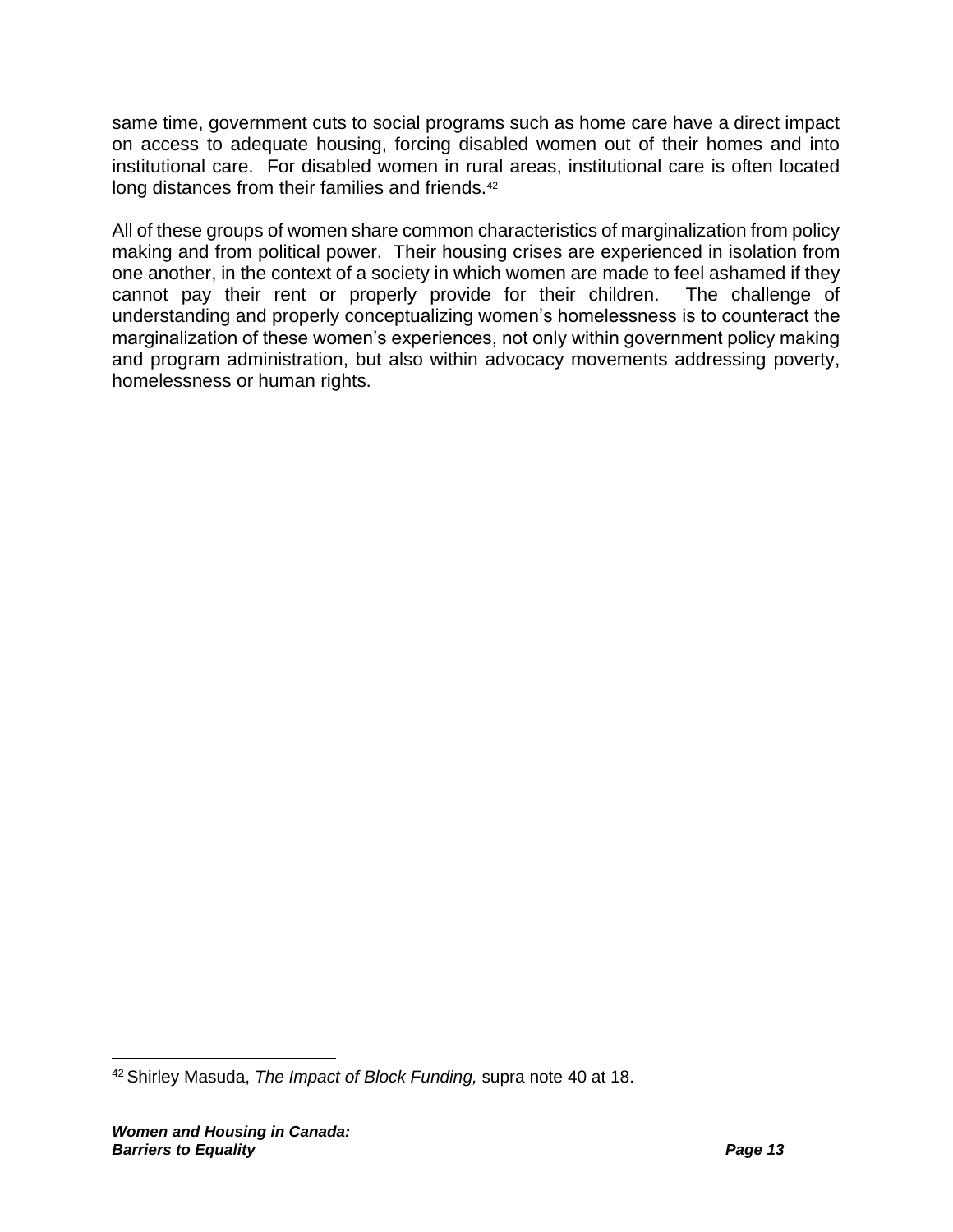# **CHAPTER 2: FEDERAL HOUSING PROGRAMS**

For the purposes of our study, direct federal involvement in housing programs other than on-reserve First Nations housing can be divided into three main categories.

The first is federal programs designed to provide or encourage the creation of affordable rental housing. This encompasses both federally operated social housing programs and programs funded through cost-sharing agreements with provinces, the provision of rent supplements to tenants in private rental units and direct funding for the development of new rental housing units.

The second major category of federal activity is in the area of homeownership. Canada Mortgage and Housing Corporation (CMHC) plays an important role in providing mortgage insurance and regulating access to mortgages for homeownership and also in providing financial assistance to lower income homeowners for repairs and upkeep of existing homes.

A third category of activity is in the area of "homeless initiatives", providing funding for emergency shelters and facilitating research and community action to address homelessness.

What follows is a review of these categories of federal housing programs from the standpoint of women's homelessness.

# **A. Rental Housing**

The most direct role of the federal government with respect to housing and homelessness, and the one which has been the focus of most advocacy and commentary, is in the area of provision of assisted rental housing. Since the majority of low income women are tenants, it is clear that the issue of access to affordable rental housing is central to understanding and addressing women's homelessness.

From the 1950's, when it initiated the Regent Park development in Toronto, the federal government has played a leading role in funding and developing assisted rental housing. The significant expansion under the 1954 *National Housing Act* of the mandate of Canada Mortgage and Housing Corporation, formed originally as the Central Mortgage and Housing Corporation in 1946 to address the needs of returning war veterans, established the basis for an active and important federal role in the direct funding and administration of affordable rental housing.<sup>43</sup>

<sup>43</sup> Canada Mortgage and Housing Corporation, *About CMHC,* online at <www.cmhc-schl.gc.ca>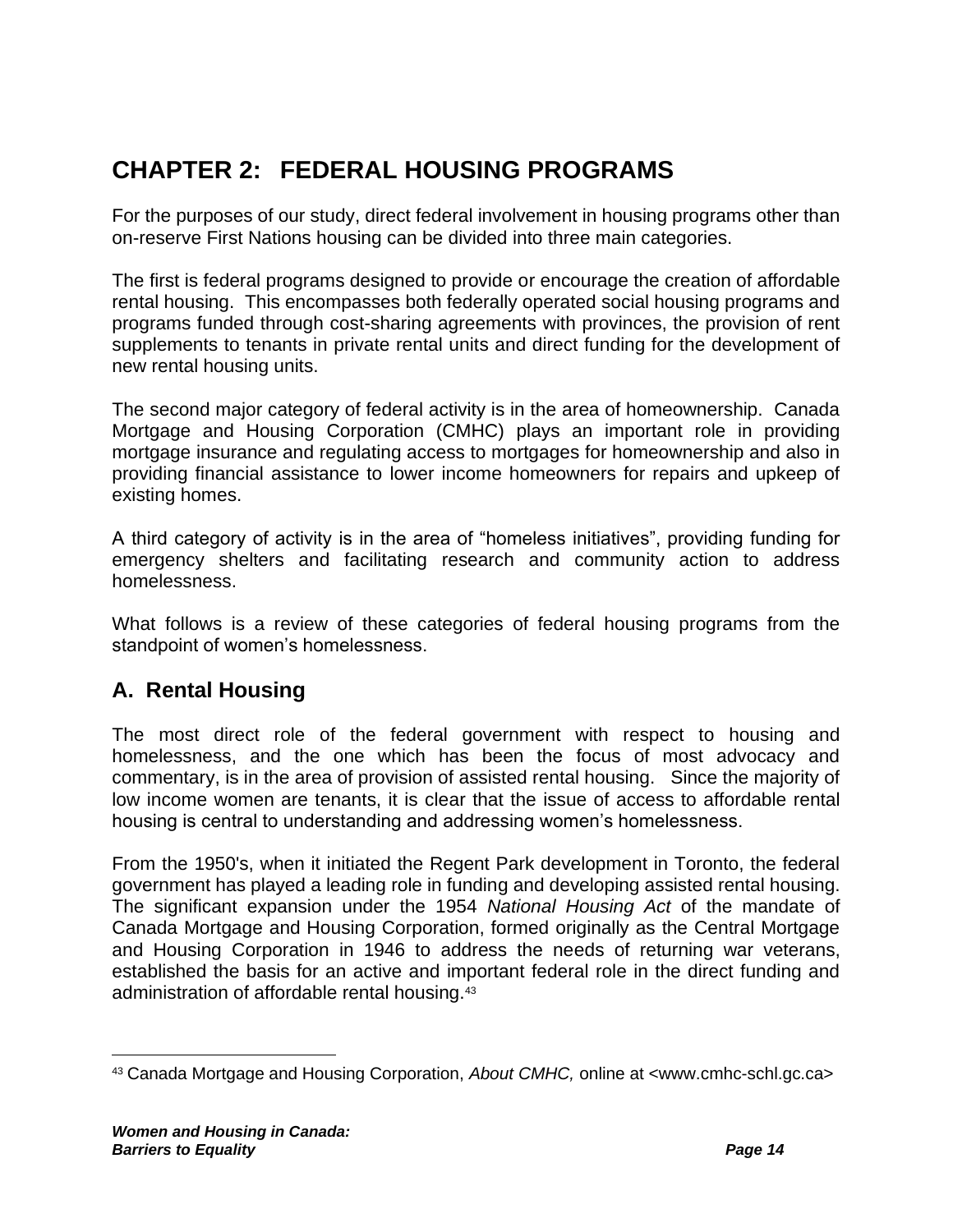By the 1970's the federal government was a key player in the Canadian housing system through major public housing initiatives and by 1993 was subsidizing 645,000 rental units across Canada in a wide variety of public housing, non-profit, co-operative and rent supplement units.<sup>44</sup>

There are two primary aspects of federal involvement in assisted rental housing which need to be considered in assessing the impact of federal policies in this area on women's homelessness.

The first is the recent trend toward the withdrawal of funding and the reduction of allocations toward assisted rental housing. The most dramatic turning point was the announcement in 1993 that federal funding of social housing would be frozen and that except for on-reserve Aboriginal housing, there would be no new social housing units funded. But the reductions in federal allocations toward assisted housing actually began earlier, in the mid 1980's, with cuts in allocations to assisted rental housing. The period between 1990 to 1993 saw the most dramatic reductions in federal allocations to assisted housing, commencing with a 15% reduction in the 1990 budget.<sup>45</sup>

The second, more neglected issue of importance to women is the design and structure of continued federal spending on assisted rental housing. While there has naturally been considerable focus on the withdrawal of funding, the federal government continues to spend about \$2 billion a year to provide subsidy to over half a million households and has recently implemented dramatic changes in the administration and funding of assisted rental housing. A review of the impact of federal policies and programs on women's homelessness needs to consider not only whether the allocation of funds is adequate, and assess the impacts of reductions, but also whether current allocations are properly targeted and whether women most at risk of homelessness have equitable access to them.

<sup>44</sup>Jeanne Wolfe, "Canadian Housing Policy in the 90's" (1998) 13:1in *Housing Studies* at 121-133.

<sup>45</sup> Tom Carter, "Current Practices for Procuring Affordable Rental Housing: The Canadian Context," in *Housing Policy Debate* 8(3) (1997) p. 64.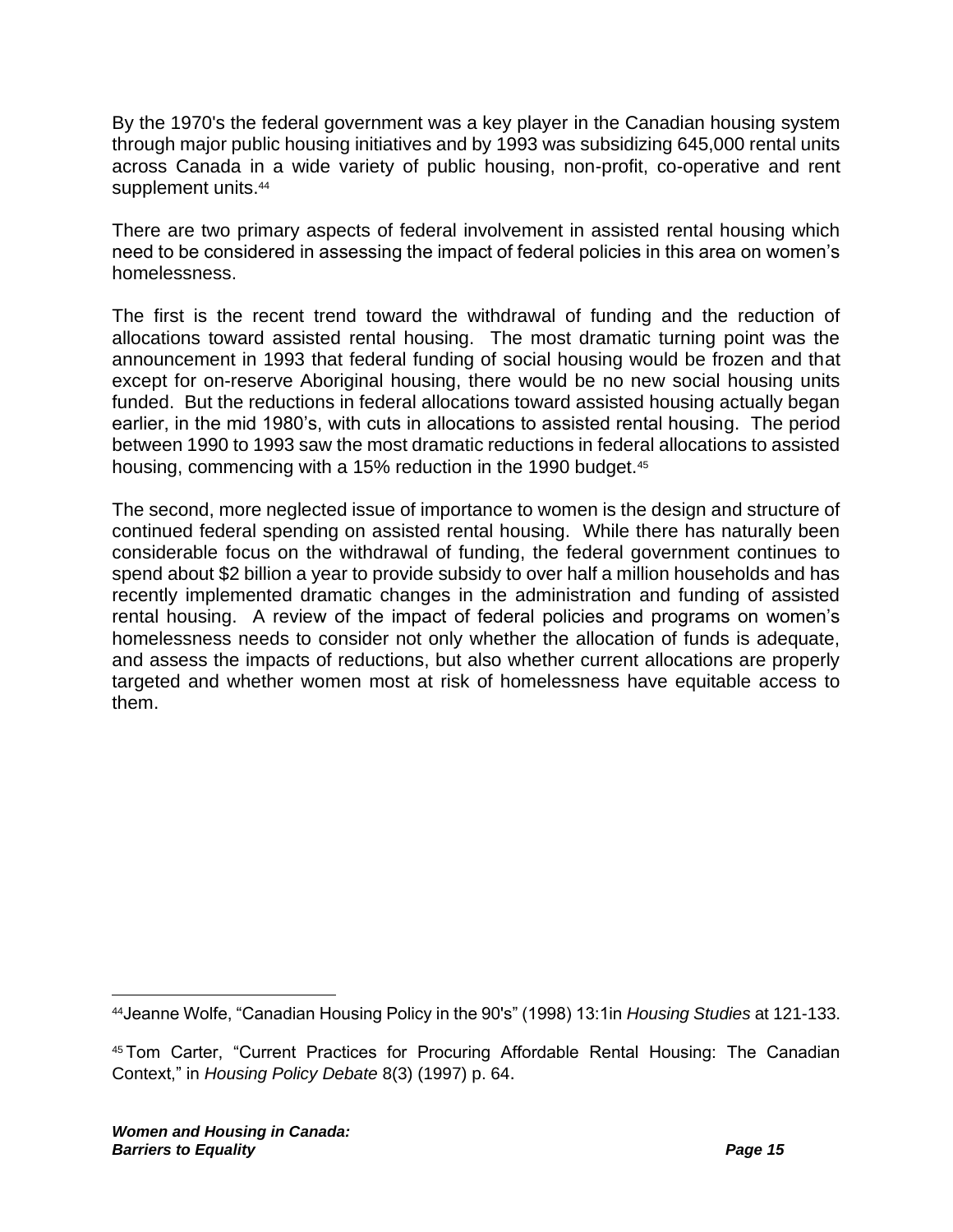#### **i) The Withdrawal from Direct Federal Involvement in Developing and Administering Social Housing**

The withdrawal of federal funding for new social housing, culminating in the 1993 freeze in federal contributions to social housing and the cancellation funding for any new social housing (except for on-reserve Aboriginal housing), is arguably the most significant development in federal housing policy in a generation. Prof. David Hulchanski has estimated that the effects of this federal withdrawal of funding, reducing expenditure on assisted rental housing from over 4% of GDP in the mid 1980's to under 3% in the late 1990's, amounts to the cumulative loss of about 325,000 assisted units. The loss of these units has implications not only for the availability of rental housing, but also for funding commitments to subsidies for lower income renters. Had expenditure on new social housing supply not been reduced and then terminated, the federal government would be providing an additional 1 billion dollars in subsidy to an additional 325,000 households.

<span id="page-19-0"></span>It is important to recognize, in addition, that the federal cut-backs were followed by provincial cut-backs which were even more dramatic. In 1985, provinces spent over \$1 billion in social housing programs, usually in matching funds in federal/provincial programs. By 1997, after the freeze on new federal programs, provincial spending had been cut back by over 90% to just over \$100 million annually.<sup>46</sup> Thus, in general terms, cut-backs in allocations to social housing in the last decade have meant a reduction of almost \$2 billion a year in government spending on assisted rental housing.

Like changes in federal income support programs, which will be considered in Chapter Four, the federal withdrawal from funding of social housing in the mid-1990's involved not only reductions in allocations, but also involved major structural changes to the federal government's role in housing programs. As in the income support area, the structural changes put into effect along with the reduced spending have seriously undermined the ability of the federal government to protect fundamental rights of disadvantaged Canadians, particularly women, in the area of housing.

#### **ii) The Disproportionate Effect on Women of Reduced Allocations of Funding for Assisted Rental Housing**

Historically, it has been the federal government that has taken the lead in developing and financing social housing, with provinces developing parallel or jointly funded programs during the 1970's and early 80's. In recent years, the federal government has "led" in the opposite direction, initiating a general government retreat from affordable rental housing programs.

<sup>46</sup>Canada Mortgage and Housing Corporation, *Canadian Housing Statistics: 1997* (Ottawa: CMHC, 1997), Table 65.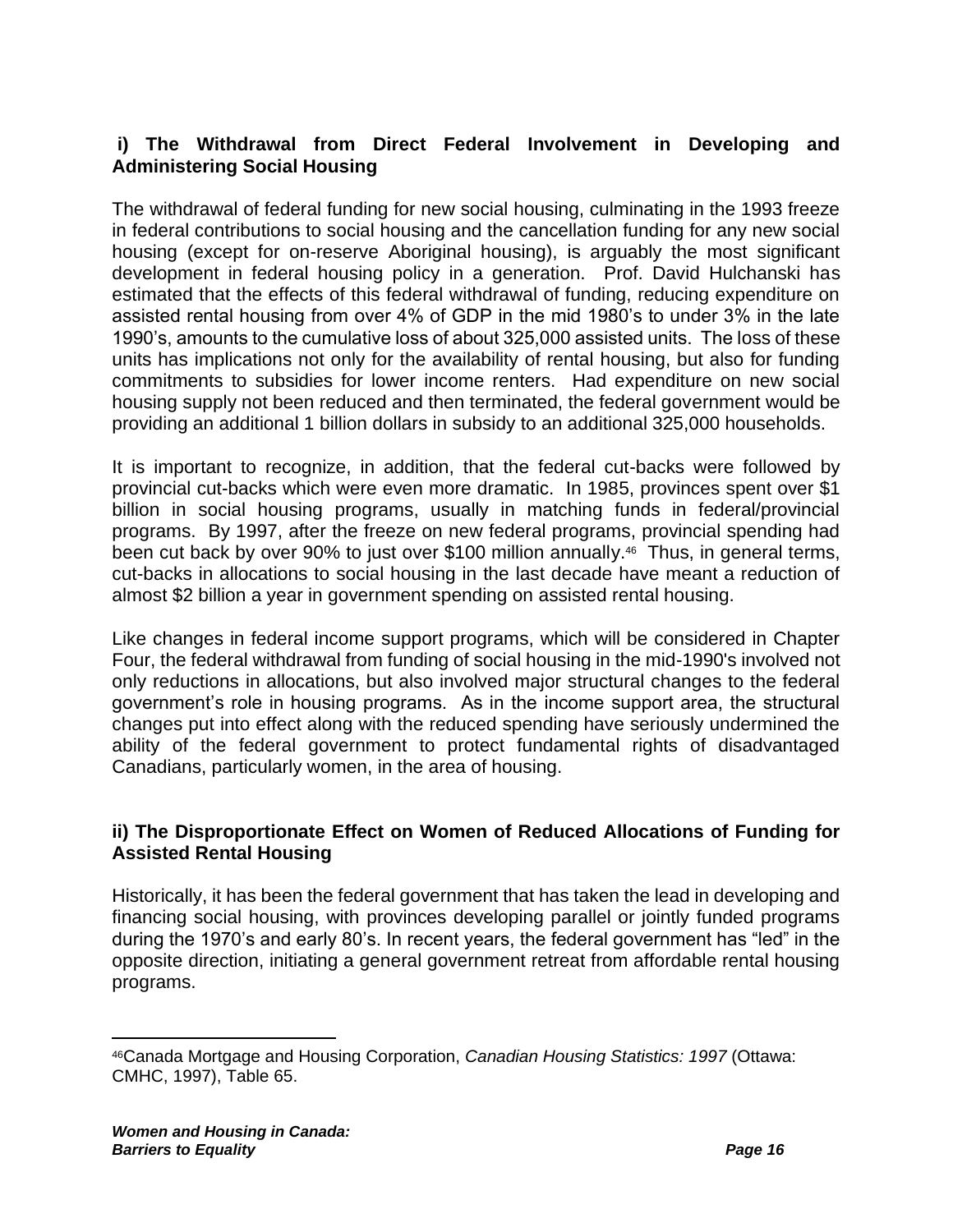The effects of government withdrawals from funding affordable rental housing are likely to be felt most dramatically by women. A loss of \$2 billion annually in subsidies directed to lower income renting households is bound to have a disproportionate effect on women. Women-led households are more likely to be renters than men and women are more likely to be paying high percentages of their income toward rent. They are more likely than men to meet income qualifications for assisted housing and therefore more adversely affected by cuts to assisted housing. In 1997, 71% of single mothers in Canada were renters compared to 48% of single fathers and 22% of two spouse families with children. 60% of sole support mothers who rented paid more than 30% of income toward rent compared to 40% of sole support fathers and 29% two spouse families.<sup>47</sup> 39% of households in core need<sup>48</sup> in Canada are lone parents.<sup>49</sup> While disparities between men and women are less dramatic among unattached individuals, it is certainly the case that unattached women are predominantly renters, have serious affordability problems and would therefore qualify for subsidized housing if it were available. 66% of unattached women under 65 were renters and 52% paid more than 30% of income toward rent. 51% of women over 65 years of age are renters and 62% of these renters spend more than 60% of income toward rent. <sup>50</sup>

<span id="page-20-0"></span>These statistics make it very clear that because women, both with and without children, are most likely to qualify for subsidized housing, they will be disproportionately affected by failures of governments to ensure the provision of affordable housing for those in need and disproportionately affected by reductions in the provision of housing subsidy to low income households.

A loss of 325,000 social housing units has not only meant the loss of an additional \$1 billion that would have been committed in subsidy for the households occupying those units, it has also forced low income women to rely more extensively on existing and new private market rental units. The impact of reductions in social housing units must therefore be assessed in the context of changes in private market rental allocation. New private market rental supply has been largely limited to rented units in condominium developments in recent years. These developments have usually targeted two spouse,

<sup>49</sup>Canadian Council on Social Development, *Housing Canada's Children* at 18-19.

<sup>50</sup>Statistics Canada, "Women in Canada" *supra* note [47](#page-20-0) at 161, 163. With respect to unattached individuals, disparities between men and women are not dramatic, but are statistically significant.

<sup>47</sup>Statistics Canada, *Women in Canada 2000: A Gender-based Statistical Report* (Catalogue No. 89-503-XPE) at 161, 163.

 $48$ CMHC defines core housing need as follows: "A household is said to be in core housing need if its housing falls below at least one of the adequacy (does not require major repairs), suitability (has enough bedrooms), or affordability (shelter costs are less than 30% of before-tax household income) standards AND it would have to pay more than 30% of its income to pay the average rent of alternative local market housing that metes all three standards (CMHC, *Special Studies on 1996 Census Data: Housing Conditions of Native Households*).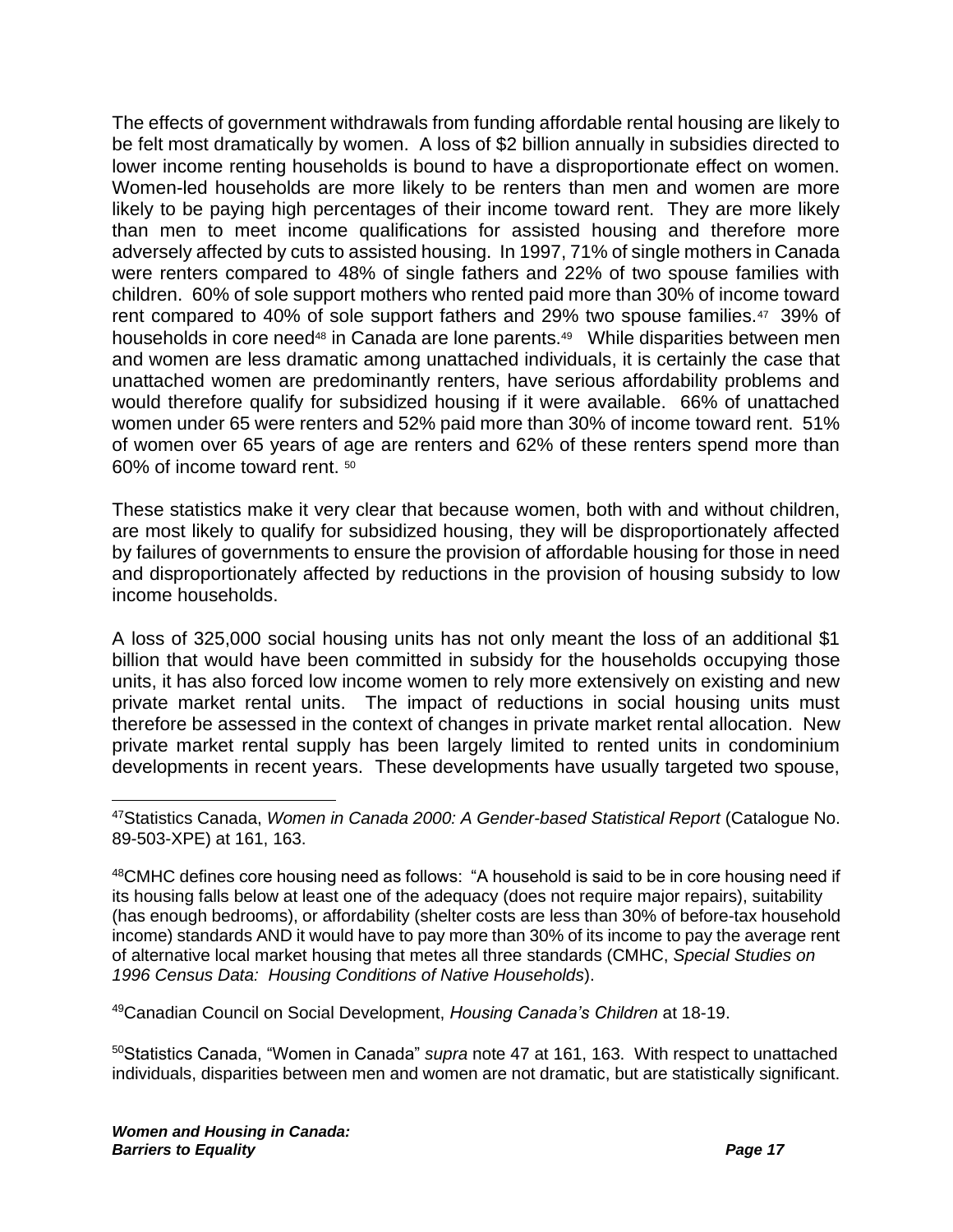middle age households and often explicitly discriminate against women with children in "adult lifestyle" communities.<sup>51</sup>

In addition, new marketing and management strategies in multi-residential private apartments in Canada have changed dramatically. During the times of low vacancy rates in the 1980's, and with the growth in the number of low income tenants and tenants relying on social assistance in the early 1990's, many private market landlords have tried to engage the more "upscale" rental market to avoid renting to low income families, particularly single mothers. Women with children have thus faced increasingly widespread discrimination in the private market, particularly on the basis of income level and family/marital status.

A study of single mothers who moved into private market apartments in Toronto in 1995 found that when low income single parents in Toronto rented apartments in 1995 (ie. moved within the year prior to the census) more than half had to pay rent that corresponds to the most expensive third of the market.<sup>52</sup> Discriminatory barriers in the private market are particularly felt by young women, racialized women and single mothers. As was found by a human rights board of inquiry in Ontario:

> <span id="page-21-0"></span>The kind of segregation that results from income based discrimination leads to differentiation in the rental markets into locations of prime rental housing that is occupied primarily by moderate income white residents and poor housing that is occupied by low-income and mostly black residents. Very often these two 'locations' are different not so much in terms of the actual rent levels but rather in the quality of housing. … In effect, low income black residents end up paying comparably higher rents for poor quality housing and then pay a serious social price foe the negative images created by the locations in which they are forced to live.<sup>53</sup>

Thus, it is clear that the reduction in federal allocations to subsidized rental housing of about a billion dollars annually has not only deprived many low income women of access to critical rental assistance, but has additionally made women more vulnerable to discriminatory marketing and allocation of private market rental housing.<sup>54</sup>

54Ibid.

<sup>51</sup>Canada Mortgage and Housing Corporation, supra note [46](#page-19-0) at 9.

<sup>52</sup> "Human Rights, Access and Equity: CERA's Recommendations for the Homelessness Action Task Force" in *Taking Responsibility for Homelessness: An Action Plan for Toronto. Report of the Mayor's Homelessness Action Task Force. Background Papers*. *Vol. 1*. (Toronto, 1998).

<sup>53</sup>*Sinclair v. Morris A. Hunter Investments Ltd*., [2001] O.H.R.B.I.D. No. 24.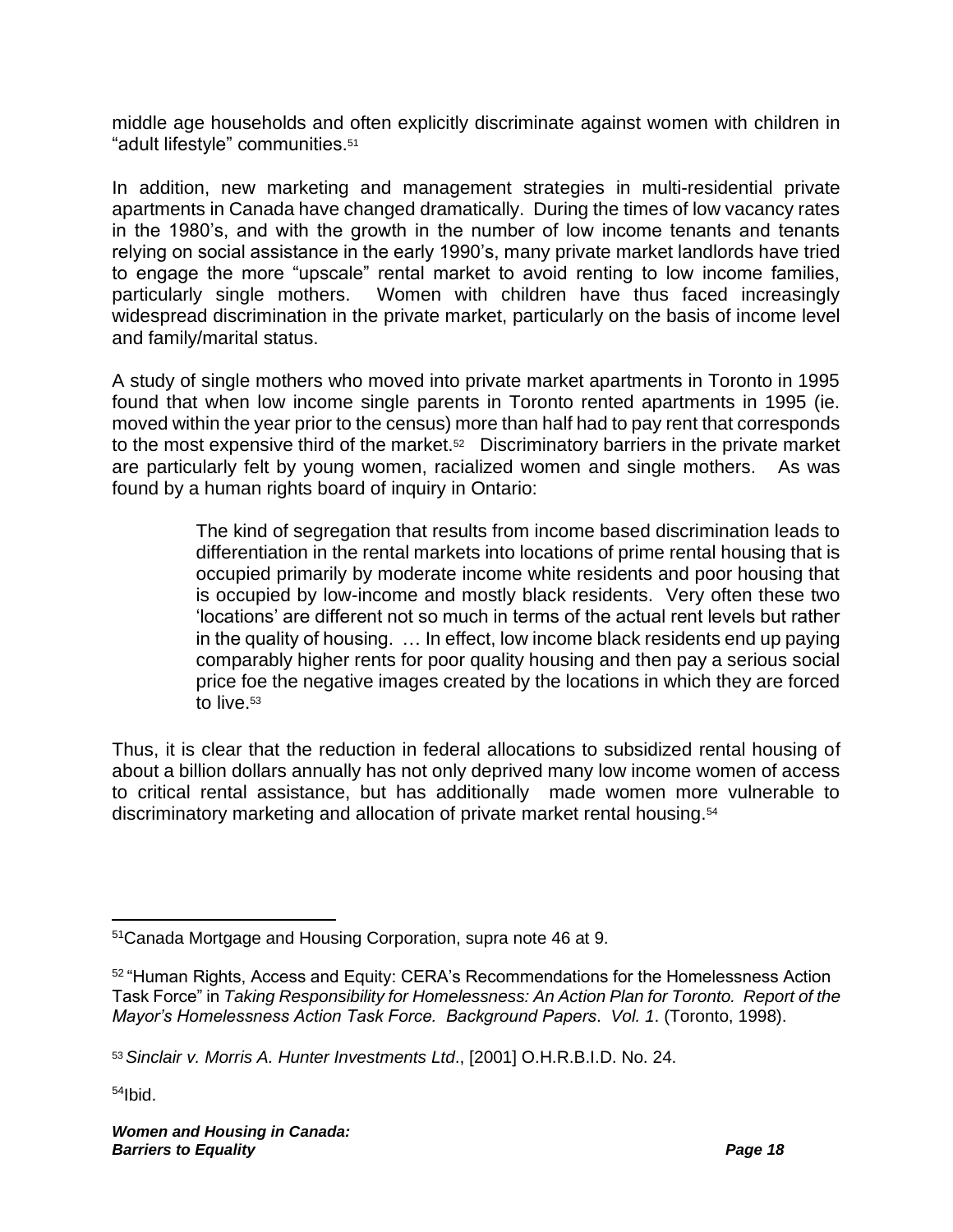#### **ii) The Allocation of Subsidized Housing and the Effect of Restructured Program Delivery**

In addition to cutting allocations to assisted housing, the federal government has also initiated a radical restructuring of social housing program delivery which has important implications for the allocation and administration of housing subsidies.

The new model for federal involvement in housing programs can best be understood by distinguishing three elements in the provision of affordable rental housing:

- 1) The "bricks and mortar" development of rental housing units;
- 2) The administration and management of non-profit housing; and
- 3) The provision of housing subsidy or shelter allowance to low income households.

Recent federal housing policy changes have been oriented toward separating out these three aspects of government involvement and redefining federal involvement in each.

#### **New Supply Initiatives**

With respect to funding of new housing supply, budget allocations introduced on December 10, 2001, for financial assistance toward affordable rental housing supply, represented the first such expenditure since the 1993 elimination of funding for new social housing. Prior to the budget announcement, agreements were reached with the provinces for a framework for the new supply initiative, under which the federal government will provide an average of \$25,000 per new unit of rental housing, subject to an equal contribution from the province.

It is clear from the new framework agreement with the provinces that the federal government is no longer interested in tying money for housing development to long term commitments to fund and oversee social housing programs or the provision of housing subsidy. The federal government has agreed to spend \$680 million over five years to build 80,000 new units of rental housing. There is no allocation of federal funds for housing subsidy. Indeed, noticeably absent from the agreements being negotiated with the provinces are the types of preconditions that existed in earlier programs, ensuring that a minimum proportion of units will be allocated to core need households and that a certain amount of subsidy would be provided to needy households. In other words, funding for supply has been divested from commitment to provide rent subsidies. Affordability, has come to mean only that funded units should be "modest in size and amenities."<sup>55</sup>

Women with children are concerned that the unit size of new rental supply will in fact be too small in terms of the number of bedrooms. Within both the private and social housing sectors, there is an acute shortage of two and three bedroom units for women with

<sup>&</sup>lt;sup>55</sup> Ontario Non-Profit Housing Association, *News from the New Affordable Housing Front*, online at: <www.onpha.on.ca>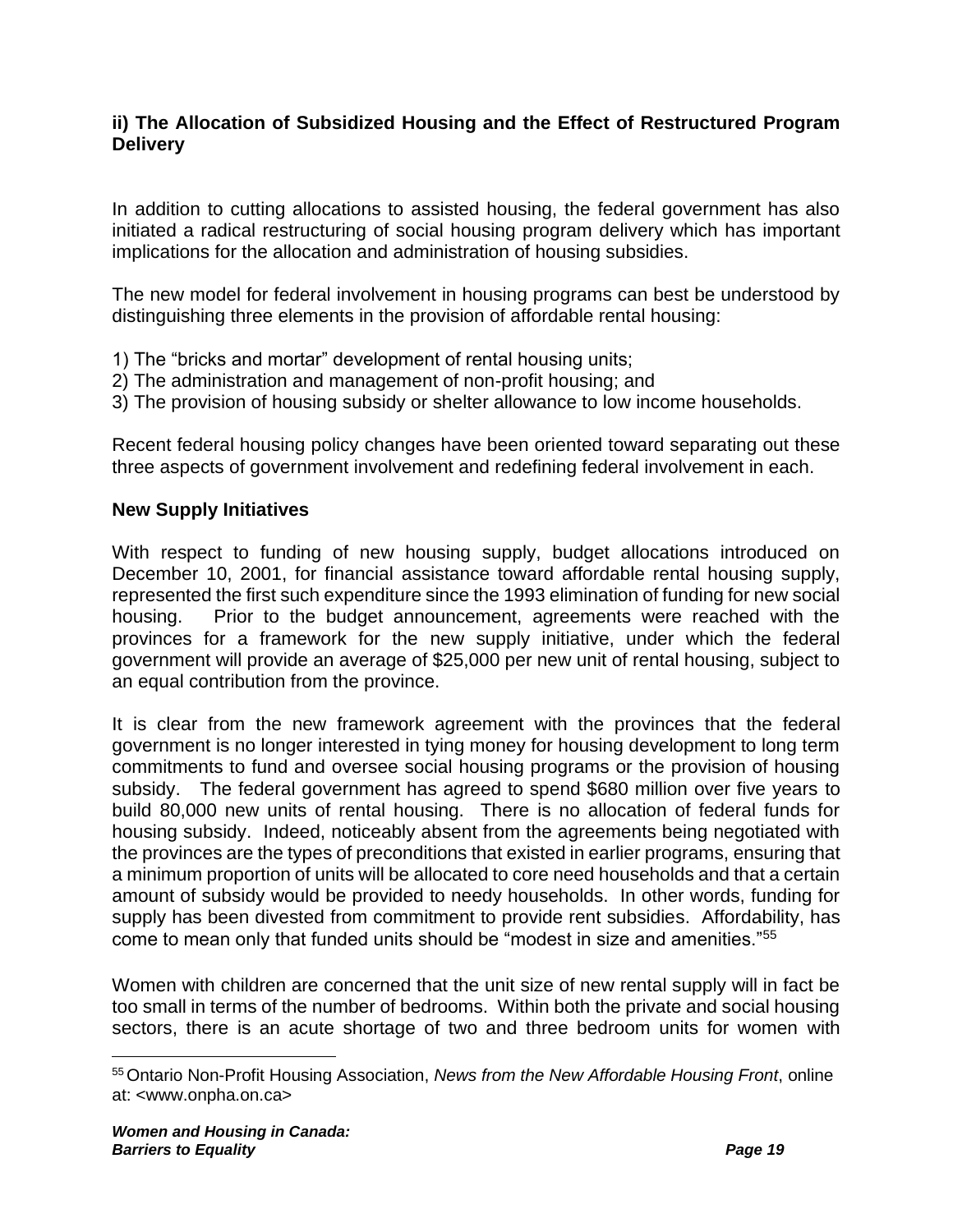children. Since the proposed federal grant is based on a flat amount per unit, independent of unit size, developers will likely be inclined to build small units rather than the two, three and four bedroom units that women with children so desperately need.

It is also of concern to women that the new supply initiatives in the private market are not linked to any initiatives addressing widespread discrimination that prevents women from accessing the more affordable units. Important regulatory legislation such as rent control and rental housing stock protection is being rolled back in many provinces, so there is little assurance that new rental supply will remain affordable or will even remain as rental accommodation.

#### **Restructured and Devolved Administration**

Since 1993, the federal government has also been actively devolving the administration of social housing to provinces which, in turn, have been downloading to municipalities. The sole exception to this devolution is unilaterally federal funded co-operatives, for which the federal government has agreed to maintain responsibility, and which are responsible for their own administration pursuant to operating agreements with CMHC.

Under "Social Housing Agreements" with the provinces, the federal government hands over the administration and financial responsibility of federally funded social housing to the provinces. The federal government has agreed to continue to provide the existing level of funding for administration, as long as provinces agree to assume all of CMHC's financial obligations, to abide by existing operating agreements and to redirect any savings into "low income" housing.

While in theory the Social Housing Agreements and the continued application of existing operating agreements could have been used to ensure that housing is administered appropriately and allocated fairly to those in need, in fact, the Social Housing Agreements do little to ensure appropriate allocation and at any rate, in practice, there is little that CMHC can do to monitor and enforce compliance with the terms of the Social Housing Agreement or with existing operating agreements.

Under the Social Housing Agreements with the provinces, CMHC requires that the proportion of units which were allocated as subsidized units under existing operating agreements will continue to be targeted to households below Housing Income Limits established by CMHC. A significant concern from the standpoint of women's homelessness, however, is that this so-called "targeting" does not actually identify those most in need or at highest risk of homelessness. Housing Income Limits for targeted units are determined under the agreements on the basis of CMHC's survey of "median market rent". Any household which would be required to pay more than 30% of income to cover the median rent is considered a "targeted household."

The "Housing Income Limits" do not effectively target those who are most in need. In Toronto, where median rents of two bedroom apartments are now in excess of \$1,000/month, a two person household with an income of \$41,000 would qualify as a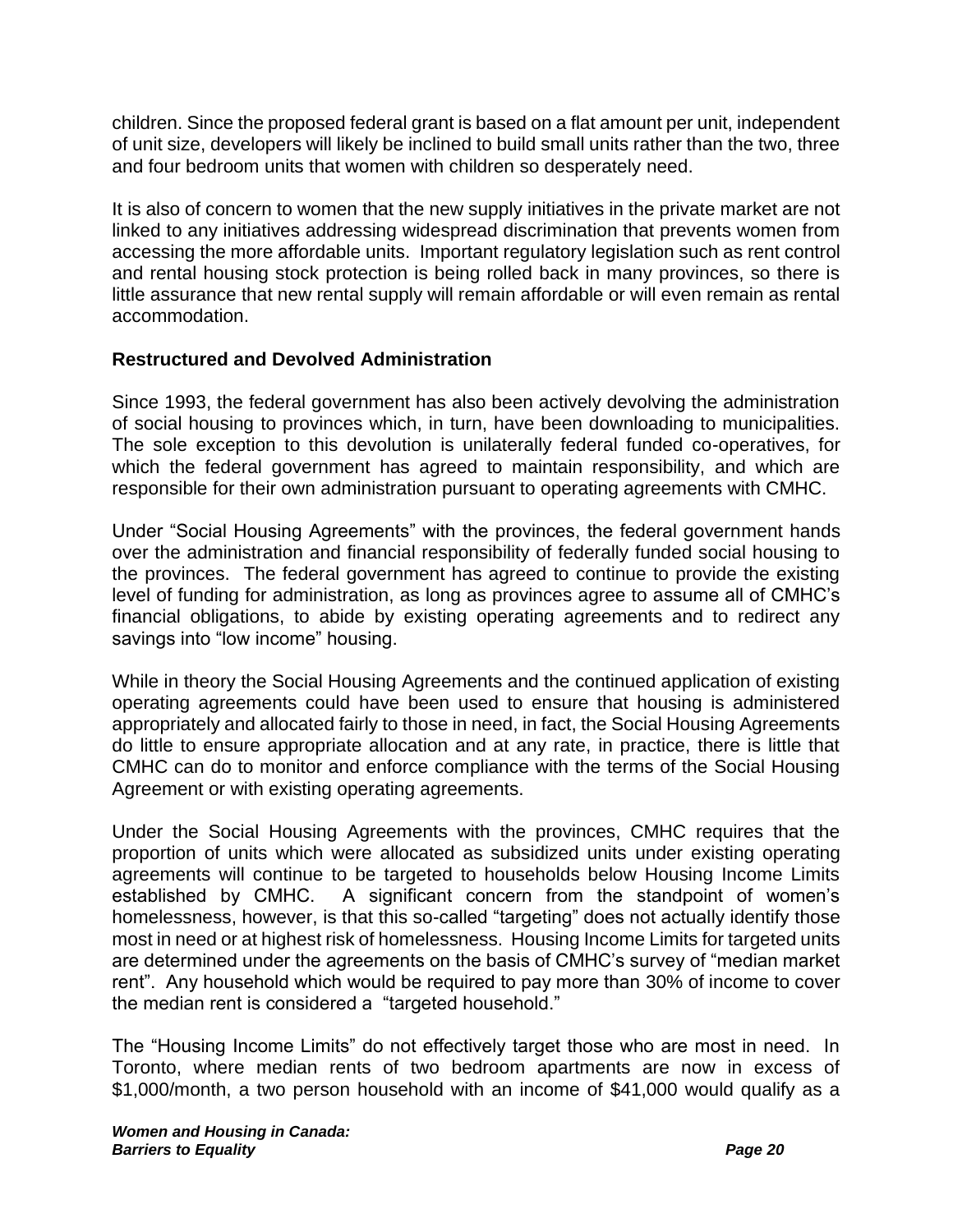"targeted" household. The average single mother in Toronto has an income of about half of this amount, and a single mother on social assistance receives an income of less than one quarter of this amount. With lengthy waiting lists for subsidy effectively excluding young women with children, newcomers and other women at high risk of homelessness, the impact of high income limits for subsidy is simply to lengthen waiting lists and to deny access to subsidy for women at greatest risk of homelessness.

There is some justification, in our view, for the federal government divesting responsibility for the administration of housing programs to other actors and to focus on continuing its most critical role of providing subsidies to households in need. Yet there seems to have been little attempt in the restructuring of federal assisted housing programs to ensure that these housing subsidies would benefit those most in need. While \$2 billion a year allocated to 640,000 households for housing subsidy is arguably insufficient, it is still a significant expenditure. There is virtually no monitoring of who gets the benefit of these subsidies nor any consideration of how different allocation systems may affect women and other groups at risk of homelessness. As in the structural changes to federal transfer payments for social assistance, the move is in the direction of transferring funding with "fewer strings attached." Unfortunately, some of the strings that have been removed were designed to ensure that those most in need, who are disproportionately women, get the benefit of federal expenditure.

#### **Inequities and Exclusions in the Allocation of Federal Housing Subsidies**

With new federal expenditure on supply now separated from federal commitments of rent subsidies, the federal government's \$2 billion expenditure on housing subsidies is really more akin to a shelter allowance. The difference between this program and shelter allowance programs in most other developed countries, is that in Canada the subsidy is limited to a designated number of social housing or private market (rent supplement) units. Rather than targeting the subsidy to the most needy households, CMHC leaves it up to either individual housing providers or municipal, or provincial authorities to decide how determine which households, out of a vast number of tenant households falling below the relatively high income limits, will receive this critical assistance.

Under this "unit" based shelter subsidy system, many women who most need a housing subsidy will not receive it simply because they do not have access to a subsidized unit. In some cases, tenant selection may be based on discriminatory considerations. CERA and other organizations assisting women access housing across Canada receive frequent reports of discrimination in the allocation of social housing units. There are usually no internal monitoring or complaints procedures for human rights violations within social housing and no such mechanisms are required under the Social Housing Agreement.

Women with disabilities face particular hurdles, as social housing providers often take the position that since they have allocated particular units as accessible, they are absolved of the responsibilities applied to private landlords to take action to accommodate disabilities on a more individualized basis. There has been no leadership from the federal government to encourage those who are allocating federal housing subsidies to address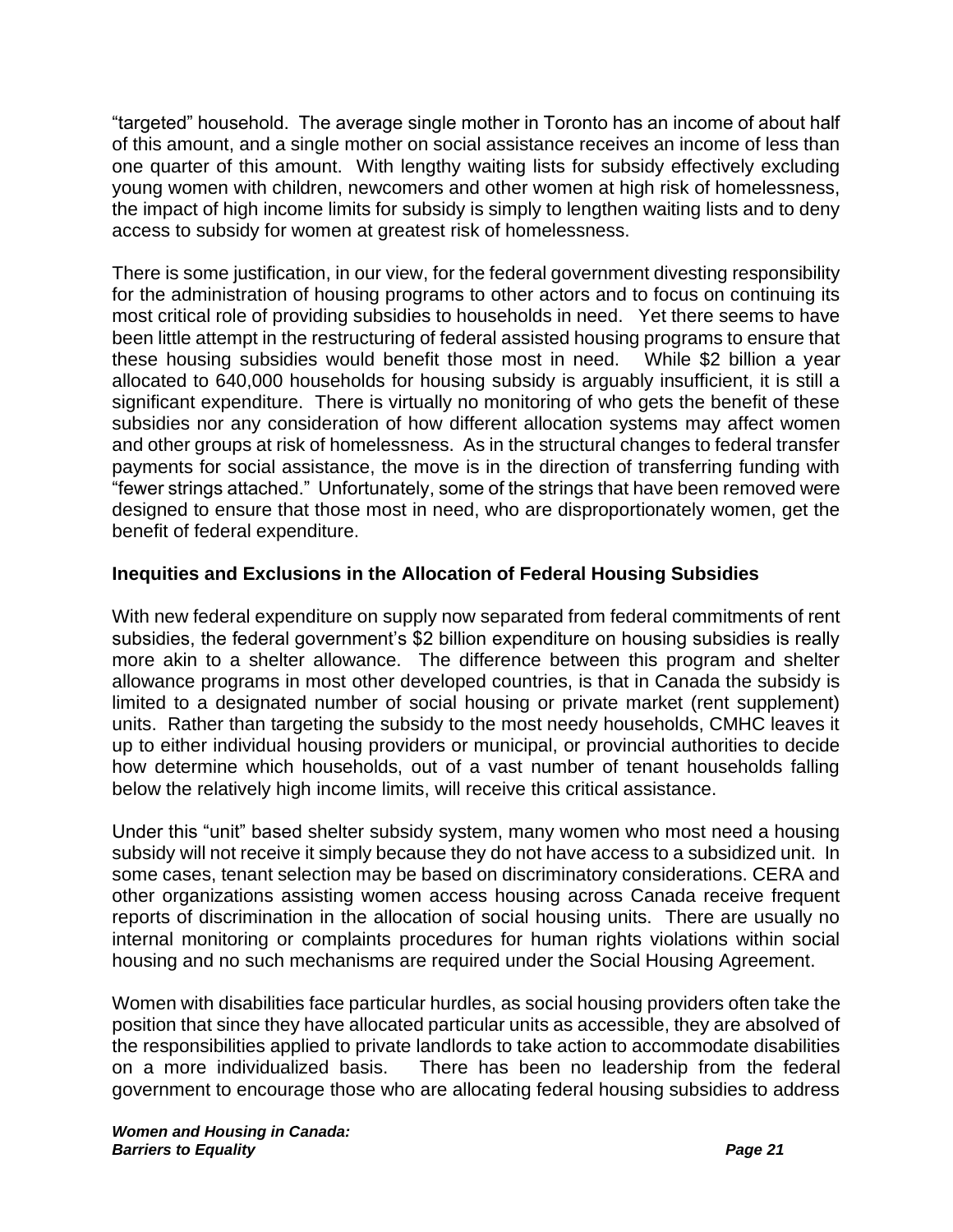important issues of access and discrimination in tenant selection practices within the social housing sector.

Of even greater concern than individualized discriminatory practices, however, are systemic issues related to the allocation of subsidized units. In recent years, housing authorities in a number of provinces and municipalities have changed from a needs-based allocation to a chronological waiting list system. <sup>56</sup> In Ontario, new legislation actually requires that subsidized housing be allocated on the basis of chronological priority.<sup>57</sup> The effect of the change to a chronological allocation system, without any attempt to more accurately target lower income applicants, has been catastrophic for many of the most disadvantaged women.

Waiting lists for one, two and three bedroom units required by women with children are extremely long, ranging from several months to 20 years depending on unit size and location. This means that young women with children and newly arrived immigrant women - those at greatest risk of homelessness - have virtually no access to federally funded rent subsidies. By the time they qualify under a chronological system, they will have already survived the years in which they are at greatest risk of homelessness. In the rental market as a whole, approximately one in ten affordable two bedroom apartments are occupied by households in which the oldest parent is under 24 – predominantly young single mothers.<sup>58</sup> Yet social housing providers with a waiting list in excess of eight years for two bedroom units will rent no subsidized apartments to members of this group. Similarly, in Toronto, newcomers (immigrating within the previous year) rent one in five of apartments which turn over in the rental market as a whole, but rarely, if ever, get access to subsidized housing through the waiting list system.<sup>59</sup>

Large families are particularly disadvantaged in trying to access subsidized units. Restrictions on family size in relation to the number of bedrooms are applied in subsidized units to disqualify larger families, even though such restrictions have been held to be discriminatory when applied by private landlords. <sup>60</sup> Women with larger families are required to apply only for larger units that are difficult to obtain and may be disqualified

<sup>56</sup> Ontario and Nova Scotia have changed to a chronological allocation of subsidized units even in public housing, while Quebec and British Columbia continue to rely on a needs based allocation of public housing. Most municipal non-profits and non-profit co-operatives use a chronological allocation system.

<sup>57</sup> Ont. Regulation 2001.0109.e. 17-JG/MS to the Social Housing Reform Act (2,000), ss. 35-45

<sup>58</sup> Michael Ornstein, *Income and Rent: Equality Seeking Groups and Access to Rental Accommodation Restricted by Income Criteria*, Toronto: 1994, Table 26. Similar results were found from a special run of 1995 census data, public use microdata file for individuals.

<sup>59</sup> Centre for Equality Rights in Accommodation, *Rent Insurance in Toronto: A Feasibility Study on Rent Insurance in Toronto's Rental Housing Market* (December, 2001) at p. 31.

<sup>60</sup> *Fakhoury v. Las Brisas*, (1987) 8 C.H.R.R. D/4028 at D/4035-36.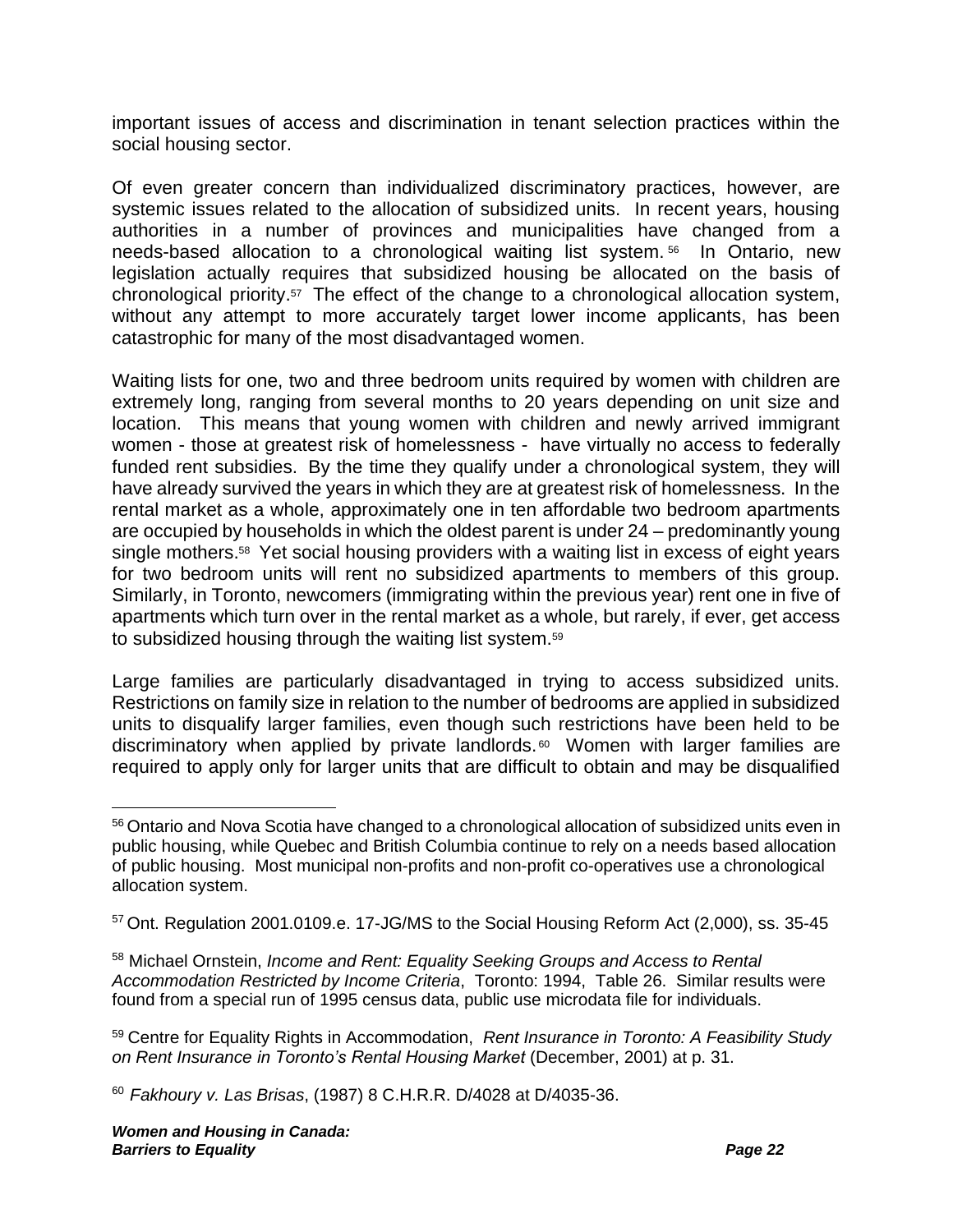altogether from eligibility for subsidy by their family size if there are no subsidized units large enough. Clearly many women most vulnerable to homelessness are being deprived even of a "fair share" of subsidized units.

In the context of its historical evolution, as a way to ensure that federally assisted housing provided rental housing at affordable rents, the linking of federal housing subsidy to social housing programs makes sense. Extending subsidies to rent supplement units in the private market in order to increase the number of subsidized households also majes a certain amount of sense. Yet in light of the systemic impact of relying on unit allocation to provide rent subsidy, we believe it is time to consider a more broadly based portable shelter allowance tied to household need rather than to designated units.

It does not make sense, in our view, to place the administration of what amounts to a critical form of supplementary income for low income households, a benefit which for many women may mean the difference between homelessness and housing, in the hands of a variety of housing providers, to be allocated on the basis of a range of tenant selection practices. It is particularly discriminatory to restrict this benefit to those who make it to the top of lengthy waiting lists.

Allocating subsidy on the basis of waiting lists rather than providing it based on need means that many women who are in need of short term financial help to avoid homelessness receive no benefit from the assisted housing program when they are at greatest risk of homelessness.

Shelter allowances have been a fundamental component of the recommendations of virtually all recent reports on homelessness in Canada.<sup>61</sup> Yet for some reason, they have not received the same attention as supply oriented solutions within the advocacy community, and even remain controversial in some quarters. However, national shelter allowance programs are an essential component of the housing strategies of most other developed countries. In our view, it is time to give this option renewed consideration and serious support.

#### **Recommendations**

1) We recommend that a portable shelter subsidy be allocated as a direct cash transfer or tax credit based on established eligibility criteria to all qualified households. This would remove the administration and allocation of subsidy from the housing provider and eliminate the discriminatory consequences of lengthy waiting lists and other restrictions in social housing. Eligibility for subsidy would be determined by need rather than by whether women get access to social housing units.

<sup>61</sup>See, for example, *Taking Responsibility for Homelessness*, supra note [52;](#page-21-0) Federation of Canadian Municipalities, *A National Affordable Housing Strategy* (Ottawa, 2000), online at: < www.fcm.ca/english/national/strategy2-e.pdf>.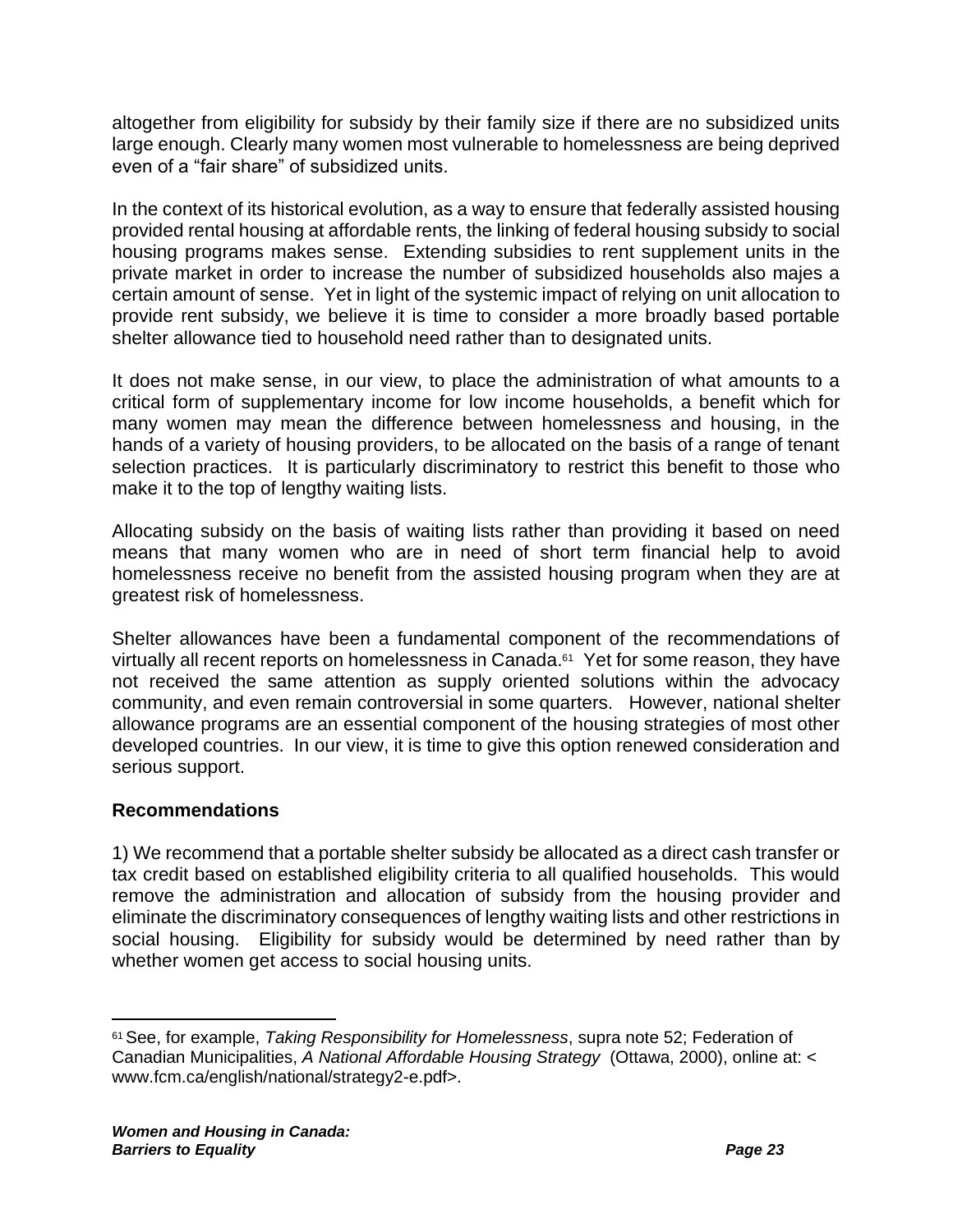2) We recommend that the federal government and the provinces develop methods of collecting complete information about the demographic and income characteristics of households securing access to assisted housing and that allocation of assisted housing be revised in order to ensure equitable representation of young women, larger families, newcomers and other groups at risk of homelessness.

3) Funding for new rental housing supply should be made conditional on non-discriminatory rental practices and on ensuring that the stock will remain affordable rental in the future.

### **B. HOME OWNERSHIP**

#### **1. Mortgage Financing**

In defending its record on addressing housing and homelessness at the United Nations Committee on Economic, Social and Cultural Rights, Canada pointed out that the *National Housing Act (NHA)* mortgage loan insurance enables persons to purchase homes with low down payments and at favourable mortgage interest rates. The government pointed out that an increasing number of Canadians (64%) have access to home ownership.<sup>62</sup>

What was not pointed out was that women have largely been denied the benefit of any of these initiatives. In 1976 41% of single parents owned their own homes. By 1997 this had decreased to only 30%. Home ownership has become less accessible for sole support parents during years in which more and more households were becoming owners. While 4 out of 5 two parent families with children own homes, less than one in three single mothers does.<sup>63</sup> The disparity cannot simply be explained by the fact that single mothers "cannot afford" home ownership. They are prevented from purchasing homes, even where ownership would be more affordable than renting an apartment.

Over 60% of single mothers renting apartments pay more than 30% of income toward their rent. On the other hand, only 30% of single mother homeowners pay more than 30% of income toward shelter costs.<sup>64</sup> The affordability problems of single mother renters are significantly more severe than those of single mother homeowners. If women were free to make their own choices, we would expect to see the opposite. Women with children would often choose to spend a higher portion of their income in order to gain the advantages of homeownership, knowing that their sacrifice was at the same time an investment.

 $64$ Ibid.

<sup>62</sup>Government of Canada, *Responses to the Supplementary Questions to Canada's Third Report on the International Covenant on Economic, Social and Cultural Rights,* HR/CESCR/NONE/98/8 (October, 1998) question 43.

<sup>63</sup> Statistics Canada, supra note [5](#page-4-0) at 159.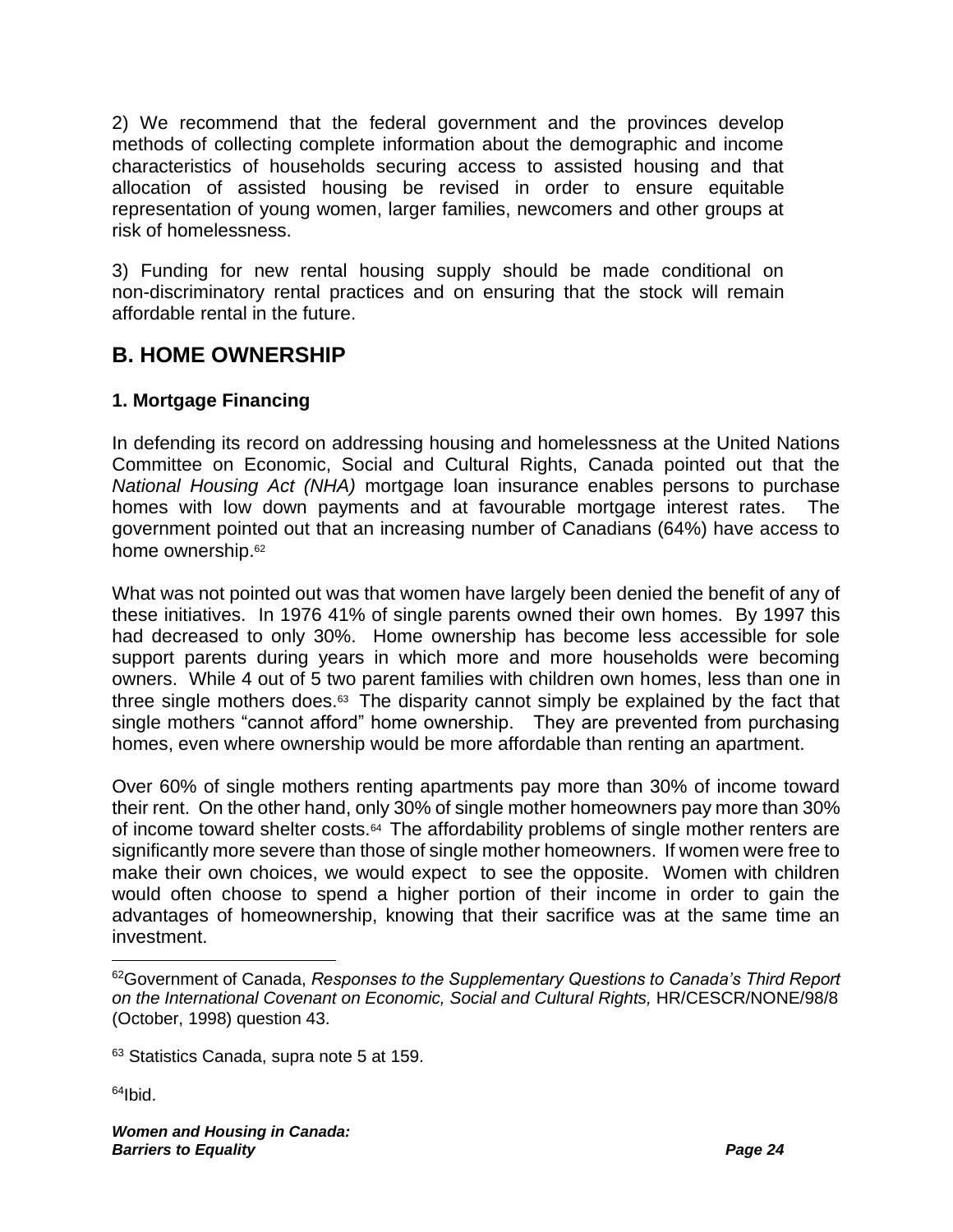With decreasing interest rates and increasing rents, homeownership could be a more affordable and desirable housing option for an increasing number of low income households, particularly single mothers. A single mother in Halifax, for example, could purchase a semi-detached two or three bedroom semi-detached house in Dartmouth for approximately \$60,000 or a detached house for about \$80,000.<sup>65</sup> If she purchased an \$80,000 house, with 5% down payment she would require a mortgage of \$76,000. At an interest rate of 7.25%, this would cost about \$590 per month (amortized over 25 years and locked in for 5 years). It is difficult, if not impossible, to find a two bedroom apartment for less than \$600 in Halifax.

However, CMHC will not provide mortgage insurance unless the purchaser has an income, in this example, of \$21,240.<sup>66</sup> Such a requirement disqualifies the majority of single mothers renting apartments, even though they may have been paying more than \$600/month in rent without defaulting.

In more rural environments, of course, there is often no choice but to own one's own home. Denying women access to mortgages in these circumstances forces them to choose between homelessness and leaving their communities for a city or town in which there is rental stock.

Until recently, CMHC was the only source of mortgage insurance. There is now a single competitor, GE Capital, which is permitted to compete with CMHC on very restrictive terms. Ironically, it is GE Capital, not CMHC, which is interested in offering mortgage insurance to more marginal borrowers, but finds itself restricted by federal regulators to offering the same services as CMHC. GE Capital would not, currently, be permitted to offer mortgage insurance to single mothers on the basis of rent payment history because this is not a product which CMHC offers. <sup>67</sup>

The 32% gross debt service costs to income cut-off is based largely on stereotype and prejudice. The statistical correlation between lower income and mortgage default is surprisingly weak - in some studies not even statistically significant – and certainly it has not been tested for single mothers, who are a distinct group with a high motivation to make mortgage payments even when paying high proportions of their income.<sup>68</sup> CMHC

<sup>&</sup>lt;sup>65</sup> Interview with Halifax Royal LePage agent, February 11, 2002.

<sup>&</sup>lt;sup>66</sup> CMHC requires a 32% gross debt service costs to income ratio, covering mortgage interest and principal payments, heat and property taxes, and a 40% total debt service to income ratio. Canada Mortage and Housing Corporation, *The Time is Now: Homeowner Mortgage Loan Insurance*. Product No. NHA 2282 06/99.

<sup>&</sup>lt;sup>67</sup> Interview with President of GE Capital, August 17, 2001.

 $68R$ . Querica and M. Stefman, "Residential Mortgage Default: A Review of the Literature", in *Journal of Housing Research*, Vol. 3, Issue 2, 1993, 345-79 at 350.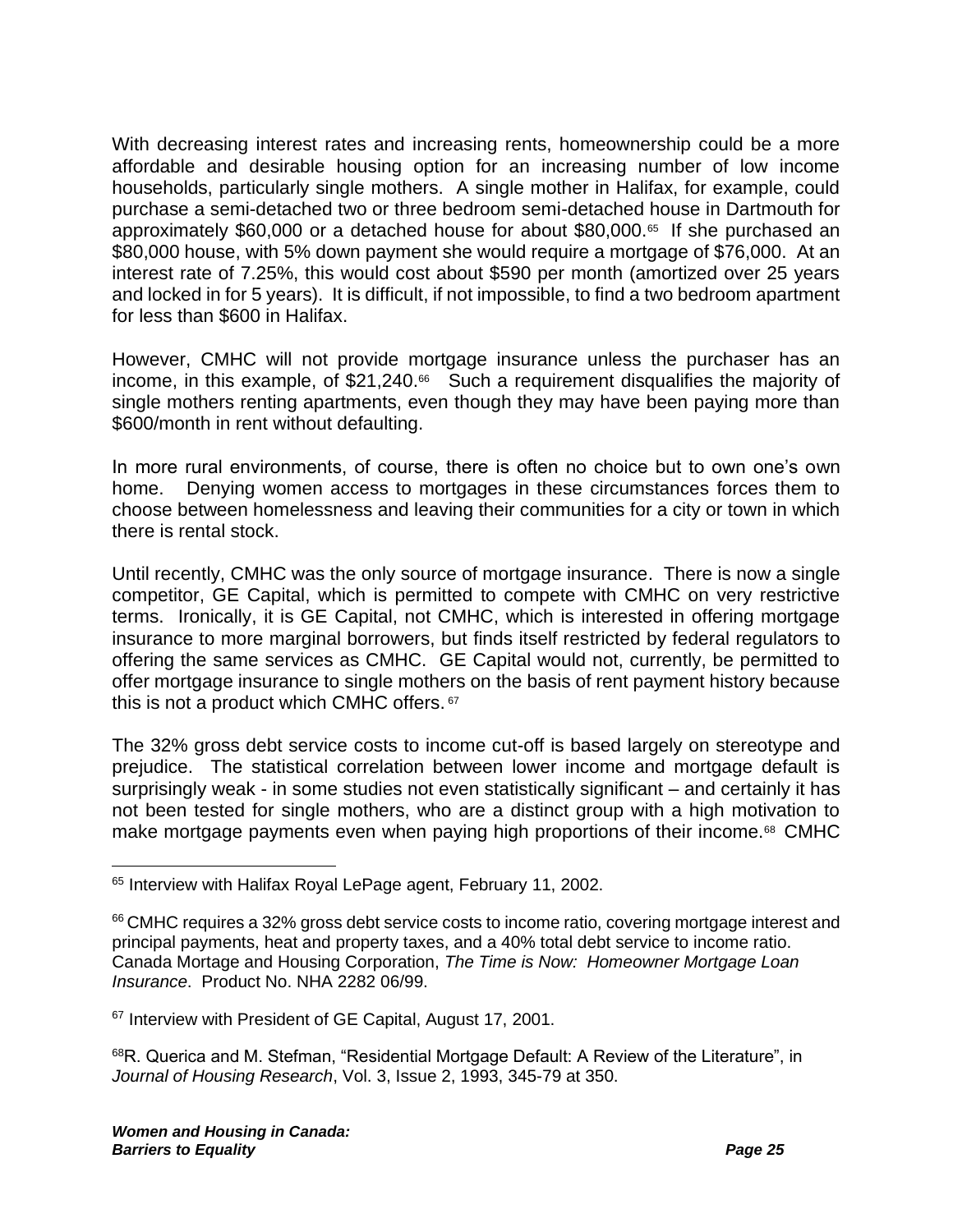has sole access to data on mortgage defaults and in the past has refused to release information that may be used by "competitors". Ironically, CMHC, a government agency, is lagging behind private lenders in the United States in this regard, where disclosure rules and access requirements have allowed for major advances in access to home ownership.<sup>69</sup>

While ownership may not be a viable option for many low income women, single mothers in particular would gain significantly from increased access to mortgages and home ownership. Benefits include building up equity and credit, not having to be concerned about children's noise disturbing other tenants, having an outside play area where one can supervise children, having access to better serviced communities, etc.

Recent data from the Statistics Canada's survey of financial security shows an increasing gap in income and wealth between owners and renters in Canada. Homeowners' wealth increased from 29 times that of renters in 1984 to 70 times that of renters in 1999. While home owners income increased by \$2,100 (5%), renters' incomes decreased by \$600 (–3%).<sup>70</sup> Despite their greater need, however, renters tend to derive fewer benefits from federal government expenditure than do home owners. Tax expenditures such as the income tax exemption for Registered Retirement Savings applied to first time home purchase, the capital gains exemption for primary residences (approximately \$1.5 billion) and the GST rebate on new housing (\$595 million) add up to more than the federal government spends on subsidies for renters.<sup>71</sup> Indeed, a recent Cambridge University study of Canadian housing policy concluded that "the actual expenditure costs of private renting is more expensive than owner-occupation so that there is quite a significant advantage to owner-occupation."<sup>72</sup>

Homeowners also have increased access to the informal economy (heating with wood, repairing things yourself, etc.). Support programs for women homeowners could assist

<sup>70</sup>David Hulchanski, *A Tale of Two Canadas: Homeowners Getting Richer, Renters Getting Poorer. Income and Wealth Trends in Toronto, Montreal and Vancouver, 1984 and 1999* (Toronto: Centre for Urban and Community Studies, September 2001).

<sup>71</sup>*Supplementary Report of Canada in Response to Questions Posed by the United Nations Human Rights Committee*, CCPR/C/1/Add.62 (March, 1983) Question 44.

<sup>72</sup> A.J.M. Freeman, A.E. Holmans et C.M.E. Whitehead, *Is the UK Different? International Comparisons of Tenure Patterns*, Council of Mortgage Lenders, London, 1996, at 78-79.

<sup>69</sup> Richard Williams, and Eileen McConnell,"The Effect of GSEs, CRA, and Institutional Characteristics on Home Mortgage Lending to Underserved Markets," Kirk McClure. "The Twin Mandates Given to the GSEs: Which Works Best, Helping Low-Income Homebuyers or Helping Underserved Areas in the Kansas City Metropolitan Area?" and James Pearce. "Fannie Mae and Freddie Mac Mortgage Purchases in Low-Income and High-Minority Neighborhoods:

<sup>1994-96,&</sup>quot; in *Cityscape: Fannie Mae and Freddie Mac in the Housing Finance System: I*, Volume 5, http://www.huduser.org/periodicals/cityscpe/vol5num3/current.html.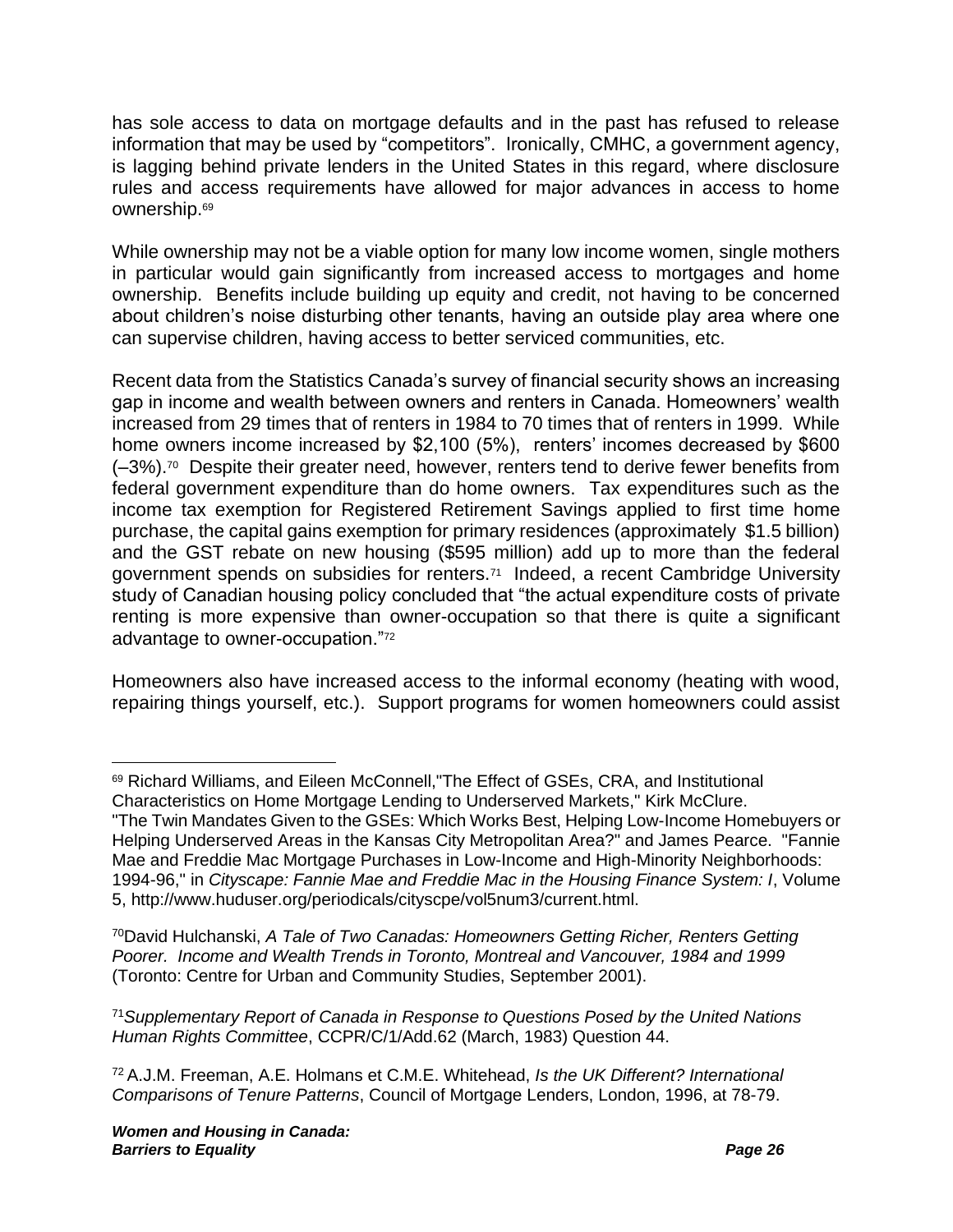women to take advantage of these, as well as of CMHC's various renovation and repair programs.

CMHC targets its homeowner assistance programs such as the Residential Rehabilitation Assistance Program (RRAP), the Emergency Repair Program (ERP), and the Home Adaptation for Seniors' Independence (HASI) to low income households. Reviews of the recipients of benefits of these programs show that single mother homeowners are somewhat more likely to need repairs than couples and therefore, presumably, to benefit from the program. In rural areas, this type of assistance may actually be more important to low income households that assisted rental programs. The western side of Newfoundland is one such area. The Stephenville Regional Office reports that at the present time there are 846 households who are on the waiting list for funds from the Home Repair Program (HRP) and an Urgent Response Program (URP). It is anticipated that 280 households will receive assistance through this Program during the current fiscal year. There are only 68 households who are on the waiting list for one of the 370 social housing units.<sup>73</sup>

However, because women are dramatically under-represented among homeowners in general, the vast majority of single mothers will not benefit from these programs because they are unable to access credit for home ownership in the first place.<sup>74</sup>

#### **Recommendations**

- 1) CMHC's restrictions on mortgage insurance should be removed and regulation of banks should ensure that women and low income households are provided with alternative ways of demonstrating credit worthiness.
- 2) Banks should be required to provide detailed information about the income and household characteristics of those provided with mortgages, and be required to develop special programs to provide mortgages to low income households
- 3) Programs should be initiated to provide protection to low income home buyers from interest rate fluctuations.
- 4) While programs designed to assist homeowners with repairs would be valuable programs for low income women homeowners, these programs need to be linked with major initiatives to provide access to home ownership for single mothers and low income women.

<sup>&</sup>lt;sup>73</sup> Telephone interview with Stephenville Regional Office, Newfoundland and Labrador Housing Corporation, January 21, 2002.

<sup>74</sup>Statistics Canada, Income Division, 1997.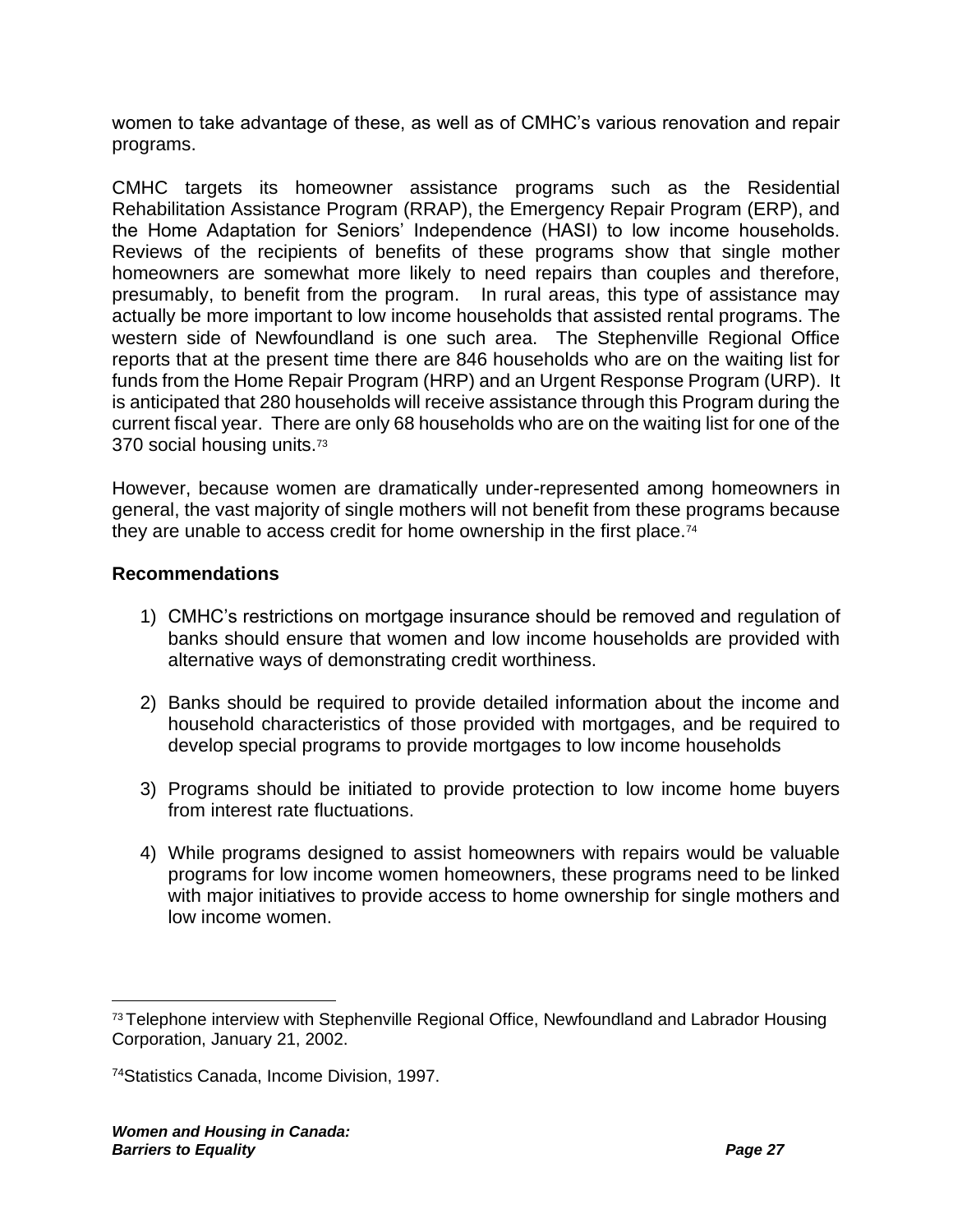5) Tax expenditures such as the capital gains tax exemption for primary residence available to home owners should be matched by a shelter allowance for low income renters so that federal program and tax expenditures are fairer to women.

# **C. HOMELESSNESS SECRETARIAT**

In December 1999 the federal government launched its Homelessness Initiative committing \$753 million to address homelessness across Canada over three years. Approximately 7% of this money (or \$59 million) has been earmarked for homelessness related projects under the Urban Aboriginal Strategy. Close to 36% of the money has been earmarked for the CMHC Residential Rehabilitation Assistance Program (RRAP) and about 5% of the budget has been earmarked for the Shelter Enhancement Program – to enhance and create shelter and second stage housing for victims of family violence. The bulk of the budget, just over 40% or \$305 million, is targeted for the Supporting Communities Partnership Initiative (SCPI).

80% of SCPI funds have been earmarked for 10 Canadian cities "with a documented significant absolute homeless problem".<sup>75</sup> The remaining 20% is directed toward approximately 50 smaller communities that can also demonstrate a homelessness problem. The federal government provides 50% of the funds for each city or local project and the other 50% can be cash or in-kind contributions from a provincial or municipal government, private or voluntary sector or other source available to the community.

The Homelessness Initiative as a whole has been predominantly focused on "absolute" or street homelessness and on short-term solutions aimed at enhanced services and increased emergency housing supply.<sup>76</sup> While this focus is important in addressing the emergency housing needs of women, we believe there must be an equal emphasis on addressing the systemic causes of homelessness.

Some of the SCPI projects do include initiatives that attempt to address systemic issues related to homelessness, but it is unclear the extent to which women's issues will be addressed. The Secretariat has included in its research agenda an examination of the structural/systemic issues in Canada that contribute to homelessness but has not identified women as a group requiring particular attention within this (or other) research areas. The Secretariat's budget has been almost fully allocated and no monies have been earmarked for a consideration of or action on women's homelessness. As these projects are just underway in many cases, it is too early to determine their efficacy in assisting low income women in meeting their housing needs.

<sup>75</sup> Homelessness Secretariat, online at: < www.hrdc-drhc.gc.ca/nsh-snsa/homepage\_e.html>. The cities are: Vancouver, Calgary, Edmonton, Winnipeg, Hamilton, Toronto, Ottawa, Montreal, Quebec City and Halifax.

 $76$  See for example, the images on the Homelessness website; the federal governments' stated objectives for SCPI; and the budget allocations.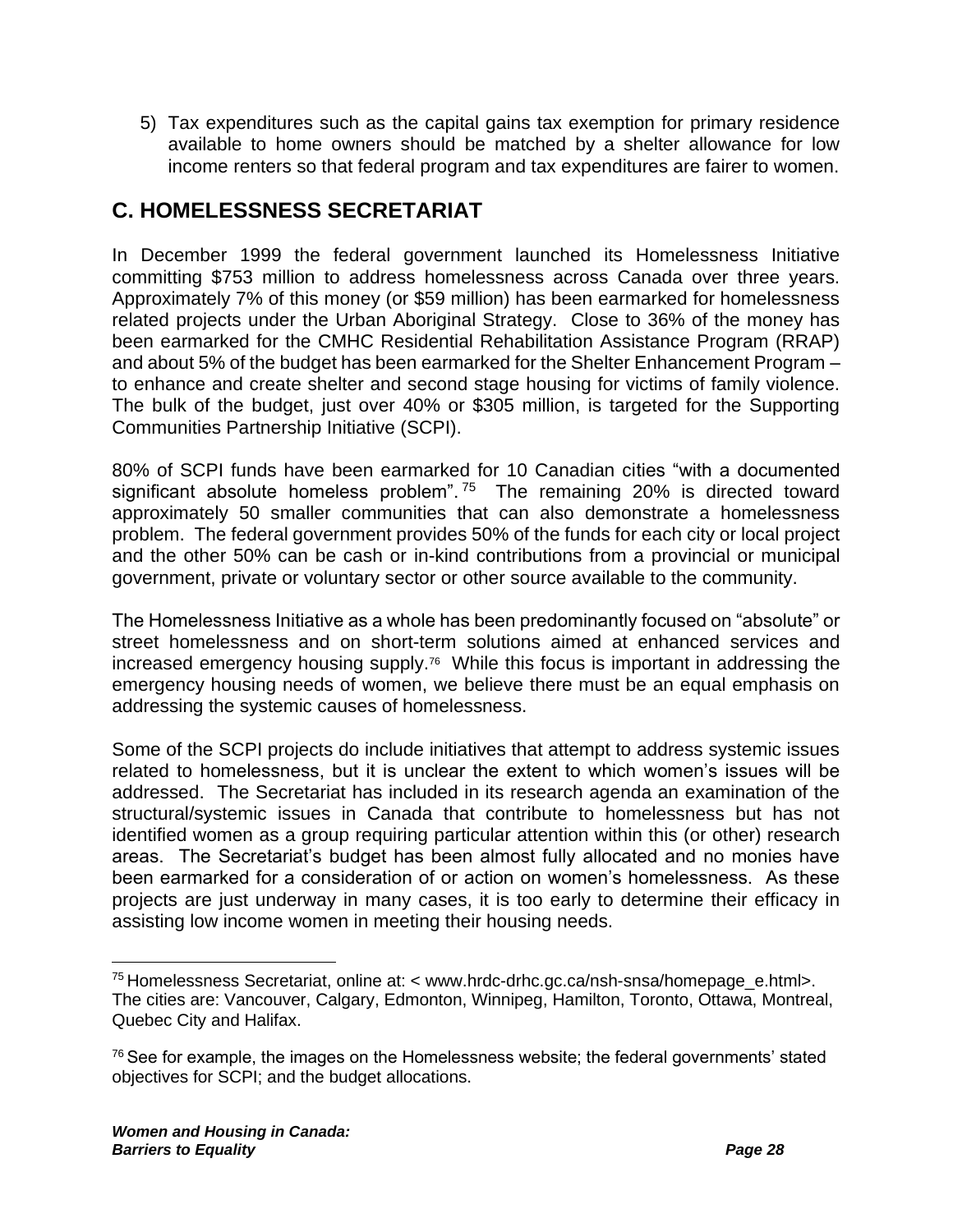## **Recommendations**

1) The Homelessness Secretariat should consider setting as a priority the funding of community based initiatives that address the systemic causes and diversity of women's experiences of homelessness.

2) The Homelessness Secretariat could facilitate the establishment of a vehicle, such as a national network, to facilitate communication and collaboration between women's groups across Canada on issues related to women's housing and homelessness. A national network would assist in linking local community activism to systemic issues that are often national or international in scope. It might also assist in ensuring issues related to women's housing and homelessness are securely placed on political, economic and social policy agendas.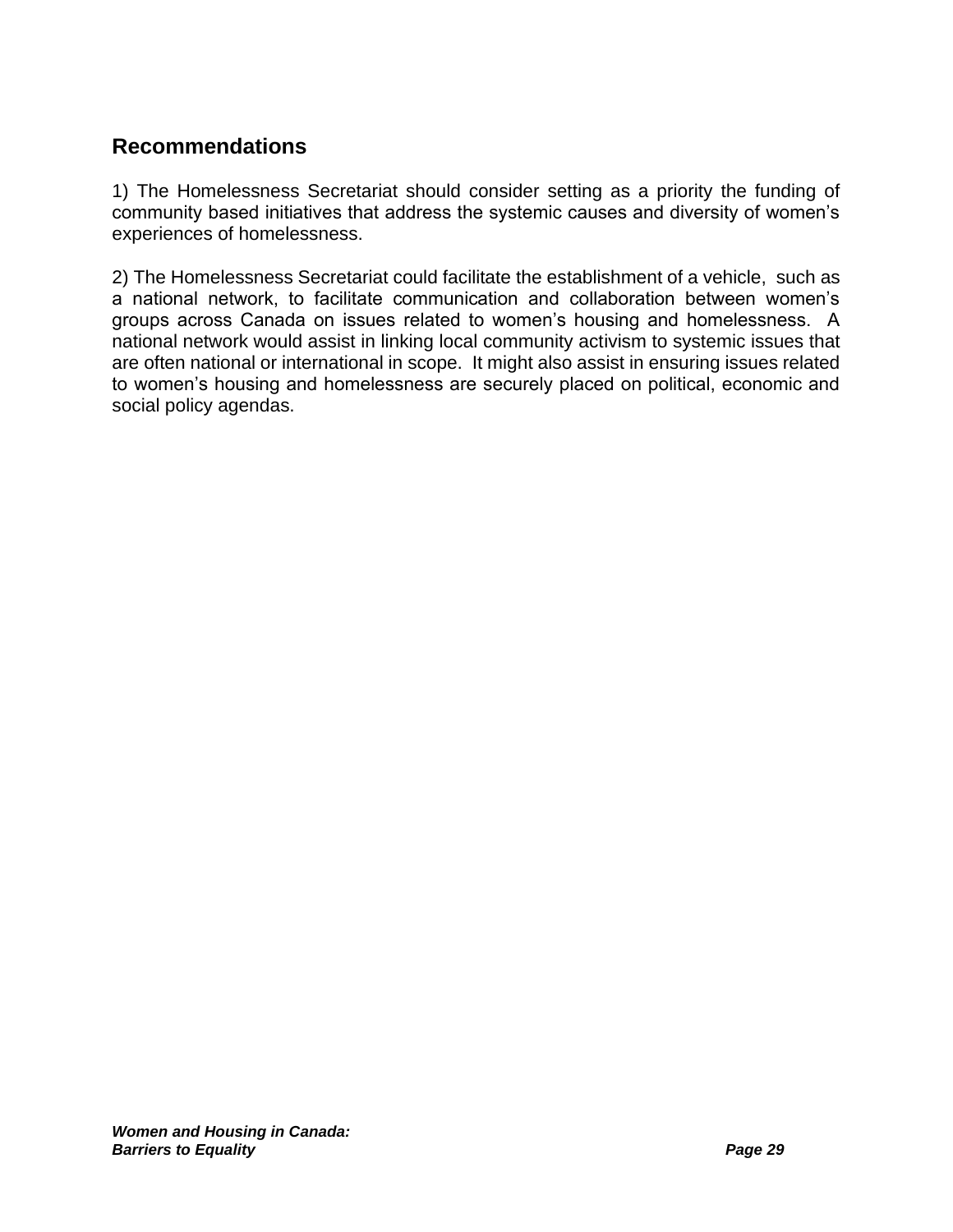# **CHAPTER 3: ABORIGINAL WOMEN AND HOUSING**

#### **Aboriginal Peoples**

There are three constitutionally recognized Aboriginal peoples in Canada: First Nations, Métis and Inuit.Since the middle of the 1800's, Canadian law has defined who is entitled to be registered as an Indian under the *Indian Act* and who is thus entitled to the benefits of the *Indian Act* such as on-reserve schooling, financial assistance with higher education, health services and housing. The federal Department of Indian Affairs and Northern Development (hereinafter DIAND) maintains the Indian Register, the official list of "status Indians". Despite constitutional recognition of Métis, Inuit and First Nations Aboriginal peoples, only First Nation Aboriginals are recognized by the federal government as "status Indians". The designation of "status" under the *Indian Act* is double-edged. The *Indian Act* is experienced and perceived by many Aboriginals as racist and disenfranchising. At the same time, those considered "status Indians" by the federal government are entitled to the benefits of the *Indian Act* which has included on-reserve housing programs and other economic and social benefits, albeit inadequate.

Though not subject to the racist and disenfranchising impacts of the *Indian Act*, Inuit and Métis women, men and children do not benefit from some of the entitlements that may be legally entrenched in the *Act* or other federal fiduciary obligations. For example, unlike other Aboriginal groups who have specific agreements stipulated by *The Indian Act*, Inuit [and Métis] do not live on reserves and have to compete with other non-aboriginal Canadians for scarce social housing.<sup>77</sup>

#### <span id="page-33-0"></span>**Overview of Aboriginal Housing and Living Conditions**

 $\triangleright$  Access to affordable and adequate housing is one of the most pressing issues facing Aboriginal women across Canada; there is insufficient supply to meet the need and existing housing stock is inadequate, overcrowded, unsanitary and unhealthy.<sup>78</sup>

 $\triangleright$  In 1996 close to three percent of all Canadian households (280,000) were Aboriginal<sup>79</sup> and yet Aboriginal households comprised 9% of all Canadian households in core housing need.

 $\triangleright$  Aboriginal people predominantly live in rental housing.

<sup>77</sup> Pauktuutit – Inuit Women's Association of Canada, *Inuit Women: The Housing Crisis and Violence* (1986), at 9.

<sup>78</sup> Government of Canada, *Report to the United Nations Conference on Human Settlements* (Habitat II), June 1996.

<sup>79</sup> Canada Mortgage and Housing Corporation, *Special Studies on 1996 Census Data: Housing Conditions of Native Households*, Socio-economic Series Issue 55-6 (January 2001).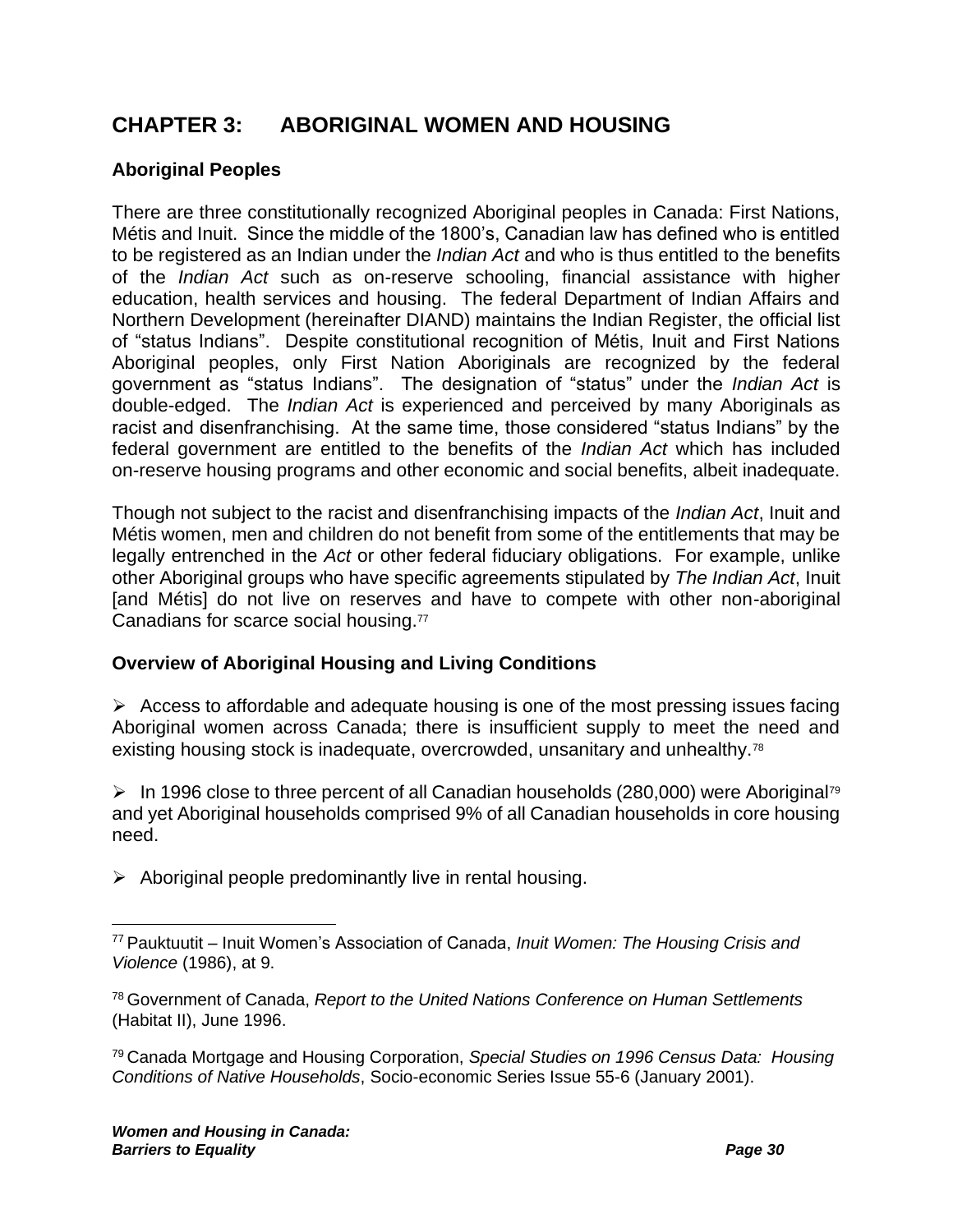➢ 21% of Aboriginal households live on reserve. In 1996, 28% of First Nation Aboriginal women lived on reserves. The vast majority of Aboriginal women - 72% - lived in non-reserve communities, most in urban areas: 68% of Métis women, 46% of First Nation women and 30% of Inuit women were living in cities and towns.<sup>80</sup>

<span id="page-34-0"></span>➢ 18% of Aboriginal women are single mothers <sup>81</sup> , representing 27% of Aboriginal families.<sup>82</sup> Of these families, 72% reside in cities and are in core housing need.<sup>83</sup>

➢ Aboriginal women's poverty is acute. In 1996, 43% of Aboriginal women aged 15 and over had incomes below Low Income Cutoffs84, compared with 35% of Aboriginal men and 20% of non-Aboriginal women. The low-income situation of Aboriginal lone mothers is particularly grave. Among this group 73% lived below the Low Income Cutoffs in 1996. This is substantially worse than the 45% figure for families headed by non-Aboriginal female lone parents.<sup>85</sup>

<sup>81</sup> Ibid., at 253.

83 Core Housing Need Among Off-Reserve Aboriginal Lone Parents in Canada at iii

<sup>84</sup> According to Statistics Canada families or individuals are classified as "low income" if they spend, on average, at least 20 percentage points more of their pre-tax income than the Canadian average on food, shelter, and clothing. Using 1992 as the base year, families and individuals with incomes below the Low Income Cut Offs usually spend more than 54.7% of their income on these items and are considered to be in straitened circumstances.

85 Statistics Canada, supra note [80,](#page-34-0) at 259

<sup>80</sup> Statistics Canada, *Women in Canada 2000*, CS89-503-XPE, at 248-249

<sup>82</sup> Ontario Federation of Indian Friendship Centres, *Aboriginal Child Poverty* (Toronto, 2000) at 20.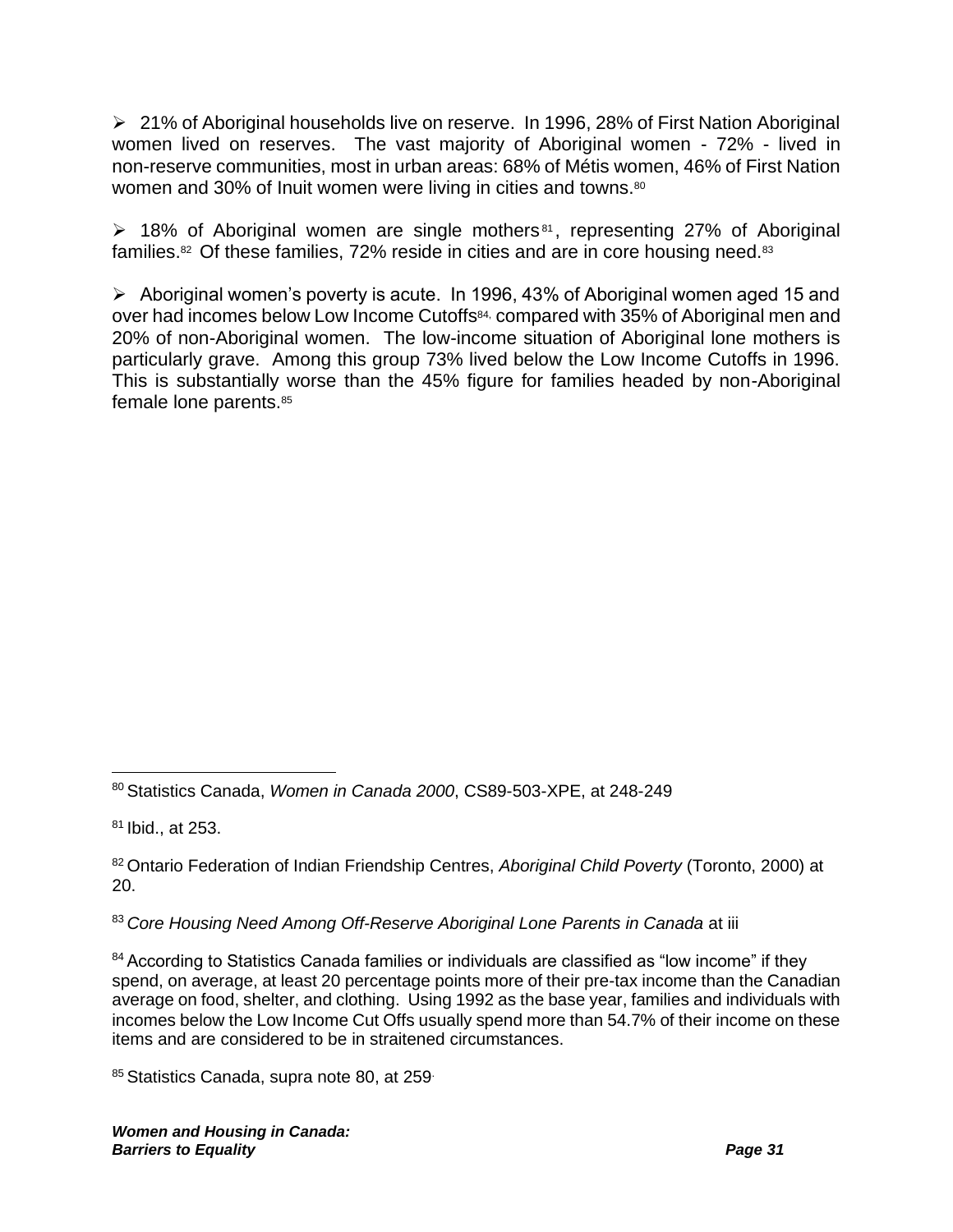#### **Inuit Women and Housing**

There are approximately 50,000 Inuit living in 53 communities across the Arctic regions of Newfoundland and Labrador, Quebec, Northwest Territories and Nunavut. These communities are small, isolated and have chronic high unemployment rates.<sup>86</sup> According to the 1996 census, approximately 5% of Aboriginal women are Inuit.<sup>87</sup>

Inuit are currently facing the worst housing crisis in Canada. While the crisis can be traced back over 40 years, when the federal government began moving Inuit into permanent communities to increase access to government services including housing, the situation has become critical, as the Inuit population is rapidly increasing and housing stocks are eroding. Inuit are living in severely overcrowded, inadequate and unsafe housing conditions. Overcrowded housing is widely considered among Inuit to be the most serious problem they face.<sup>88</sup>

Because Inuit do not have "status" under the *Indian Act*, they are compelled to compete with other non-aboriginal Canadians for social housing. This has had devastating effects on their housing conditions. In 1993, the federal government eliminated its portion of cost-shared funds to the Government of the Northwest Territories (GNWT), the Government of Quebec and the Government of Newfoundland and Labrador for the construction of the new social housing units. Despite vigorous protests by Inuit representatives and promises to rectify the situation from the federal government, funding for social housing has not been reinstated.<sup>89</sup> The high cost of private rental market housing in Arctic regions (eg: \$2,500/month in Rankin Inlet, \$7,560/year for fuel costs in Inuit communities in Labrador)<sup>90</sup> coupled with the high percentage of Inuit living in poverty, makes the need for social housing acute. As it stands, for Inuit across Canada, demand for social housing far exceeds supply and Inuit are kept on long waiting lists for subsidized housing.

The housing conditions in Nunavut are particularly severe. In Nunavut, 44 per cent or over 3,500 households are in core need of housing compared to 14 per cent of households in core need in southern Canada. There is no private rental housing market and at present over 1,000 families are on the housing waiting list. An estimated 260 new names per year over the next five years will be added to the list. Nunavut Housing Corporation officials estimate that the territory will need over 2,500 new homes to meet its housing needs. The

<sup>90</sup> Ibid., at 3, 5.

<sup>86</sup> Pauktuutit, supra note [77](#page-33-0) at 2.

<sup>&</sup>lt;sup>87</sup> Statistics Canada, supra note [80,](#page-34-0) at 247.

<sup>88</sup> Pauktuutit, supra note [77](#page-33-0) at 1.

 $89$  Ibid., at 1.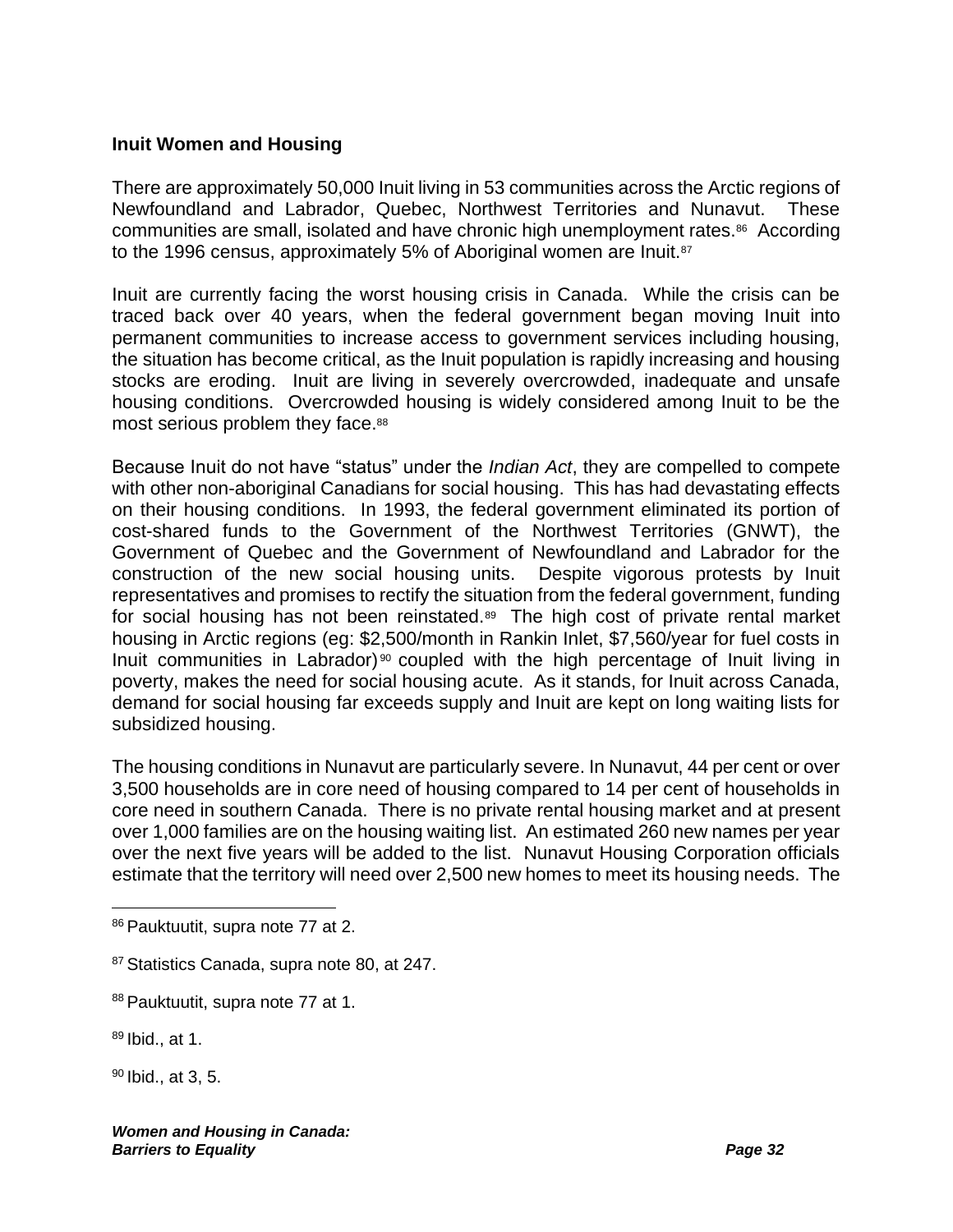cold arctic climate means that "street" homelessness is frequently impossible to survive, making severe overcrowding a common reality. The federal government has made a tentative proposal to the Territories to provide some funding for the construction of new units, but the proposal is regarded as grossly inadequate, especially in light of the high cost of building in Nunavut.<sup>91</sup>

The average number of persons per room in Inuit households across Canada is more than twice the national average. Though similar statistical information is not available from Labrador, it is widely accepted among Inuit that housing conditions in Labrador the worst in Canada.<sup>92</sup> Beyond overcrowding, many Inuit houses lack basic facilities including running water and indoor plumbing which contributes to increased incidence of communicable diseases, increased infant mortality and shorter life spans for many Inuit.

The housing supplied to the permanent Inuit communities by the federal government has been both inadequate and culturally inappropriate. Traditionally, Inuit lived in small, nomadic family-based groups. The government housing has failed to accommodate larger families and extended family members, nor is it suitable for cultural practices such as dressing large carcasses or the need for easily accessible outdoor storage areas.

Prior to 1993 limited economic development opportunities and the high costs of housing construction and maintenance, combined with a very small private housing market, led the government to increase its role in social housing in the North. However, the supply of housing has never met the demand.

Inuit women are particularly vulnerable to the impact of the housing crisis which exacerbates other social problems with which women must contend.<sup>93</sup> Inuit women wishing to leave abusive and violent relationships face innumerable obstacles. Social pressure can cause many women to conceal the violence in the home for long periods. Some Inuit women may be dependent on their spouses or partners for financial support and/or housing. The virtual absence of vacant units and the overcrowding of existing housing in almost all communities means that there are very few places for women to turn for temporary shelter. The homes of family and friends are likely to be as crowded as the one the woman wants to leave. Many women find themselves forced to remain in a dangerous home situation.<sup>94</sup>

Most communities are without shelters and a woman who decides to leave an abusive situation may also have to leave her community. Leaving a community is replete with obstacles as well. The high cost of air travel is one of the largest barriers. If a woman is

<sup>94</sup> *Ibid*, at 9.

<sup>91</sup> Housing Again Bulletin #42, 2 October 2001, online at: www.web.net/~housing/housingagain-l/

<sup>92</sup> Pauktuutit, supra note [77](#page-33-0) at 5.

<sup>93</sup> See: Pauktuutit, supra note [77,](#page-33-0) for a more detailed analysis of Inuit women's experiences of the housing crisis.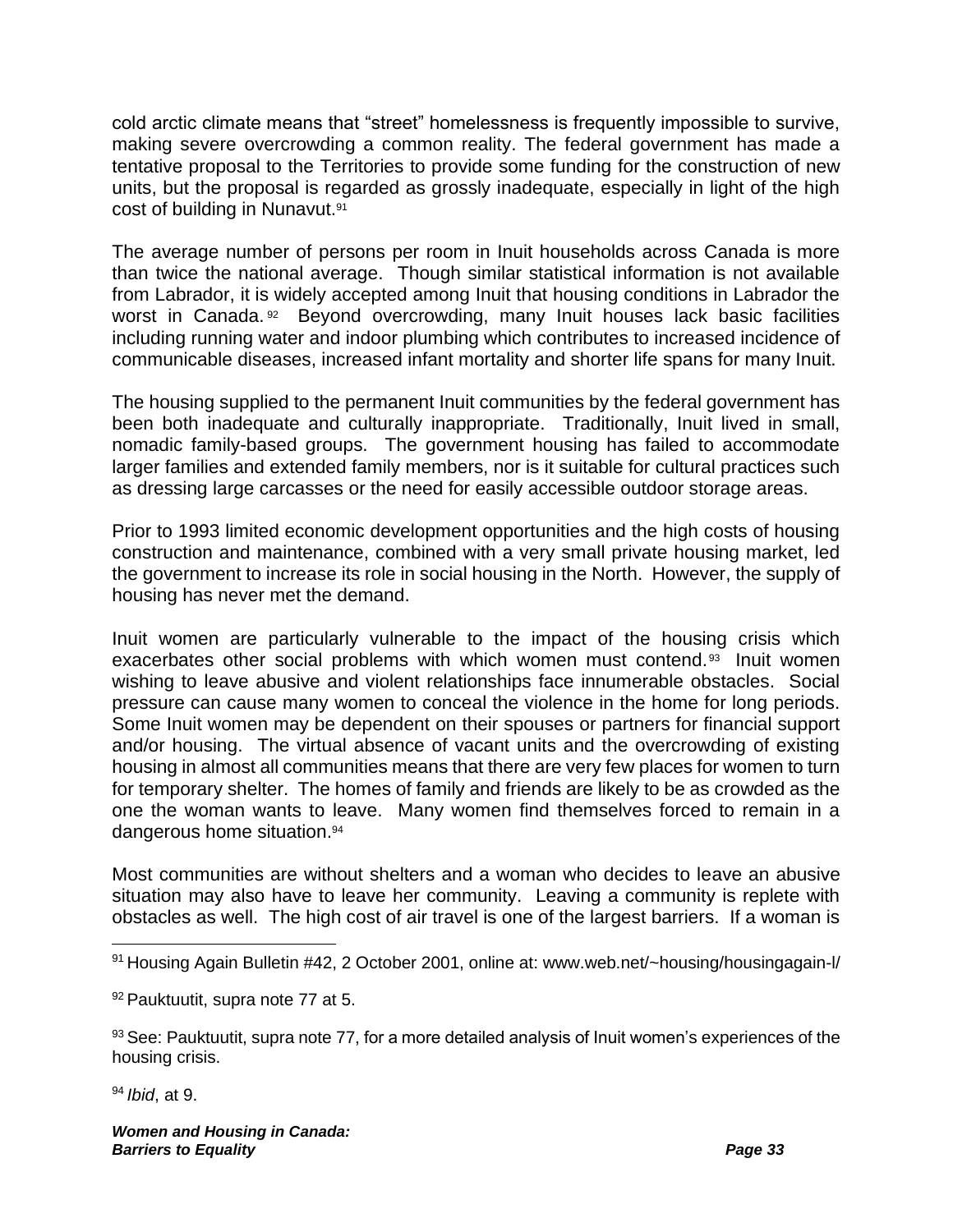unable to pay these costs she will have to persuade a social worker or community worker that she is in danger and must leave for her own safety. In small communities that service provider may also be a member of the family and therefore may be reluctant to arrange transportation.<sup>95</sup>

#### **First Nations Women and Housing**

#### **On-Reserve Housing**

If the necessity of inter-governmental agreement and joint action may sometimes create obstacles to federal action in other areas of housing and homelessness, this cannot be said of Aboriginal housing, for which the federal government has undisputed constitutional responsibility as well as fiduciary duties emanating from treaty agreements. Yet while the federal government acknowledges the desperate housing and living conditions of Aboriginal people in Canada as a clear violation of fundamental human rights, there has been little sign of the urgent action in partnership with Aboriginal people consistently urged upon Canada by United Nations human rights committees as well as by the Canadian Human Rights Commission.<sup>96</sup>

<span id="page-37-0"></span>In 1999-2000, 43% of on-reserve dwellings were inadequate. <sup>97</sup> While aboriginal communities across Canada have different standards of housing depending on the relative wealth of the community, on-reserve housing can be characterized as largely in need of repair,<sup>98</sup> and lacking fully operational bathrooms,<sup>99</sup> central heating,<sup>100</sup> and potable water.<sup>101</sup> Generally it is significantly overcrowded<sup>102</sup> and has resulted in the spread of infectious diseases such as tuberculosis.<sup>103</sup> Of the 74,000 households on reserves<sup>104</sup>,

<sup>97</sup> Grand Council of the Crees, *Pushed to the Edge of Extinction: Racism Against Indigenous Peoples of Canada* (2001) at 7.

<sup>98</sup> *Report of the Royal Commission on Aboriginal Peoples*, Vol.3, Chap. 4. [Hereinafter RCAP].

 $99$  Ibid.

<sup>100</sup> Grand Council of the Cree, *Submission to the Committee on Economic, Social and Cultural Rights* (November 1998) at 147.

<sup>101</sup> Health Canada and DIAND, *Community Drinking Water and Sewage Treatment in First Nations Communities* (Ottawa: Public Works and Government Services, 1995)

<sup>102</sup> RCAP, Vol.3, Chapter 4.

<sup>95</sup> *Ibid*.

<sup>96</sup> United Nations Human Rights Committee, Concluding Observations on Canada,

CCPR/C/79/Add. 105 (1999) (7 April 1999) at para. 8 ; United Nations Committee on Economic, Social and Cultural Rights, *Concluding Observations on Canada*, E/C.12/1/Add.31 (10 December 1998), at paras 17, 18, 43; Canadian Human Rights Commission, *Annual Report 1998* (Ottawa: Canadian Human Rights Commission, 1998)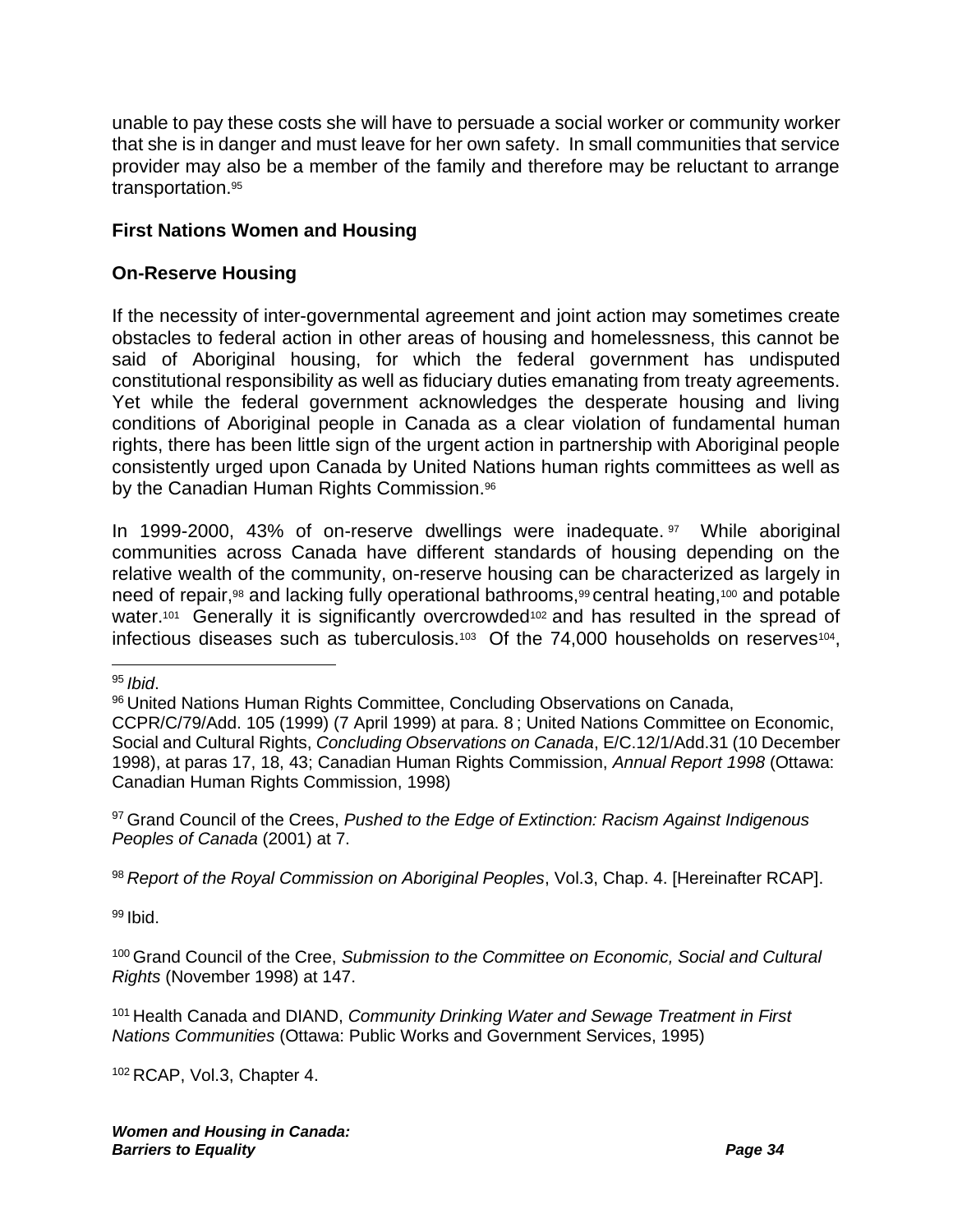approximately 43% (32,000 units) receive social assistance. Close to 60% of Aboriginal households "rent" band-owned housing, though in many cases they do not pay rent.<sup>105</sup> It is estimated that at least 30,000 more dwellings are needed on reserves to meet demand.<sup>106</sup>

While these conditions are experienced by all those living on-reserve, they have a disparate impact on Aboriginal women because of the central role they play in all aspects of their households and communities.<sup>107</sup> Grossly inadequate housing such as that found on reserves makes it difficult for women to survive, let alone secure and maintain employment, maintain their own health, well being and development as well as that of other family members, ensure children have a place to do their homework, engage in cultural practices and so on.

#### **Federal Housing Programs**

**Canada Mortgage and Housing Corporation (CMHC)** is the major federal housing developer, provider and administrator of on-reserve housing. CMHC subsidizes social housing including non-profit housing and cooperative housing by covering the gap between actual operating costs and revenues received from tenants or cooperative members. In 1994, CMHC social housing represented 20% of the total on-reserve housing stock.<sup>108</sup> The government reduced the number of new, fully financed homes on-reserve by more than half, from 1,800 in 1991 to a mere 700 in 1995.<sup>109</sup> Similarly, in 1991, 1,200 units were repaired through CMHC assistance, in 1995 the number was 600.<sup>110</sup> Of the 32,000 households on reserves in receipt of social assistance, only 10,000 are in CMHC-subsidized social housing and receive shelter allowances. CMHC statistics do not indicate what proportion of female lone parents are currently in those units,

<sup>103</sup> Grand Council of the Cree, *supra* note [100](#page-37-0) at 192. Rates of tuberculosis are 7 times higher among registered Indians than among non-Aboriginal Canadians born in Canada (Health Canada, 1999).

<sup>104</sup> RCAP, Vol.3, Chapter 4.

<sup>105</sup> Ibid.

<sup>106</sup> Assembly of First Nations, Housing Secretariat, available on: <www.afn.ca> .

<sup>107</sup> RCAP, Vol. 4, Chapter 8, states, "The testimony of Aboriginal women reveals that they are often both the mainstay of the family unit and the catalyst for change". See also: Madeleine Dion Stout & Gregory K. Kipling, *Aboriginal Women in Canada: Strategic Research Directions for Policy Development*, (Status of Women Canada, March 1998).

<sup>108</sup> RCAP, Vol.3, Chapter 4 at footnote 9.

 $109$  Ibid.

<sup>110</sup> Grand Council of the Cree, supra note [100,](#page-37-0) at par.149.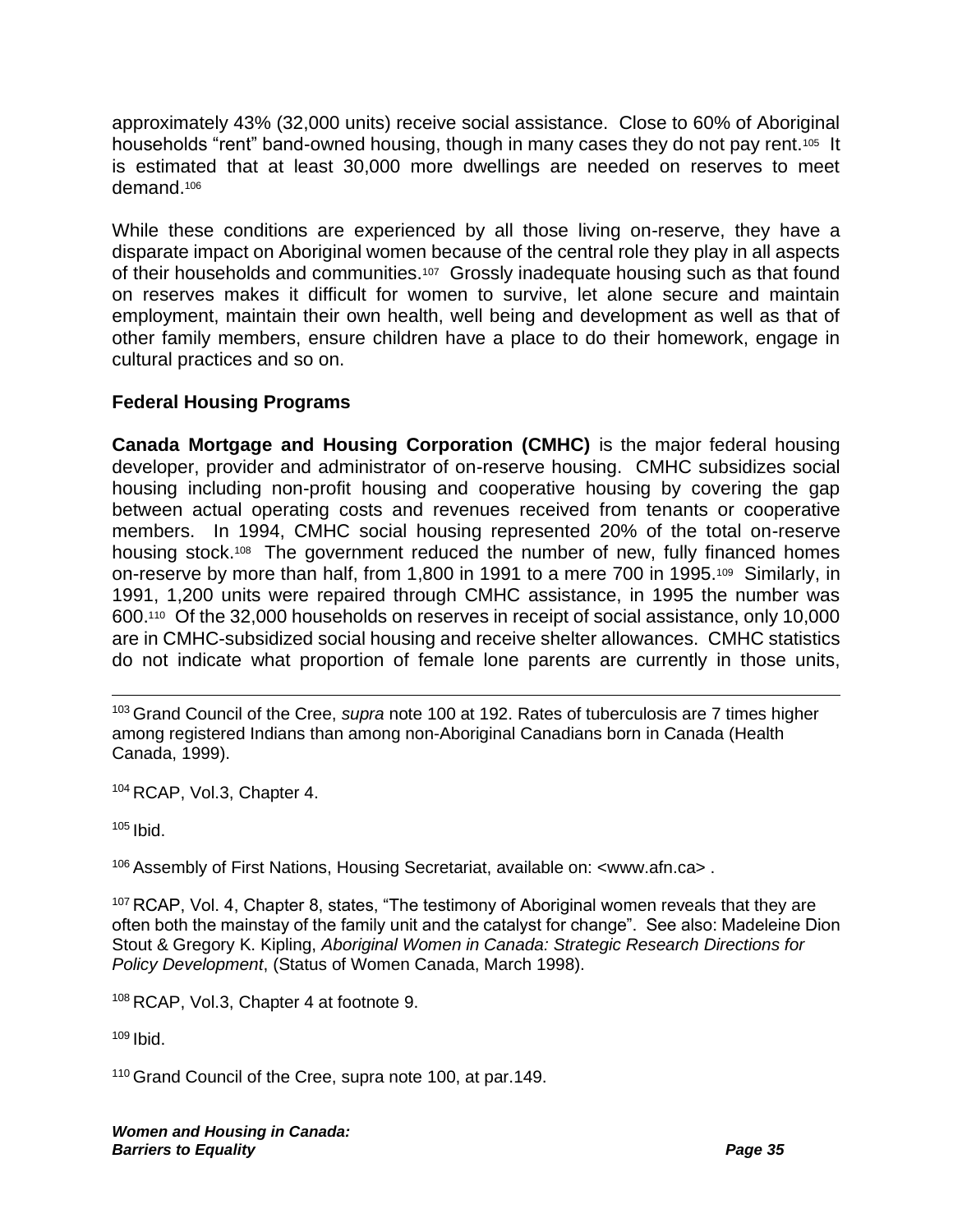however, given that just under 1/3 of social assistance recipients are in subsidized housing, we can assume that while some sole support women may have the benefits of these units, many do not.

CMHC administers a number of other housing programs on reserves including the **Shelter Enhancement Program (SEP).**<sup>111</sup> SEP assists in repairing, rehabilitating and improving existing shelters for women and children and youth who are victims of family violence and to assist in the acquisition and construction of new shelters and second stage housing where needed.<sup>112</sup> Funding is mainly directed to existing facilities, though some funding is available for the creation of new spaces, or acquisition of existing spaces for emergency or second-stage housing.<sup>113</sup> This could be a particularly valuable program in light of Aboriginal women's experiences of violence.<sup>114</sup>

The **Department of Indian Affairs and Northern Development** (DIAND) provides funding for housing on reserves in the form of subsidies for capital costs, certain operating costs for people in receipt of social assistance, and program administration costs borne by First Nations communities. Capital expenditures by DIAND on Aboriginal housing programs were capped in 1982-83 at \$93 million and have not increased since. <sup>115</sup> According to RCAP, the subsidies provided by DIAND "can buy just over half of what they could" in 1983. DIAND also provides some subsidies for construction of new homes and for the rehabilitation and repair of older homes, however, the subsidies are set far below reasonable costs.<sup>116</sup> Even if these program funds were set at adequate levels they would be of little assistance to Aboriginal women, the vast majority of whom have no access to homeownership.

DIAND also provides subsidies for debt servicing ('shelter allowances') to households in receipt of social assistance.<sup>117</sup>

<sup>117</sup> RCAP Vol 3, Chapter 4.

<sup>&</sup>lt;sup>111</sup> Other programs include: On-Reserve Loan Insurance Program, and the Residential Rehabilitation Assistance Program on Reserve.

<sup>112</sup> CMHC, Programs and Financial Assistance, available on: <www.cmhc-schl.gc.ca/en/prfias/>.

<sup>&</sup>lt;sup>113</sup> Assembly of First Nations, CMHC Programs, available on: <www.afn.ca/Programs/Housing/HS/cmhc\_programs.htm>

<sup>114</sup> See, for example: Karen Green, *Family Violence in Aboriginal Communities: An Aboriginal Perspective* in BC Institute Against Family Violence, Newsletter (2001).

<sup>&</sup>lt;sup>115</sup> In 1994 there was a one-time \$43 million increase in spending as a result of the dramatic increase in population due to Bill C-31.

<sup>116</sup> Grand Council of the Cree, supra note [100](#page-37-0) at 148.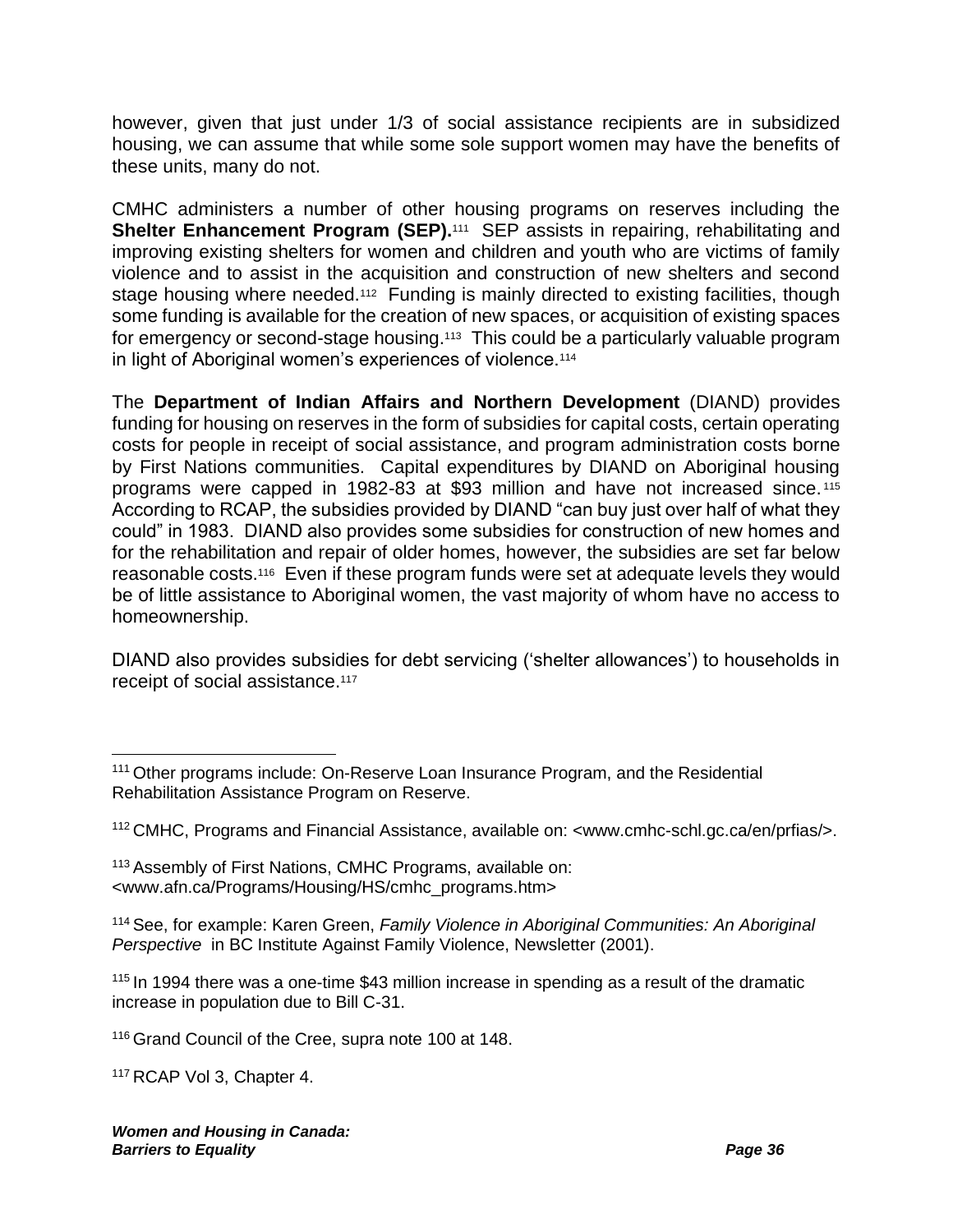#### **Particular Issues of Importance to First Nations Women**

#### *(i) Returning to Reserves*

Prior to 1985 the *Indian* Act dictated that Aboriginal women lost their status if they married non-status men. In 1985 with the passage of Bill C-31, Canada amended the *Indian Act* such that marriage now has no implications on the Indian status of either spouse. In addition, the amendments reinstated status to the Aboriginal women who had lost status through the old law's provisions. As of June 1995, the amended *Act* allowed for the restoration of Indian status to 95,429 persons close to 60% (60,000) of whom were women. In many instances, however, when re-instated Aboriginal women have attempted to return to their reserves they have been prevented from doing so, because their Bands would not grant them membership and provide them with on-reserve housing.

The Native Women's Association of Canada and the Aboriginal Women's Action Network of B.C., have documented evidence of Band discrimination against Bill C-31 reinstated women and their families. The discrimination experienced by these women has included exclusion from Band membership, denial of residency and housing on reserve, and discrimination with respect to educational and health funding. <sup>118</sup> Some Bands and Aboriginal organizations have suggested that Bill C-31 reinstated women were denied housing, at least in part, because of lack of sufficient supply. They assert that the federal government did not increase resource allocations to bands for on-reserve housing, health and education at a level that corresponds with the increased population caused by Bill  $C-31.119$ 

#### <span id="page-40-0"></span>*(ii) Matrimonial Property*

Aboriginal women on reserves face particular disadvantage upon marriage dissolution. Amongst most married couples, as a result of cultural and legal precedents, it is more likely that the male partner possesses on-reserve properties under law. According to the Supreme Court of Canada, a woman cannot apply for or receive one-half the interest in on-reserve property for which her husband holds a certificate of possession under the *Indian Act*; she may only receive an award of compensation to replace her half-interest in such properties.<sup>120</sup> This puts Aboriginal women at a serious disadvantage because

<sup>118</sup> Mary Eberts for the Native Women's Association of Canada, *Aboriginal Women's Rights are Human Rights*, a paper prepared for the Canadian Human Rights Act Review, online at: <www.chrareview.org/pubs/>

<sup>119</sup> Shelagh Day for Feminist Alliance for International Action, *Toward Women's Equality: Canada's Failed Commitment*, online at: <www.fafia.org>.

<sup>120</sup> *Derrickson* v. *Derrickson* [1986] 1 S.C.R. 285 cited in RCAP, Family Law, Part 4.2, Division of Property on Marriage Breakdown. The order of compensation, however, may be of little practical value. Not only does enforcing an order require further expense, if the spouse has not liquid assets and the only substantial asset is real property, an order for compensation is of little practical significance.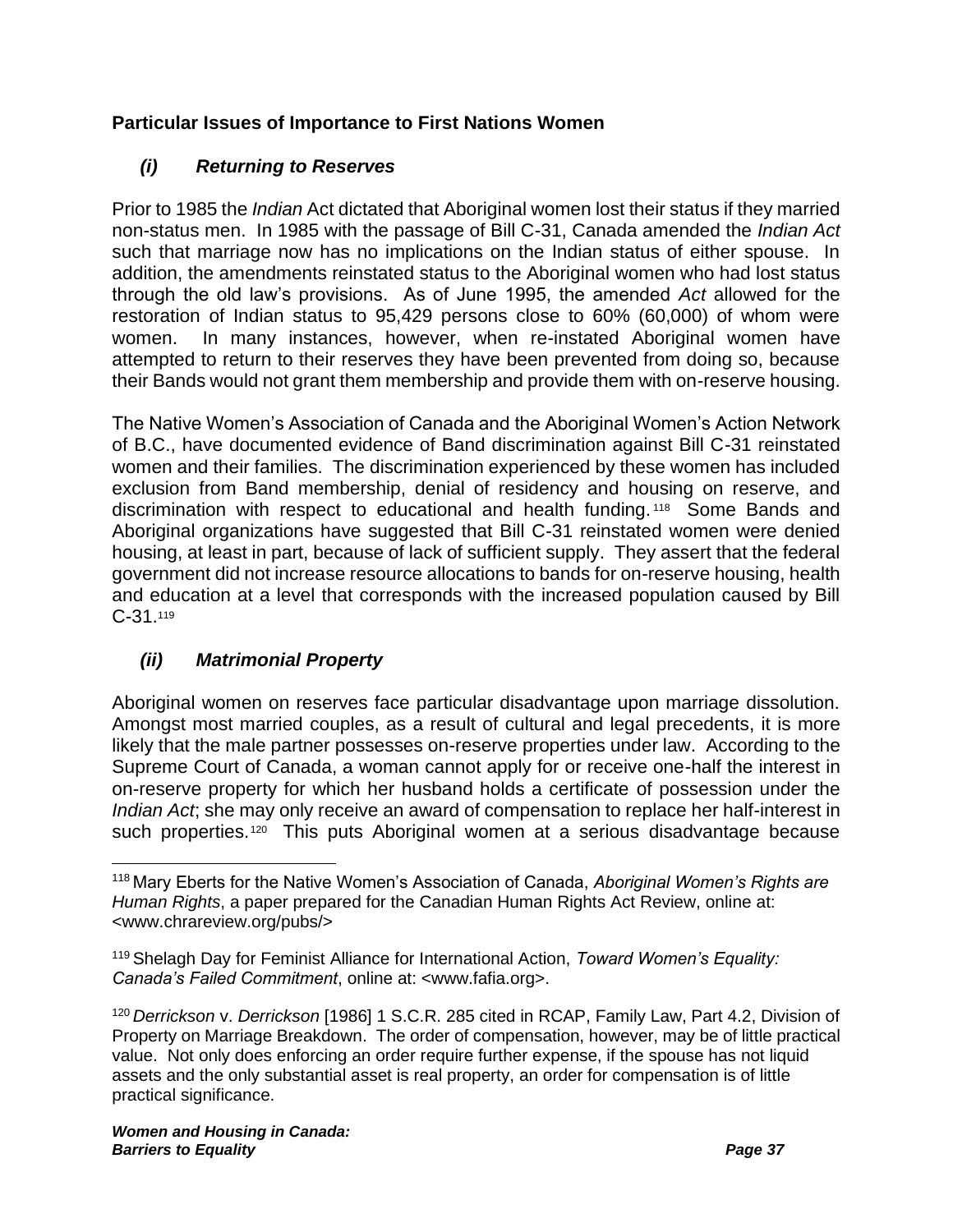possession of on-reserve land is an important factor in individuals' ability to live on-reserve and receive attendant benefits.<sup>121</sup>

As a result of the *Indian Act,* interim exclusive possession of the matrimonial home has also been deemed inapplicable to women whose matrimonial home is on reserve. In turn, Aboriginal women facing domestic violence who do not hold the certificate of possession to the matrimonial home often must choose between remaining in an abusive situation or seeking housing off-reserve away from their community, kin and networks of support.<sup>122</sup>

#### **Off-Reserve Housing**

Because of abject poverty on reserves, many Aboriginal people move to and live in urban centers in search of economic and educational opportunities and to be closer to medical services. Because many Aboriginal women cannot access on-reserve housing, and because of their experiences on-reserve of discrimination, violence and disempowerment, Aboriginal women outnumber Aboriginal men in urban centres.

Across Canada there are about 10,000 off-reserve Aboriginal subsidized housing units providing homes to about 35,000 people.<sup>123</sup> Conditions off-reserve are not much better than conditions on reserve, with 32.5% of the Aboriginal population living in deep poverty and core housing need (63,000 households or 1 in 3 families) 124. According to RCAP, the "core problem in urban centres is the lack of supply of inexpensive, adequate housing from the private sector coupled with discrimination by private landlords."<sup>125</sup>

Discrimination in accessing accommodation is a problem particularly noted by women who participated in the Royal Commission. One woman reported:

I have been denied housing because of my skin colour. I have been denied housing because I am a single mom. Being a Native and being a single mom really is discouraging because you can't get anywhere; you have that double whammy put on you.<sup>126</sup>

<sup>121</sup> Shelagh Day, supra note [119.](#page-40-0)

 $122$  Ibid.

<sup>123</sup> Housing Again Bulletin #4, 13 December 1999, online at: www.web.net/~housing/housingagain-l/

<sup>124</sup> RCAP, Vol. 3, Chap. 4.

 $125$  Ibid.

<sup>126</sup> Lisa Maracle, RCAP, Vol 3, Chap. 4, Part 4.4.

*Women and Housing in Canada: Barriers to Equality Page 38*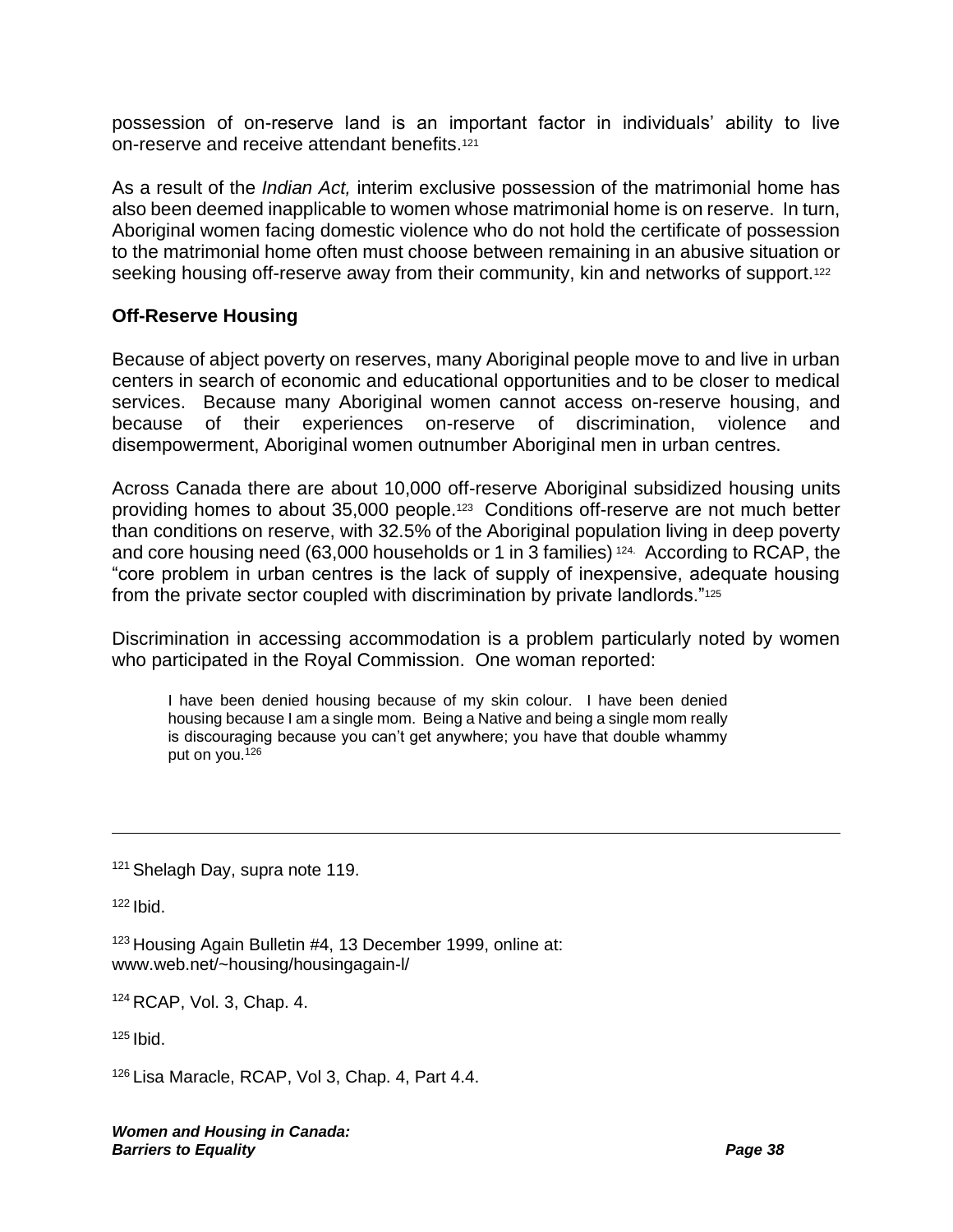#### **Federal Housing Programs**

Under the **Urban Native Non-Profit Housing Program (UNH)** CMHC subsidizes the difference between the housing organization's revenues from rents and its operating costs.<sup>127</sup> These units are unique because they are predominantly owned and operated by Aboriginals and they have been developed and designed in a culturally sensitive manner. Today there are over 100 urban Aboriginal housing institutions responsible for over 10,000 federally subsidized units. Federal government funding for new units under this program ceased in 1993<sup>128</sup> and waiting lists are now extremely long**.** Moreover, most of the housing stock is quite old and as a result, repair and maintenance costs are a real concern. In November 1999 CMHC, on behalf of the federal government, signed an agreement to transfer most of its social housing programs, including the UNH to the provinces.129. Though CMHC has assured Aboriginal housing institutions that provincial governments will respect original agreements, this is not certain.

Aboriginals are also eligible for general social housing programs. However, there are not nearly enough units to meet households in need. Even if units were available, many Aboriginal people are reluctant to seek subsidized housing in non-Aboriginal run housing projects because housing is strongly linked to their culture. Further, Aboriginal applicants for housing experience wide spread discrimination in both private and non-profit housing.

#### **Métis Women and Housing**

Métis are distinct Aboriginal peoples, born from the marriages of Cree, Ojibwa and Salteaux women to French and Scottish fur traders, beginning in the mid 1600s. Métis communities emerged and are still found in provinces and territories across Canada.<sup>130</sup>

According to the most recent statistics available, 25% of all Aboriginal women are Métis. Close to 70% of Métis live in urban areas in Canada, with the largest concentration of Métis women in Alberta and Manitoba.<sup>131</sup> Like the Inuit, Métis are not covered by the *Indian Act.* This means that the federal government assumes no jurisdiction with respect to Métis and the Métis, therefore, derive no benefits that might attach to such designation.

<sup>127</sup> RCAP at 14.

<sup>128</sup> Congress of Aboriginal Peoples, *Urban Native Housing Program,* available on: www.abo-peoples.org/programs/housing.htm

<sup>&</sup>lt;sup>129</sup> Housing Again Bulletin #11, 28 April 2000, online at: www.web.net/~housing/housingagain-l/

<sup>130</sup> Royal Commission on Aboriginal Peoples, *Metis Perspectives,* Chapter 5, Vol.4.

<sup>&</sup>lt;sup>131</sup> Statistics Canada, supra note [80,](#page-34-0) at 248.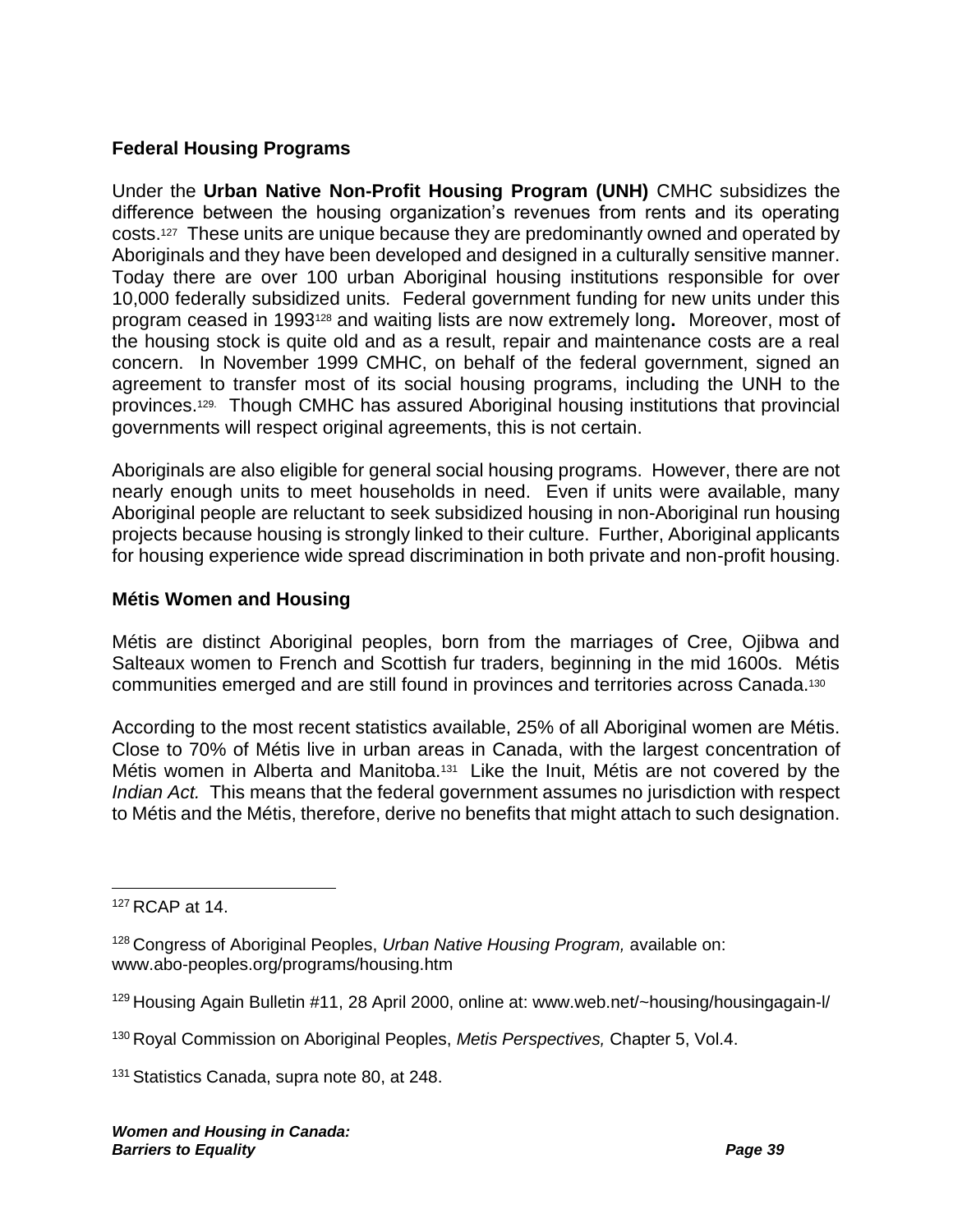To our knowledge, no research has been carried out to document and assess the housing and income support needs of Métis women. However, because Métis women are most likely to be living in urban areas, we can assume that their experiences are similar to those of off-reserve First Nations women, characterized by poverty, inadequate and unaffordable housing and discrimination.

## **Recommendations**

1) The right to adequate housing should be recognized by the federal government as an Aboriginal treaty right, arising from the Federal government's fiduciary responsibility with respect to Aboriginal peoples. To this end, the federal government has an obligation to clarify with treaty nations a modern understanding of existing treaty terms as they apply to housing. Governments also have an obligation to ensure that Aboriginal women, men and children have adequate shelter, and short and long term means to provide for their own housing needs.

2) If the *Indian Act* is to remain, it must be amended to remove all discrimination against Aboriginal women and their children. This must be done in consultation with Aboriginal women and representative organizations.

3) There is a real need for more research which specifically investigates and documents Aboriginal women's housing and living conditions and which develops Aboriginal women-specific recommendations. Federal and provincial/territorial governments as well as band councils responsible for Aboriginal housing and funders must provide the necessary resources to Aboriginal women's organizations to undertake such research.

4) Across the country mainstream organizations and networks are undertaking a variety of activities to demand federal, provincial, territorial and municipal governments to address the housing crisis across Canada. These mainstream organizations and networks must work harder to ensure that Aboriginal women's groups are informed of and included in these activities and sought as partners for collaborative activities.

5) Aboriginal women have used the Charter in a limited way to enforce their equality rights. This avenue of recourse could be pursued further as a means of improving their housing and living conditions and the discrimination they suffer both on and off reserve. To the extent that they are not already doing so, Aboriginal women should pursue international human rights enforcement mechanisms such as the complaints procedures available under the International Covenant on Civil and Political Rights to address their experiences of discrimination with respect to property rights upon marriage dissolution and other experiences of discrimination.

6) Federal and provincial/territorial governments as well as band councils responsible for housing must respond to the specific housing and income issues experienced by Aboriginal women living on and off reserves. This would include: earmarking funds for the construction of new units specifically for Aboriginal women on and off-reserve that are culturally appropriate and that accommodate families of different sizes; ensuring that all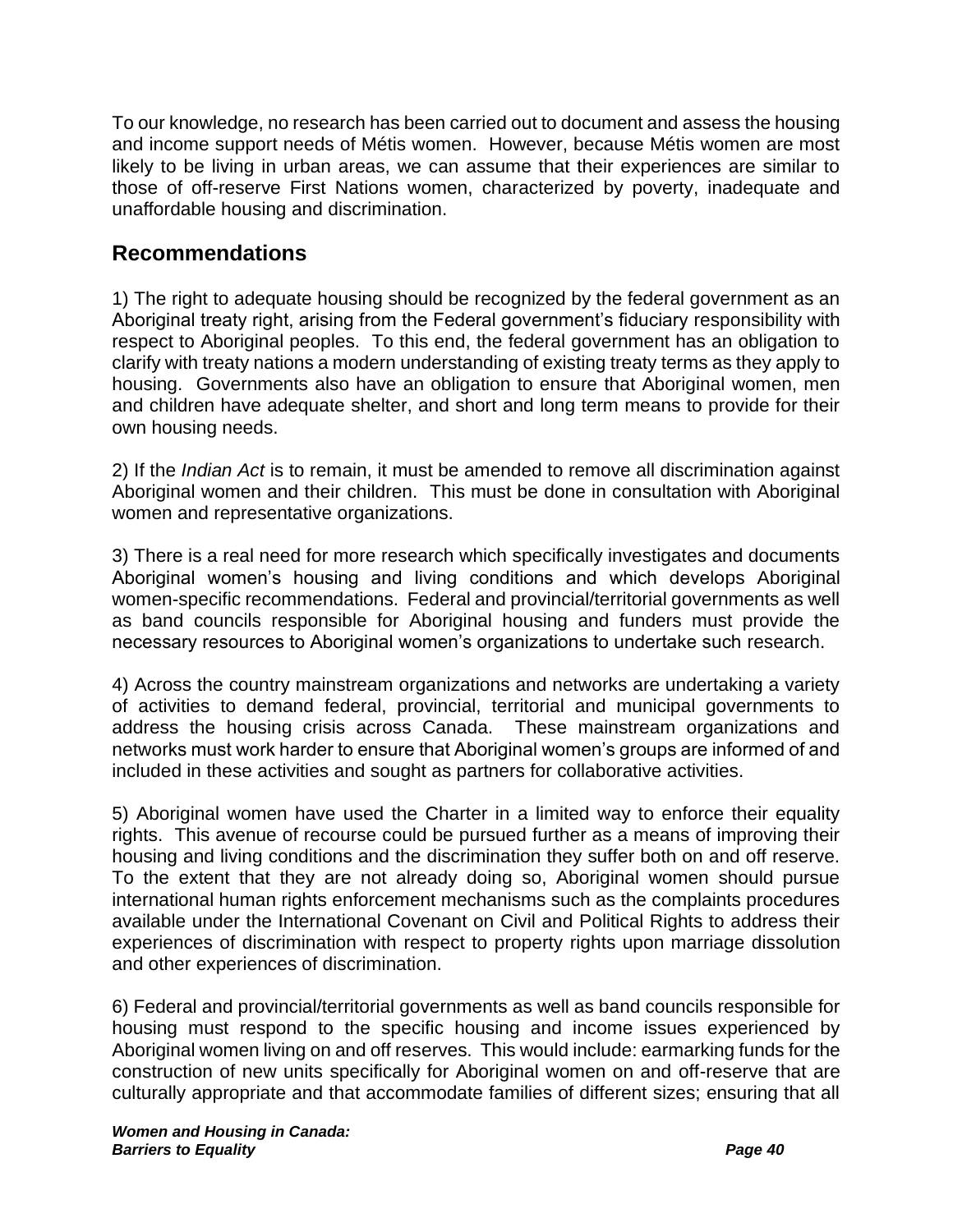Aboriginal women have sufficient funds (perhaps through a portable shelter allowance financed by the Federal government) to access existing and new housing stock on and off reserve; and allocating existing housing stock in a non-discriminatory fashion, prioritizing those in need.

7) The recommendations for future action articulated in Pauktuutit's report, *Inuit Women: The Housing Crisis and Violence* must be implemented immediately. These recommendations include:

➢ The reinstatement of secure, adequate and long-term federal funding for housing;

➢ An Inuit-specific housing policy ensuring an adequate standard of housing;

➢ The inclusion of Inuit women's organizations as active partners at all levels of the policy making process, including local housing associations;

 $\triangleright$  Victims of family violence must consistently be given priority access to public housing.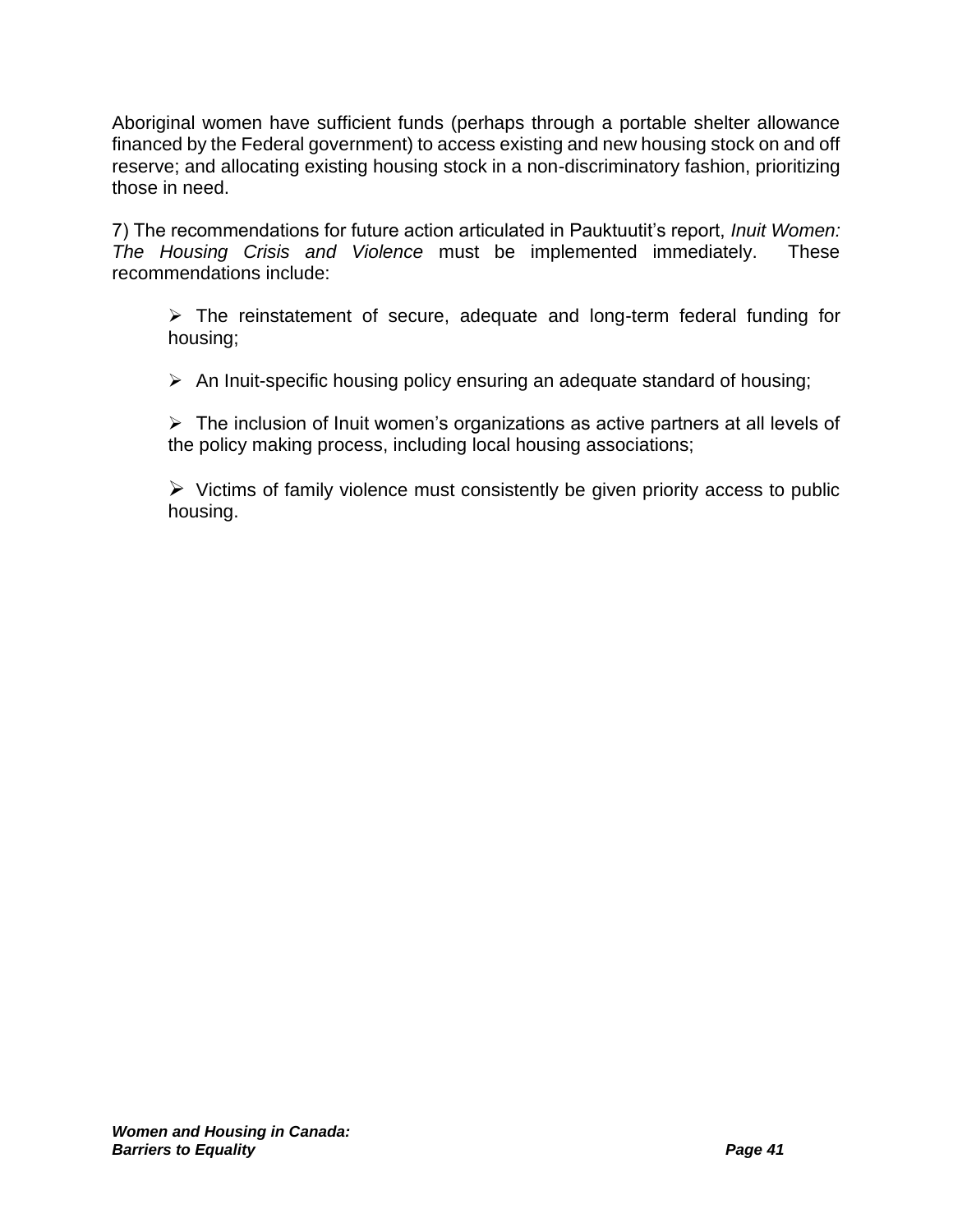# **Chapter 4: INCOME SUPPORT PROGRAMS**

We have reviewed a number of federal housing policies and programs and have discovered several systemic inequalities which increase the risk of homelessness among low income women, particularly women with children. The abandonment of funding for new social housing in 1993 and the increasing reliance on the private market supply has been particularly detrimental at a time when there is widespread discrimination in the private market against low income women with children, lower vacancy rates and rising rents. New private market units have been largely restricted to condominiums, many in "adult lifestyle" communities which are rarely rented to single mothers. New funding recently proposed by the federal government to generate rental supply seems ill designed for women's needs. It will likely do little to alleviate the scarcity of larger units needed by women with children and there do not appear to be any requirements that housing supply will remain affordable or will be rented without discriminatory restrictions affecting low income women.

Important concerns for women have emerged about trends in existing subsidized housing programs. \$2 billion a year is spent by the federal government to provide subsidy to lower income households in subsidized units, but women-led households face many barriers accessing this all-important source of assistance. Because the subsidy is linked to particular units, and because most subsidized housing providers now allocate units on the basis of lengthy waiting lists rather than on the basis of need, those women most at risk of homelessness are largely denied any benefit of federally funded housing subsidies.

Additional concerns relate to discriminatory practices which exist in both non-profit and private housing. There are rarely internal policies and procedures requiring social housing providers to address discrimination in tenant selection, even when these decisions affect both access to housing and access to much needed subsidy.

In the area of homeownership, we have seen that federal programs promoting access to affordable home ownership and renovation and repair of owned homes are not of equal benefit to women because of discriminatory policies maintained by CMHC, disqualifying the majority of single mothers and low income women from homeownership on the basis of the 32% "gross debt service to income ratio". Under this policy, the vast majority of women are denied access to homeownership on the basis of their income, even if they are paying more in rent than would be required by mortgage and property tax payments.

Of equal importance and related to federal housing programs, however, are income support programs and policies. Women's homelessness is almost always related to vulnerability and disadvantage with respect to income. Recent federal program changes have had an immense effect on women's income security, and on whether they have enough money to pay the rent or mortgage payments. Of particular importance are federal programs and initiatives in three areas: social assistance, tax credits designed to address "child poverty" and employment insurance.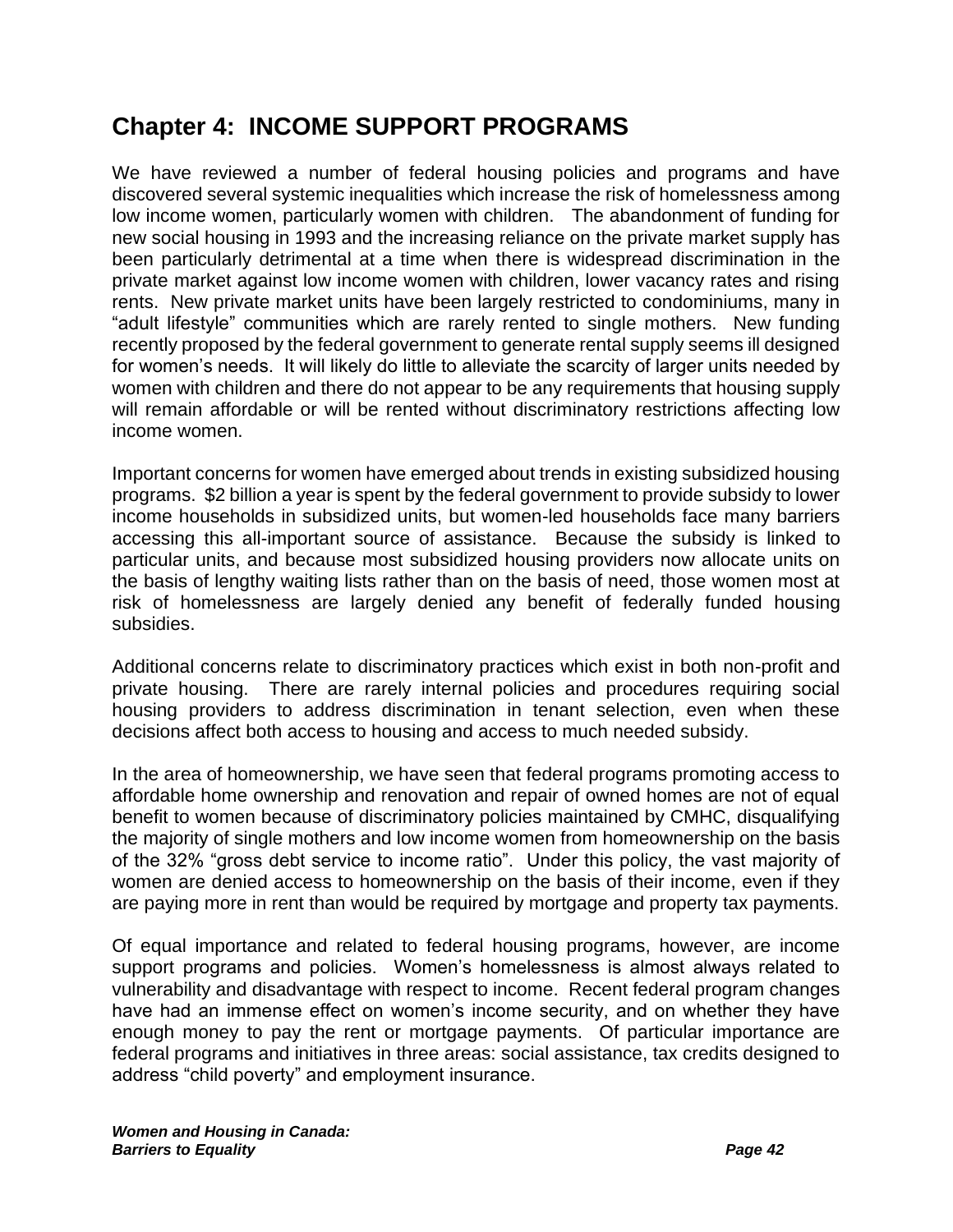Part III of this report provides an overview of federal involvement in income support through funding for social assistance programs, the National Child Benefit Supplement and employment insurance and assesses the impact of these changes and program designs on women's homelessness.

#### **A. Income Assistance - CAP and Beyond**

The cornerstone of income and housing security for women is the provision of financial assistance, for persons in need, sufficient to cover housing costs.

In 1997 women accounted for 56% of all Canadians living below the Low Income Cut-Offs (LICO's) and almost 20% of the total female population in Canada (2.8 million women) were living below the LICO's<sup>132</sup>. In 1996, there were close to one million (945,000) female-headed lone-parent families in Canada<sup>133</sup> who have by far the lowest incomes of all family types. 56% of these families, or over half a million single mothers, had incomes which fell below the LICO's.

These statistics are worse when viewed in light of intersecting disadvantage. For example:

 $\triangleright$  In 1996 a startling 73% of Aboriginal single mothers lived below the LICO's.<sup>134</sup>

 $\triangleright$  In 1997 approximately 50% of unattached women 65 and older lived below the LICO's.

 $\ge$  In 1996 nearly 50% of newcomer women (who immigrated to Canada between 1991-1996) were living in low income situations.<sup>135</sup>

<span id="page-46-0"></span>➢ According to a 1998 study, 60% of women with disabilities were either partially or wholly dependent on the welfare system for basic daily needs.<sup>136</sup>

<sup>&</sup>lt;sup>132</sup> According to Statistics Canada families or individuals are classified as "low income" if they spend, on average, at least 20 percentage points more of their pre-tax income than the Canadian average on food, shelter, and clothing. Using 1992 as the base year, families and individuals with incomes below the Low Income Cut Offs usually spend more than 54.7% of their income on these items and are considered to be in straitened circumstances.

<sup>&</sup>lt;sup>133</sup> This figure is almost double the 1971 figure for numbers of female-headed lone parent families. In 1971 10% of families with children were headed by female lone parents.

<sup>134</sup> Statistics Canada, *Women in Canada: A Gender-based Statistical Report* (Ottawa: Ministry of Industry, 2000) at 259.

<sup>135</sup> Statistics Canada, *Women in Canada: A Gender-based Statistical Report,* at 206.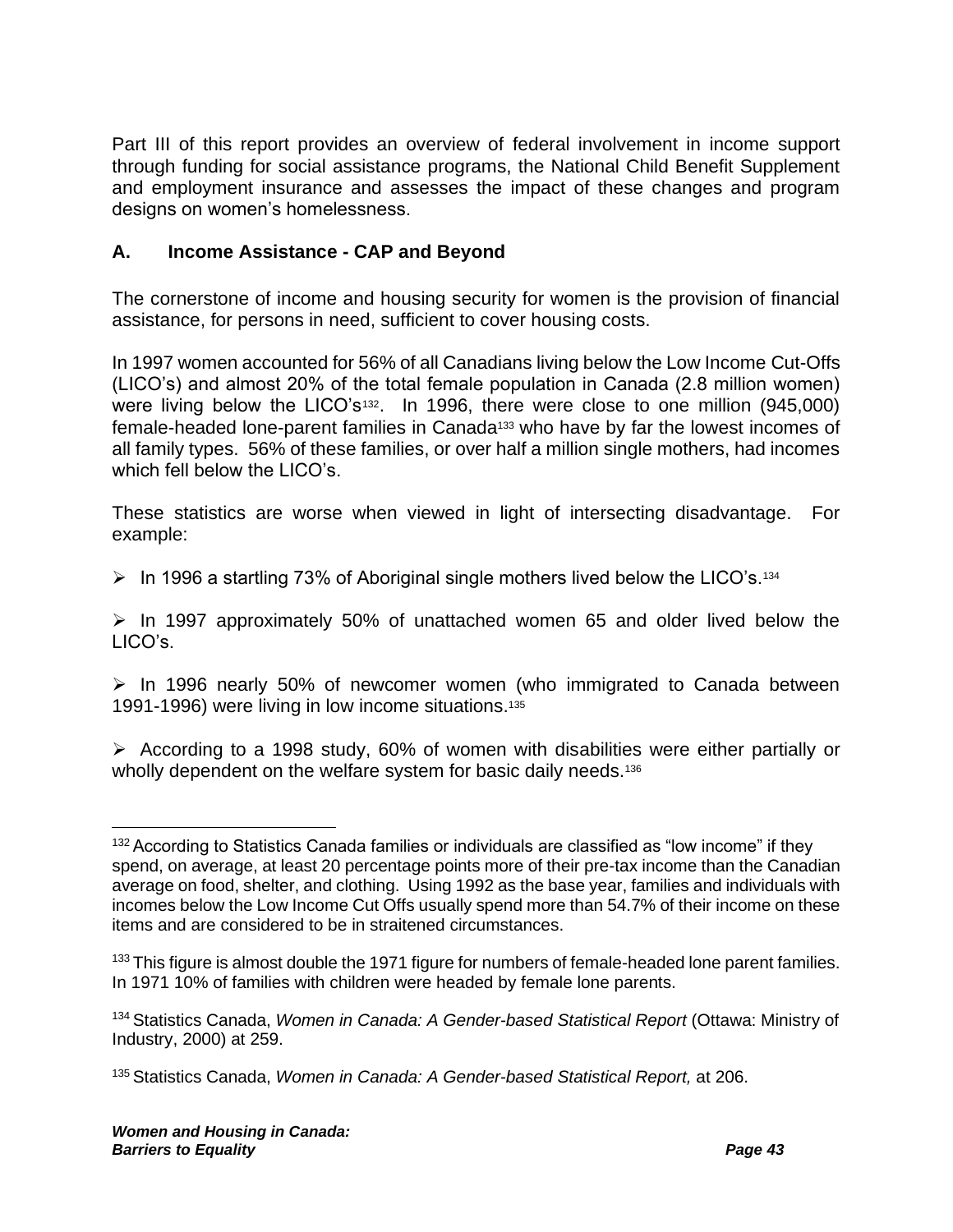$\triangleright$  In 1995, 43% of visible minority women under the age of 15 and 41% of those between 15 and 24 were living in low income situations, this compares to 20% of non-visible minority women under the age of 15 and 24% of those aged 15-24 who were living in low income situations.<sup>137</sup>

Women are vulnerable to poverty because they remain primarily responsible for unpaid caregiving for children and older, sick or disabled family members, because of gender inequalities in the distribution of income, as well as biases based on race, sex, age, place of origin, and ability in labour markets and economic and political institutions. As a result, women, particularly Aboriginal women, young women, women with disabilities and recent immigrants, disproportionately rely on social assistance and are particularly affected by the adequacy of social assistance programs.<sup>138</sup>

The most critical protection of women's right to adequate housing for a generation of women was the Canada Assistance Plan Act. In 1966, CAP established 50-50 cost sharing agreements between the federal and provincial governments for social assistance and related services programs. Under CAP provinces which received federal funding for social assistance programs were required to meet national standards. The standards under CAP were as follows: 1) no work requirement to receive assistance; 2) assistance to be "needs" based; 3) to provide an amount that takes into account the cost of basic requirements, including food, shelter, clothing, fuel, utilities, household supplies and personal requirements; 4) no residency requirements, and 5) the right to appeal.<sup>139</sup> The CAP agreement provided that if a province did not comply with all of these requirements, the federal government could withhold funding. Alternatively, an affected individual or group could go to court for a determination as to whether the province was providing assistance "in an amount that is compatible, or consistent, with an individual's basic requirements<sup>"140</sup> If found to be non-compliant, the court could order that the federal cost-sharing be withheld until compliance was achieved.

The repeal of CAP was legislated by the Budget Implementation Act, 1995. On April 1, 1996, the Established Programs Financing (EPF) and CAP were replaced by the Canada

<sup>136</sup> Shirley Masuda, *The Impact of Block Funding on Women with Disabilities* (Ottawa: Status of Women Canada, 1998) at 2.

<sup>137</sup> Statistics Canada, *Women in Canada: A Gender-based Statistical Report,* at 233.

<sup>138</sup> M. Townson, *Report Card on Women and Poverty*, at 1, 5-8; S. Day and G. Brodsky, *Women and the Equality Deficit: The Impact of Restructuring Canada's Social Programmes* (Ottawa: Status of Women Canada, 1998) at 5-8; Statistics Canada, *Women in Canada: A Gender-based Statistical Report* (Ottawa: Ministry of Industry, 2000) at 103, 105, 107, 110, 135-138.

 $139$  CAP, s.  $6(2)(a)$ .

<sup>140</sup> *Finlay v. Canada (Minister of Finance)*, [1993] 1 S.C.R. 1080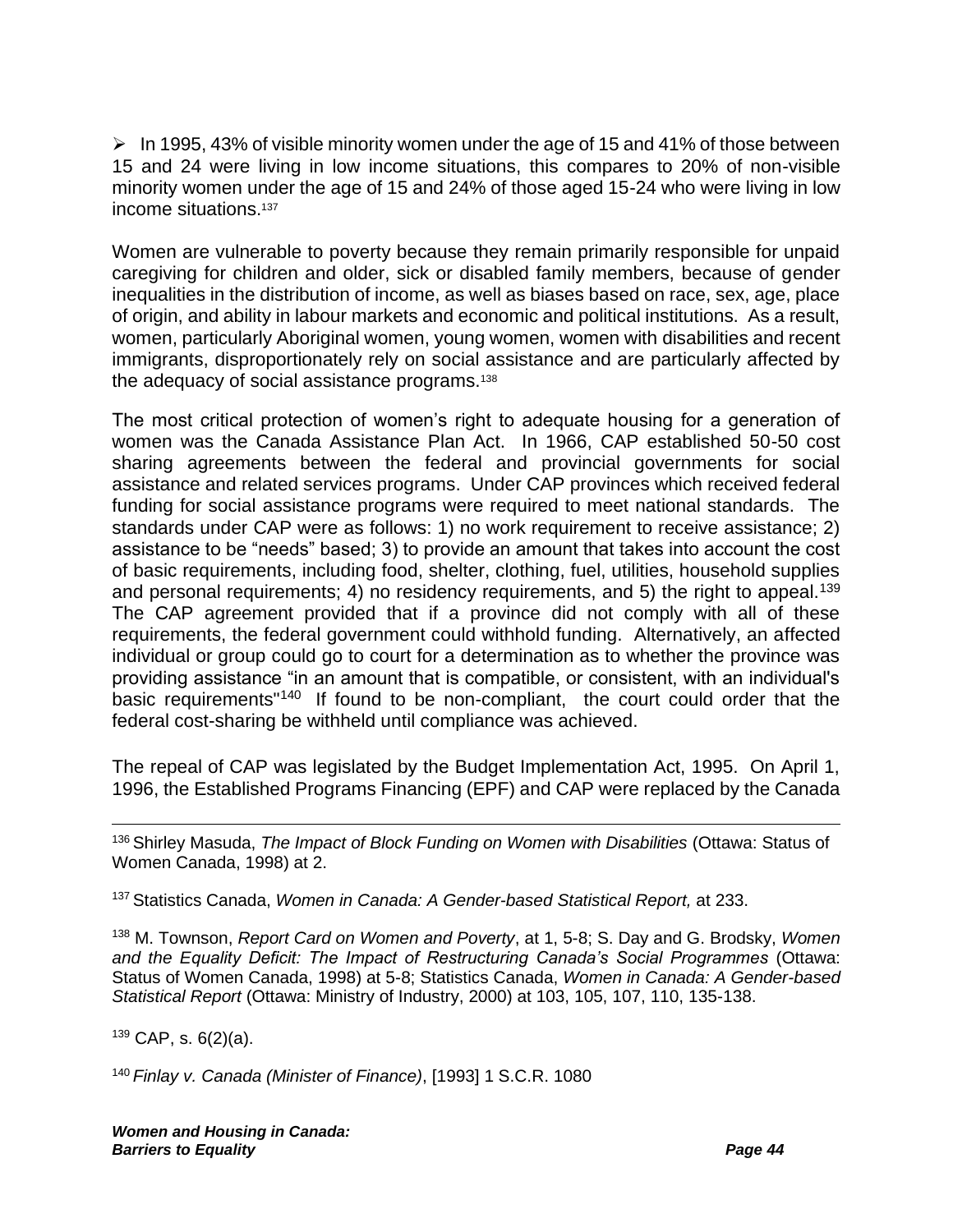Health and Social Transfer (CHST). Transfer payments under the CHST to the provinces and territories are now provided as a lump-sum and not designated specifically for health, post secondary education and social assistance and accompanying services. The introduction of the CHST has resulted in the elimination of four of the five standards under CAP. The only remaining feature is the requirement that there be no residency restriction. There is no requirement that rates be adequate to cover the cost of housing.

The CHST was introduced along with a dramatic reduction in cash transfers. The transfer payments under the CHST (cash and tax points) in 1995-96 were \$29.7 billion. A year later this was reduced by \$2.6 billion to \$25.1 billion.<sup>141</sup>

The revocation of CAP and the introduction of the CHST has exacerbated women's poverty as it has allowed for the tightening of eligibility criteria<sup>142</sup> for social assistance and the erosion of social assistance rates across Canada. While there were problems with inadequate rates prior to CAP being revoked, it is clear that provincial governments have felt free, perhaps even encouraged, to forego the requirement that social assistance rates take into account the cost of housing and other requirements. Scarce dollars have been redirected to health funding, where national standards remain in place, while social assistance rates have become more inadequate to cover the cost of housing.

To understand the significance of these changes to CAP on the housing and living conditions of low income women, the following chart compares changes to social assistance rates and shelter benefits between 1994 and 2000 with changes in average rents during the same period of time. While some may argue that women on social assistance should be able to pay less than average rents, studies of single mothers who move have actually shown that the majority must pay significantly more than average rents. Widespread discrimination forces them into the most over-priced units on the market and as we have seen their access to subsidized units is extremely limited.<sup>143</sup>

<sup>141</sup> Katherine Scott et al., *Women and the CHST: A Profile of Women Receiving Social Assistance in 1994*, (Status of Women Canada, March 1998) at xvi.

<sup>142</sup> See: Shirley Masuda, *The Impact of Block Funding on Women with Disabilities* (Status of Women Canada, March 1998) at 4. Masuda reports that in the post-CAP era women with disabilities are finding it increasingly difficult to qualify for disability benefits, particularly in Quebec and Ontario.

<sup>&</sup>lt;sup>143</sup> CERA Submissions to Toronto Homelessness Task Force.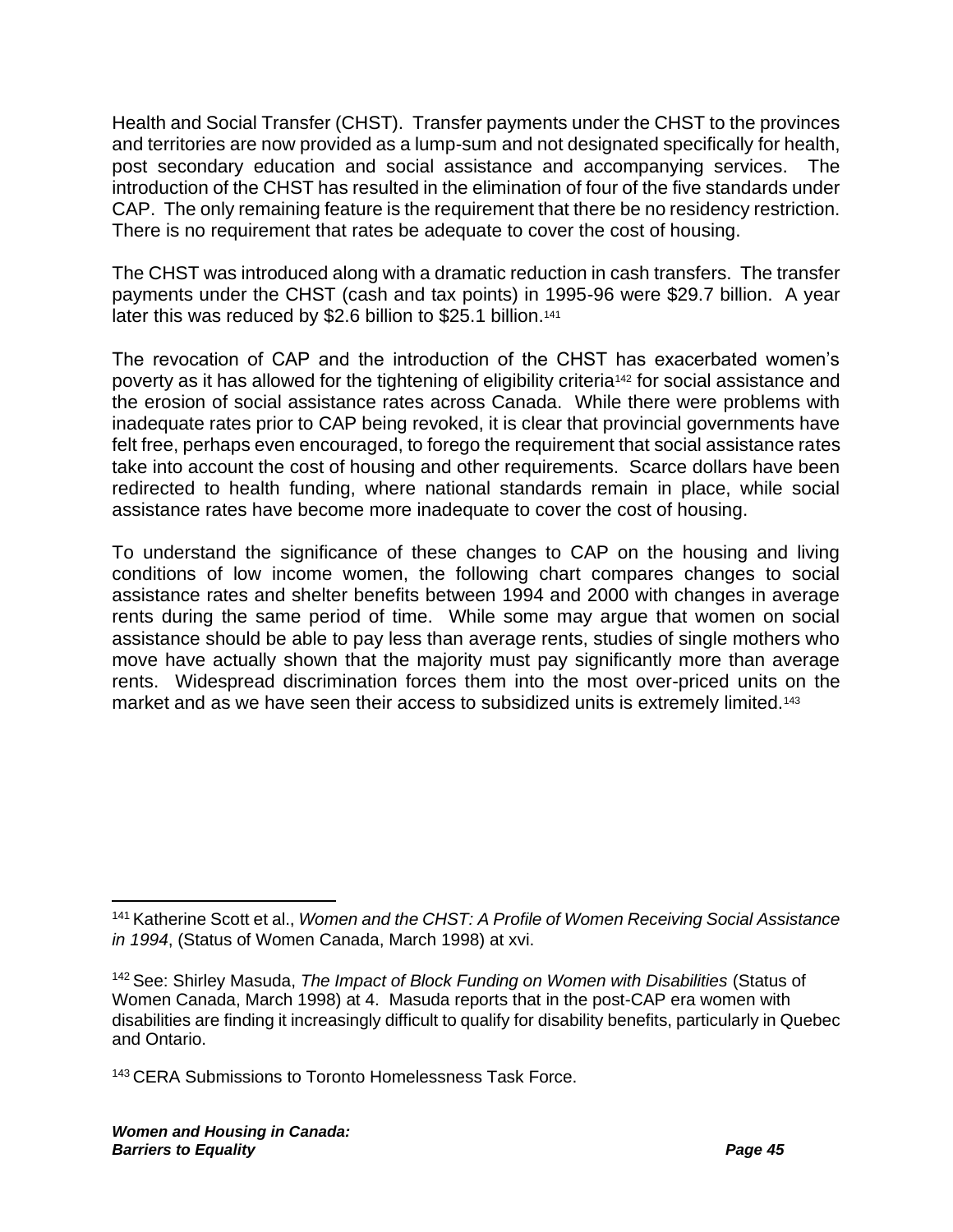#### **Welfare Rates<sup>144</sup> and Average Rents145: 1994/2000 Comparison**

| City <sup>146</sup> | <b>Basic</b> |              | <b>Shelter</b><br><b>Allowance</b> |              | <b>Fed/Prov</b><br>Tax<br>Credits <sup>147</sup> |              | 1994         |              | 2000         |              |
|---------------------|--------------|--------------|------------------------------------|--------------|--------------------------------------------------|--------------|--------------|--------------|--------------|--------------|
|                     | 94           | $^{\circ}00$ | 94                                 | $^{\circ}00$ | 94                                               | $^{\circ}00$ | <b>Total</b> | Avg.<br>Rent | <b>Total</b> | Avg.<br>Rent |
| <b>Vancouver</b>    | 462          | 377          | 520                                | 520          | 144                                              | 264          | 1126         | 815          | 1160         | 890          |
| Calgary             | 419          | 338          | 380                                | 428          | 135                                              | 210          | 934          | 594          | 976          | 740          |
| <b>Toronto</b>      | 620          | 486          | 652                                | 511          | 173                                              | 186          | 1445         | 782          | 1183         | 979          |
| <b>Montreal</b>     | 921148       | 791149       |                                    |              | 152                                              | 267          | 1073         | 497          | 1058         | 509          |
| <b>Halifax</b>      | 344          | 265          | 563                                | 524          | 143                                              | 153          | 1050         | 616          | 942          | 648          |
| St. John            | 787150       | 826151       |                                    |              | 140                                              | 236          | 927          | 450          | 1062         | 460          |
| St. John's          | 541          | 542          | 433                                | 433          | 144                                              | 215          | 1118         | 566          | 1190         | 552          |
| <b>Whitehorse</b>   | 318          | 318          | 525                                | 525          | 144                                              | 216          | 843          | 689152       | 843          | 675153       |

#### *Single Parent With 1 Child*

THE WELF THE WELF REPRISE REPRISENTED Are best estimates of maximum benefits for a single parent with one child. These figures were obtained through a variety of sources and communications with the National Council of Welfare, as well as municipal social services offices across the country.

<sup>145</sup> Canadian Mortgage and Housing Corporation average rents. CMHC average rents do not always factor in costs for utilities.

<sup>146</sup> We were unable to represent the north. There is no CMHC rent data for Whitehorse or Yellowknife for 1994. Welfare rate data for Yellowknife was also unavailable.

<sup>147</sup> Unfortunately, complete information on Yellowknife was unavailable and thus could not be included in this chart.

<sup>148</sup> This amount includes Shelter and Basic Allowance.

 $149$  Ibid.

 $150$  Ibid.

 $151$  Ibid.

<sup>152</sup> Statistics for average rents in Whitehorse in 1994 from CMHC were not available. These statistics are from the Yukon Bureau of Statistics which reported median rents for 3 quarters in 1994. Median rents refer to the rental value at which one half of the rents are higher and one half of the rents are lower.

 $153$  This is also a mean rent not an average rent calculation.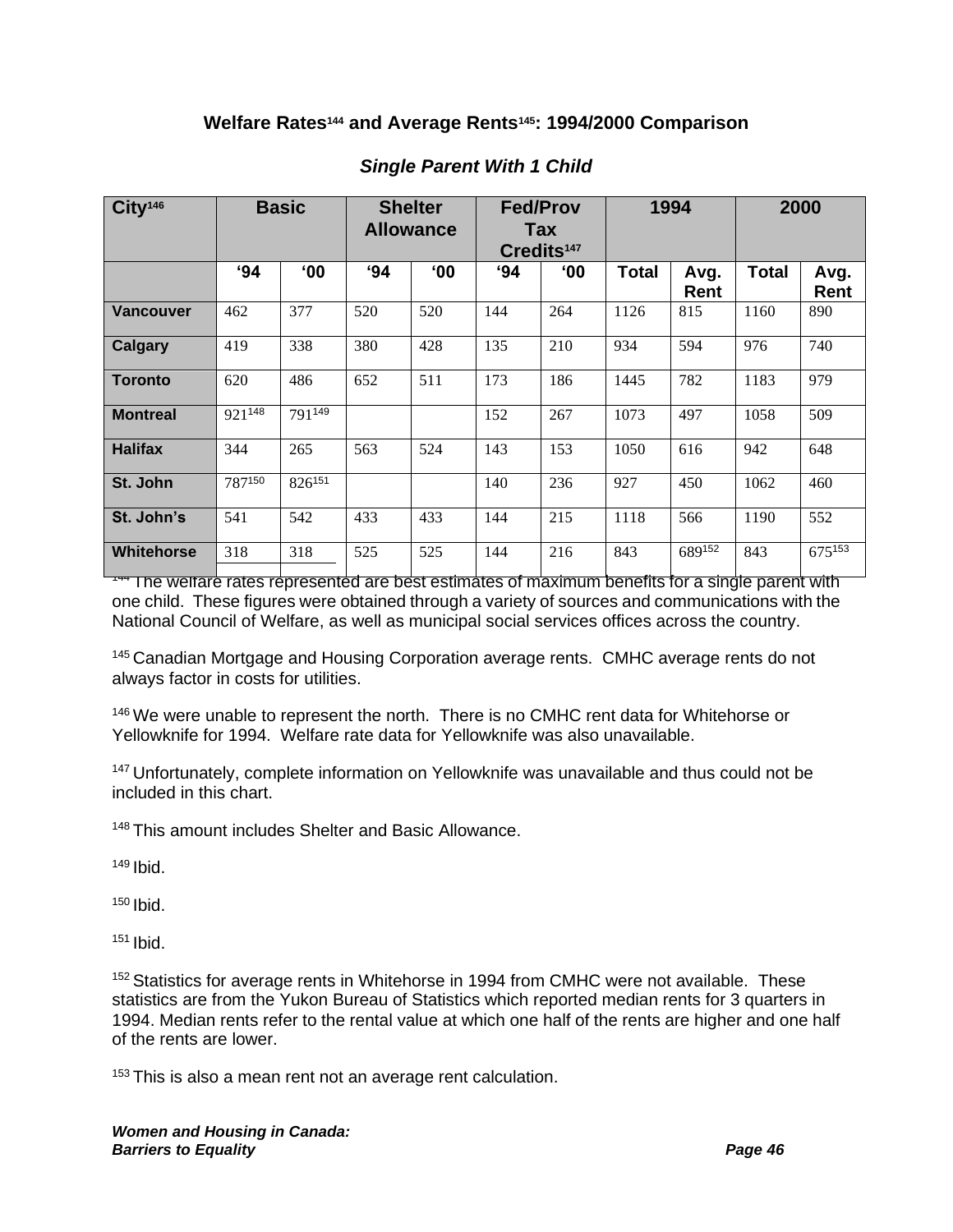In these six years the cost of rental housing has gone up by varying amounts in Canada's urban centers. The average rent for a two bedroom apartment has increased by 4% in Montreal, 5% in Halifax, 16% in Vancouver and 32% in Toronto. What is more significant in terms of affordability, however, is that social assistance recipients' income have failed to keep pace with increased costs and in some provinces have been significantly reduced. Total income for single mothers relying on social assistance has decreased by 11% in Halifax, and by 1% in Montreal, increased by 3% in Vancouver<sup>154</sup> and decreased by 18% in Toronto. The critical determinant of homelessness - the amount left over after paying rent - has decreased by 13% in Vancouver, by 69% in Toronto, by 5% in Montreal and by 22% in Halifax. To have simply kept pace with inflation, this amount should have increased by 15% over this period of time.

The impact of the repeal of CAP and the erosion of social assistance entitlements on women's homelessness is further reflected in the increased numbers of low-income women using food banks and shelters, the increases in evictions because of arrears and the experiences of disabled women with respect to homecare:

➢ The majority of food bank users are recipients of social assistance.<sup>155</sup> In March 2000 the Canadian Association of Food Banks reported that over 726,902 individuals used a foodbank. This figure has increased by 92% since 1989 and has increased by close to 10% since 1997.

 $\triangleright$  Though national statistics are not currently available, we know that economic evictions are on the rise. For example, in Ontario there has been a significant increase in economic evictions.<sup>156</sup> The City of Toronto found in 2000 that eviction was a reason why families repeatedly returned to shelters (11%).<sup>157</sup> "An average of about 1,200 eviction hearing dates are set by the [Ontario Rental Housing Tribunal] each month."<sup>158</sup>

➢ Though national statistics are not available there has been a rise in the number of women using shelters. In Toronto, for example, the number of women using hostels has

 $158$  Ibid., at 15.

<sup>&</sup>lt;sup>154</sup> As a result of the election of a Liberal government in British Columbia, and a rash of cut backs to social services announced on 17 January 2002, this figure is likely to change dramatically. The government has proposed to cut welfare rates by almost 20% for single mothers. For more information See: <www.povnet.org>.

<sup>155</sup> Canadian Association of Food Banks, Beth Wilson and Carly Steinman, *Hunger Count 2000: A Surplus of Hunger*, October 2000, at 8.

<sup>156</sup> Toronto Disaster Relief Committee, *Death on the Streets of Canada*, March 1999 at 4.

<sup>&</sup>lt;sup>157</sup> City of Toronto, The Toronto Report Card on Homelessness 2000, at 7.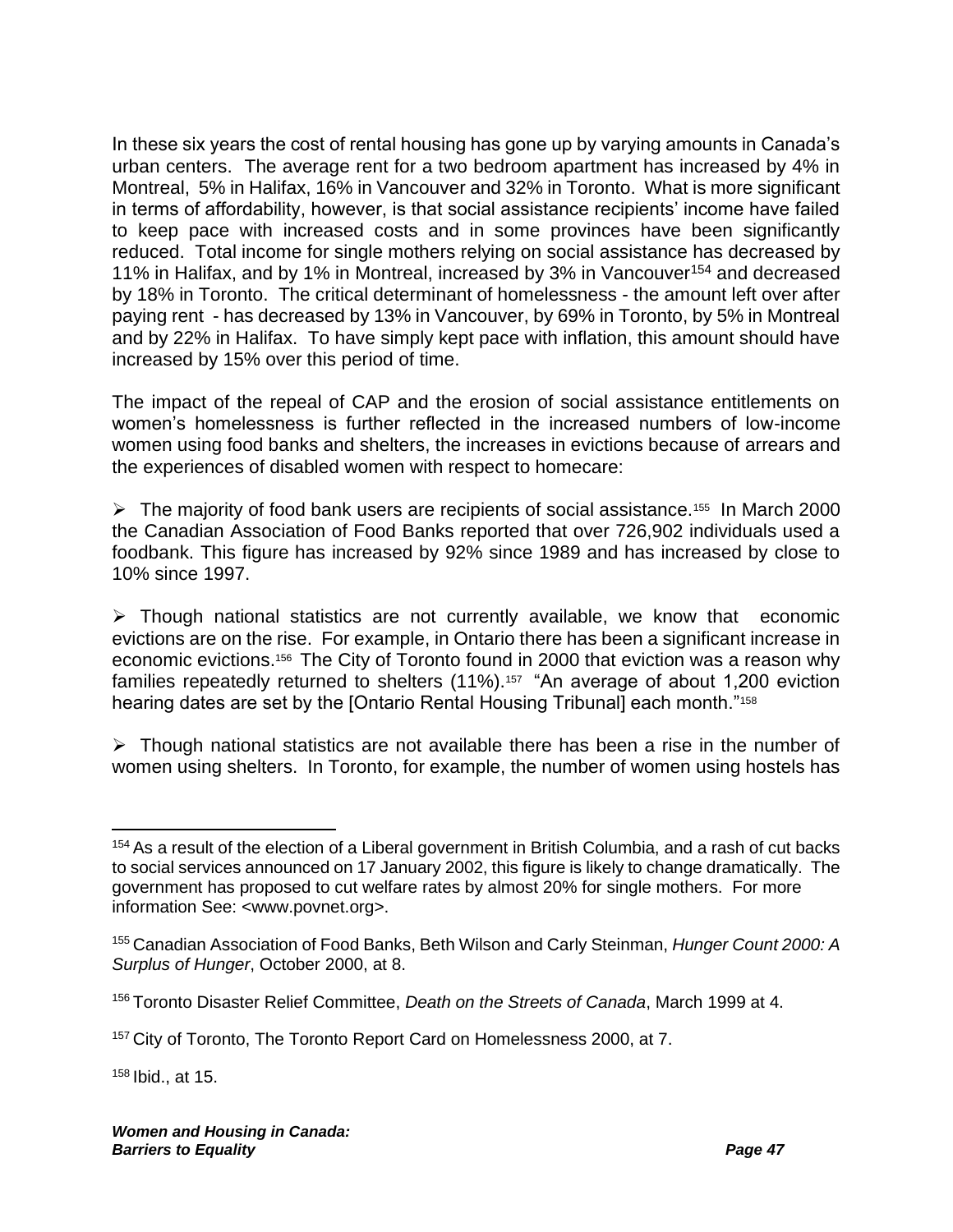increased from 24.3% in 1988 to 37.2% between 1995-1996.<sup>159</sup> In Calgary there is also a growing number of families using shelters, particularly those families headed by women.<sup>160</sup> Single-parent families enter the hostel system at twice the rate of two-parent families.<sup>161</sup> Use of shelters in Ottawa showed an 18 per cent increase in the number of distinct individuals using the shelters since 1996.<sup>162</sup>

 $\triangleright$  Since the repeal of CAP and introduction of CHST every province and territory has cut back on home care services for persons with disabilities.<sup>163</sup> As a result, increasing numbers of women with disabilities are being forced out of their homes and into institutional care, other women live in fear that if they ask for increased services they too will have to leave their homes. The cut backs to home care services has also increased the stress on mothers with disabilities and has resulted in children having to take on additional responsibilities within the home, including caring for their mothers.<sup>164</sup>

# **Recommendations**

Securing income equality for women across Canada is an ambitious goal that will require a number of different types of strategies to be pursued simultaneously. CERA offers the following two legal strategies to complement efforts to reach this goal.

1) The loss of legally enforceable standards in social assistance allowed unprecedented erosion of income adequacy for women in Canada – particularly for single mothers, women with disabilities, Aboriginal women and racialized women. These changes have been condemned by two United Nations Committees as violations of international human rights law because of their discriminatory consequences for women's access to adequate housing. 165

<sup>160</sup> Ibid., at 55.

<sup>161</sup> Report of the Mayor's Homelessness Action Task Force, *Taking Responsibility for Homelessness: An Action Plan for Toronto*, January 1999 at 54.

<sup>162</sup> Ministry of Social Development and Economic Security, British Columbia, *Homelessness: Causes & Effects. A Profile, Policy Review and Analysis of Homelessness in British Columbia*, Vol. 2, April 2001, at 36.

<sup>163</sup> Shirley Masuda, *The Impact of Block Funding on Women with Disabilities,* supra note [136](#page-46-0) at 13-16.

 $164$  Ibid.

<sup>165</sup> Concluding Observations on Canada of the Committee on Economic, Social and Cultural Rights, E/C.12/1/Add.31 (10 December 1998) and Concluding Observations on Canada of the Human Rights Committee, CCPR/C/79/Add.105 (7 April 1999).

<sup>159</sup> City of Toronto, Hostel Services Division, Shelter Use Data (on file at CERA).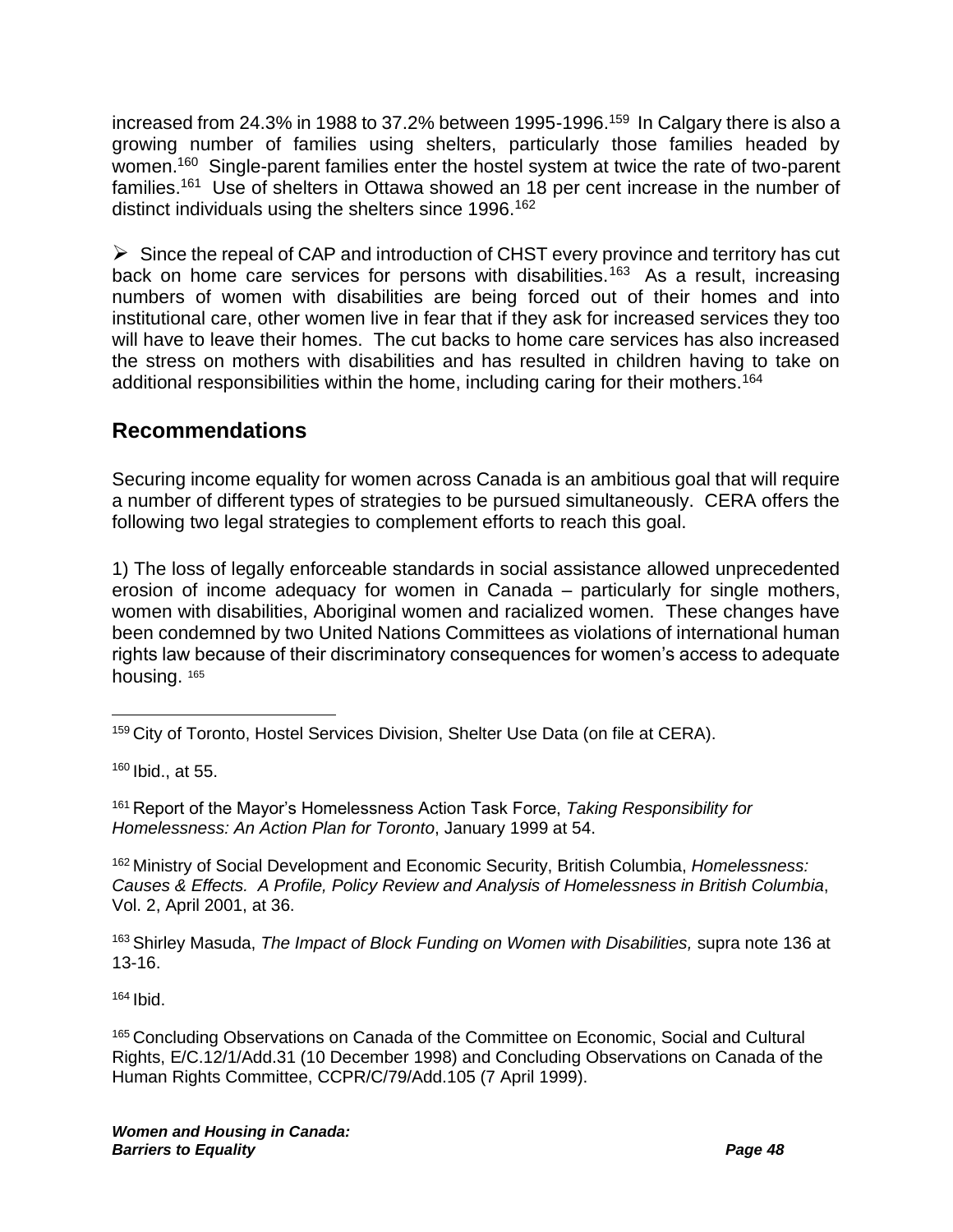Despite the dramatic rise in homelessness among women and the strongly worded concerns of United Nations Committees, nothing has been done to reinstate enforceable standards with respect to social assistance. During the review of the Social Union Framework Agreement women should press the federal and provincial governments to include an enforceable right to adequate financial assistance in a renewed agreement.

2) Women have turned to the *Charter of Rights and Fr*eedoms and to human rights legislation as alternative sources for enforcement of the right to an adequate standard of living. A critical case was heard on this issue by the Supreme Court of Canada on October, 29, 2001.<sup>166</sup> This type of litigation must continue to be initiated.

Support for including the right to an adequate standard of living, including adequate food, clothing and housing, in a revised *Canadian Human Rights Act*, was virtually unanimous among women's and other equality seeking groups across Canada when the Canadian Human Rights Review Task Force held consultations on the *Canadian Human Rights A*ct in 2000. Though this recommendation was not included in the Task Force report, women's groups could lobby the federal government directly on this issue.

# **B. The National Child Benefit Supplement**

The primary initiative undertaken by the federal government in recent years to address poverty was the introduction in 1997 of the National Child Benefit Supplement (NCBS) as an additional tax credit for some low income families. This benefit was added onto existing child benefits, which were incorporated into the new National Child Benefit (NCB).

The NCB has two components – the base or basic benefit and the Supplement. The Canada Child Tax Credit, or basic benefit, combined the previous baby bonus and child tax credit and did not provide any additional benefit to families over what they previously received. The Supplement constitutes additional funds which, according to the federal government, are allocated to address the "welfare wall" phenomenon. The term "welfare wall" refers to the concept that employment related expenses, increased income tax, and Canada/Quebec Pension Plan contributions, for example, hinder low income people from moving off welfare and into the labour market.<sup>167</sup>

<span id="page-52-0"></span><sup>166</sup> *Louise Gosselin v. Le Procureur Général Du Québec* (S.C.C.) (Court File No. 27418)

<sup>167</sup> See: *National Child Benefit Progress Report: 2000*, available on: <http://socialunion.gc.ca> and Ken Battle and Michael Mendelson, *The National Child Benefit: Another Hiccup or Fundamental Structural Reform?* Presentation at the Conference on the State of Living Standards and the Quality of Life in Canada, (Ottawa, 30-31 October 1998) available on: <www.caledoninst.org>.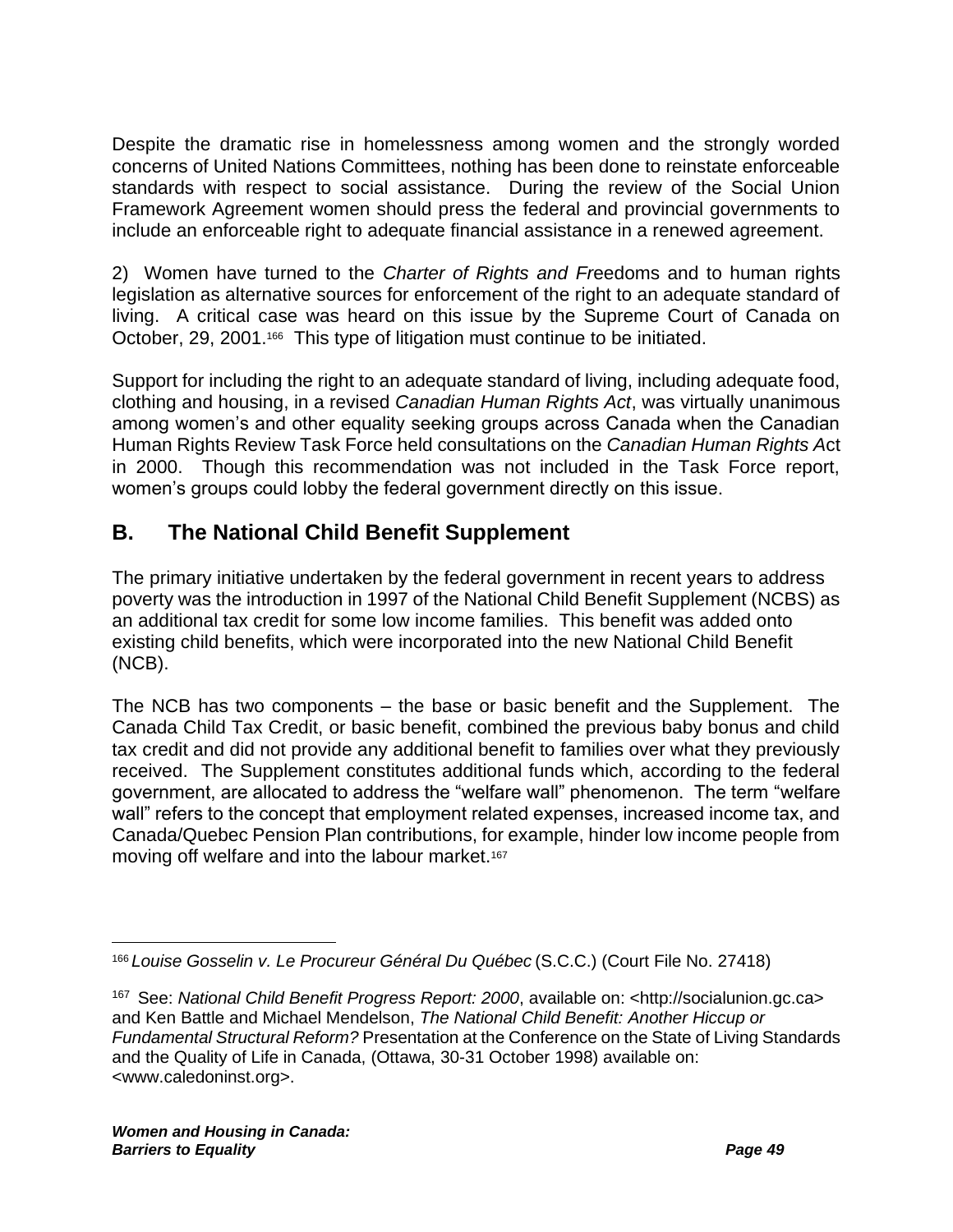The maximum basic benefit is available to families whose net income is below \$32,000.<sup>168</sup> Until June 2002, the maximum basic benefit is \$1,117 per year (\$93.08 per month) for first and second children who are under 18 years of age. This amount increases incrementally based on the numbers and ages of children in the family.<sup>169</sup> There is also an additional supplement of \$221/year or \$18.41/month provided for each child who is less than 7 years of age for whom no child care expenses were claimed.<sup>170</sup>

On top of this, some low income families are eligible for the National Child Benefit Supplement of \$1,255 per year (\$104.58 per month) for the first child; \$1,055 per year (\$87.91 per month) for the second child; and \$980 per year (\$81.66 per month) for each additional child.<sup>171</sup>

The above amounts incorporate changes which took effect in July 2001. At that time, the Supplement was increased from the previous year by a substantial 28.4% whereas the basic benefit was increased by a mere 1.2%, not even keeping up with the cost of living.<sup>172</sup> As a result, for the first time since the inception of the NCB, the amount of the Supplement exceeds the amount of the base benefit.

Though the NCB is administered through the tax system (individuals must file a tax return to apply), according to the federal government it is more fundamentally an anti-poverty program, not a tax provision, and while it is a federal tax provision, it was designed as a joint initiative with provincial and territorial governments.

<sup>170</sup> The federal government has announced increases to these rates for the July 2002 – June 2003 year. The maximum basic benefit will increase to \$1,151/year or \$95.91/mos for first and second children. For third and additional children the rate increases to \$1,231/year or 102.58/mos. The additional supplement for children under 7 for whom no child care expenses were claimed will increase to \$228/year or \$19/mos. See: <www.nationalchildbenefit.ca/ncb/govtofcan2.shtml>.

<sup>168</sup> From July 2002 – June 2002 families with net incomes between \$32,000 and \$76,000 in 2000 qualify for a portion of the basic benefit. From July 2002 – June 2003 families with net incomes of up to \$32,960 will qualify for the maximum basic benefit and families with net incomes between \$32,960 - \$79,000 in 2001 will qualify for a portion of the basic benefit. See: <www.nationalchildbenefit.ca/ncb/govtofcan2.shtml>.

 $169$  Between July 2001 and June 2002, the basic benefit is \$1,195/year or \$99.58/mos for the 3<sup>rd</sup> child and each additional child thereafter.

 $171$  For the year July 2001 – June 2002, the Supplement is reduced by a percentage of family net income that is more than \$21,744. In July 2002 – June 2003 the Supplement will be reduced by a percentage of family net income that is more than \$22,397. Supplement rates will increase as follows: \$1,293/year or \$107.75/mos for the first child; \$1097/year or \$91.41/mos for the second child and \$1,009/year or \$84.08/mos for the  $3<sup>rd</sup>$  and each additional child. See: <www.nationalchildbenefit.ca/ncb/govtofcan2.shtml>.

 $172$  These figures are based on the benefits allocated for families with one child.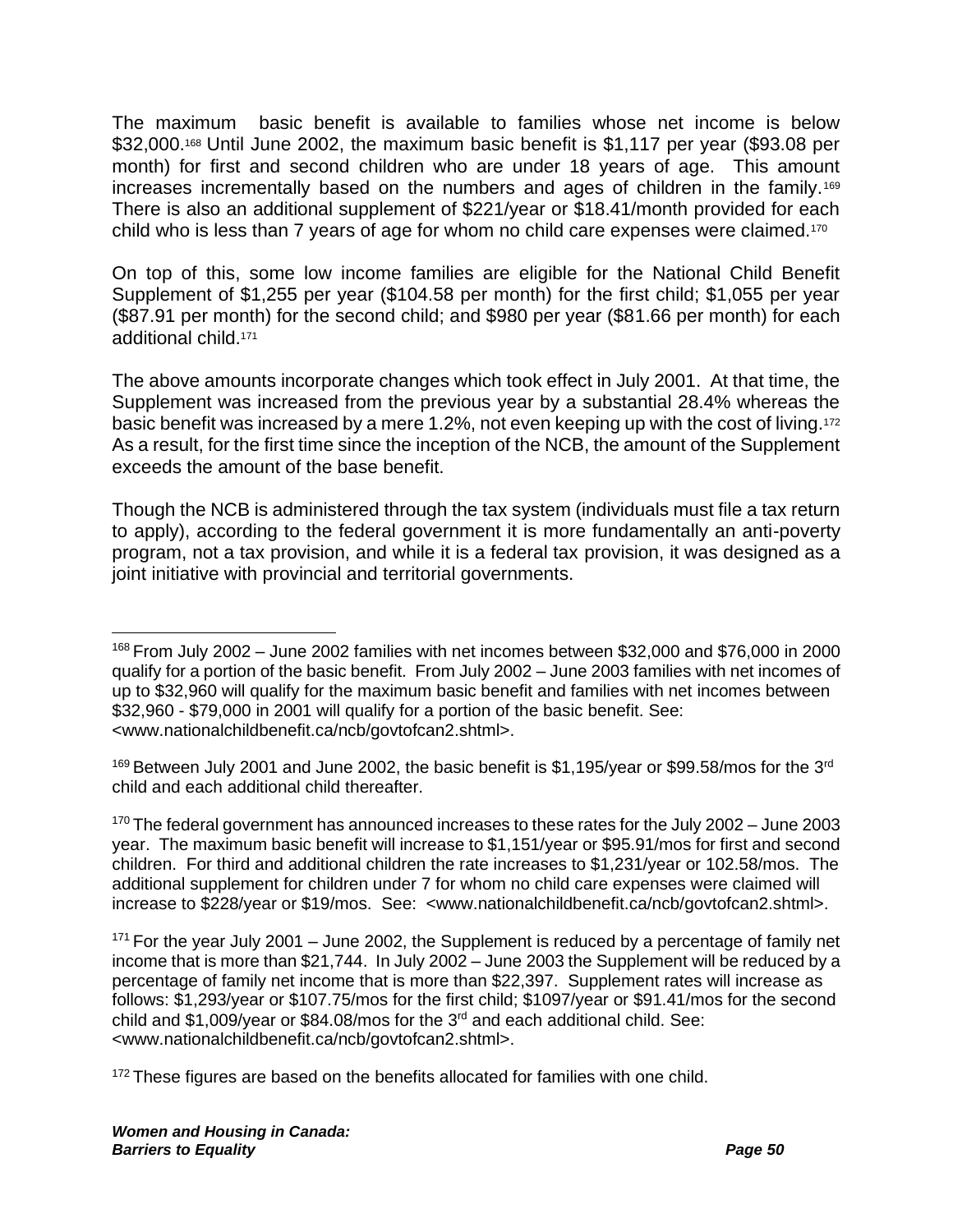The NCB has three stated objectives:

- 1. Prevent and reduce the depth of child poverty;
- 2. Promote attachment to the labour market by ensuring that families will always be better off as a result of working; and
- 3. Reduce overlap and duplication by harmonizing program objectives and benefits and simplifying administration.<sup>173</sup>

All three of these objectives are directly related to women's housing and homelessness. Child poverty is almost always linked to women's poverty and a major determinant of women's / child's poverty is the relation between housing costs and income. Surely, an essential component of ensuring that families are better off working than when on social assistance is to address the fact that in many provinces, a variable shelter allowance adjusted to housing costs and family size is only available when a family is on social assistance. And harmonizing benefits, one would think, should involve integrating housing subsidies with social assistance shelter allowances and assistance to working families. Despite these connections, with its emphasis on changing the labour market behaviour of parents, the Supplement completely ignores the issue of housing costs, the need for shelter allowances for low income working families and the need to harmonize housing subsidies with other forms of income support. There is no consideration of housing costs in a determination of eligibility for the Supplement or amount of the benefit and there has been no attempt to target the benefit to those in deepest poverty or at highest risk of homelessness.

The distinctive feature of the Supplement in comparison to the basic benefit is that by agreement with the provinces and territories, the Supplement may be "clawed back" from social assistance recipients. In all provinces and territories, except New Brunswick, Newfoundland and Manitoba, the Supplement is clawed back from social assistance recipients.<sup>174</sup> What is most offensive to low income women about the NCBS in the remaining provinces is that a benefit designed to ameliorate child poverty is clawed back from the poorest women and children simply because they are recipients of social assistance. The result is that the majority of single mothers, who are most in need of the benefit, are denied it. This exclusion, of course, has a significant impact on women's homelessness.

In a 1998 report by the National Council of Welfare entitled, *Child Benefits: Kids Are Still Hungry*, it was estimated that of the one million plus lone parent families in Canada, only 17% would keep the Supplement, as compared to 59% of two-parent families who would keep it.<sup>175</sup> The rest of the lone parent families  $-83% -$  would not benefit from the

<sup>173</sup> *The National Child Benefit Progress Report: 2000*, supra note [167](#page-52-0) at 3.

<sup>&</sup>lt;sup>174</sup> Quebec is not taking part of the NCB initiative, however, it agrees with the principles of the initiative and has adopted a similar program.

 $175$  At that time Manitoba was clawing back the Supplement from social assistance recipients.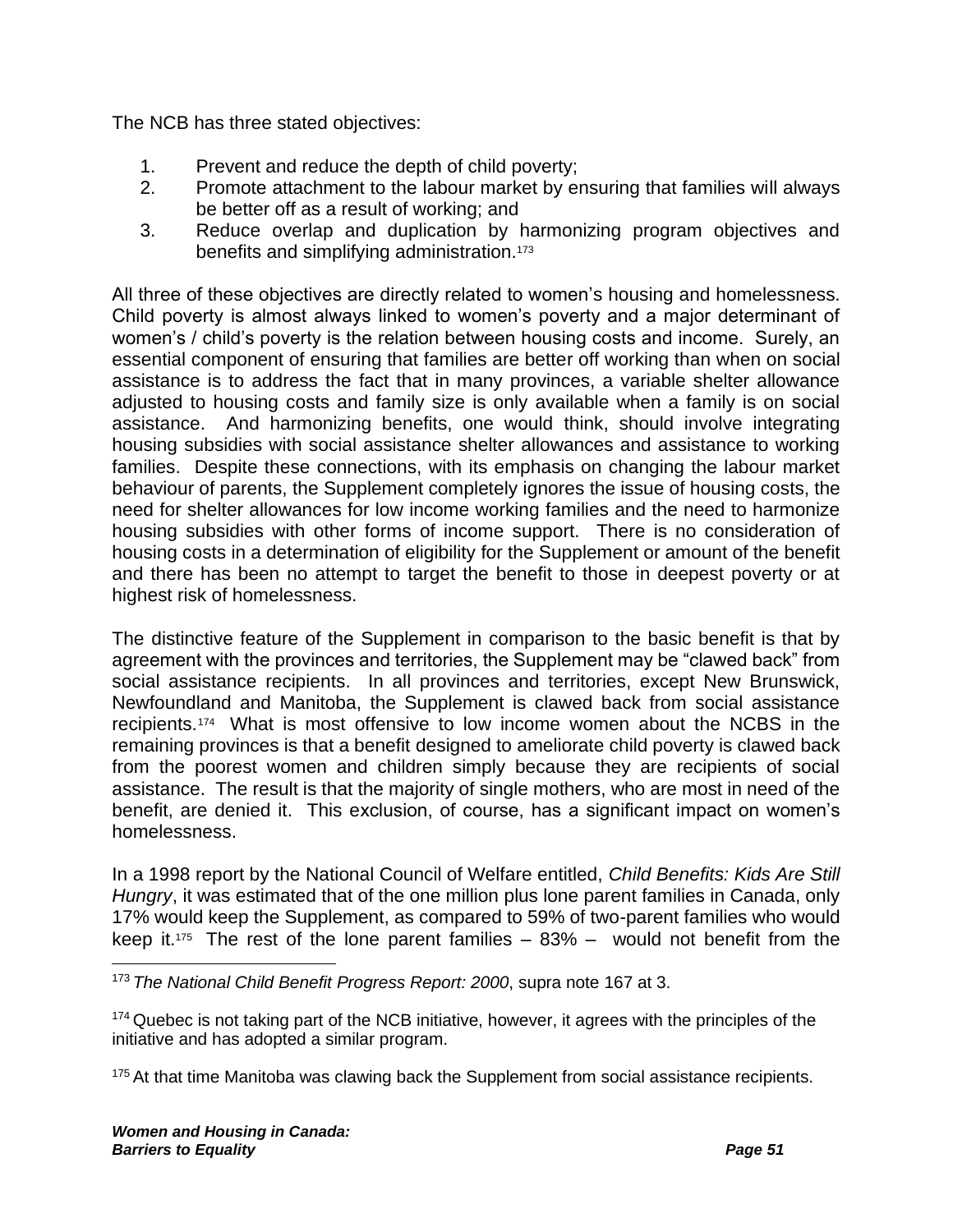Supplement at all.<sup>176</sup> In 1997 single mothers comprised 67% of families in receipt of social assistance (388,426) whereas single fathers comprised only 6.4% (37,374) and couples with children comprised 26.6% (157,675).<sup>177</sup> The clawback was thus largely a clawback from single mothers. Despite the fact that women on social assistance may be most in need of this benefit and most unable to pay for housing and related expenses they are excluded from the federal government's only initiative to address child (family) poverty.

While the Supplement clawback may appear to be a strictly provincial and territorial policy, it was in fact by agreement with the federal government that provinces and territories claw back the tax credit provided to families on social assistance. The *Building a Better Future for Canadian Children* paper provides the only public record of this agreement. Under the section on 'How the National Child Benefit will Work', the paper notes that:

Federal, provincial and territorial governments have agreed on a joint approach to the National Child Benefit that involves three simultaneous steps:

1) *The federal government will increase its benefits for low-income families with children*, enabling it to assume more financial responsibility for providing basic income support for children.

2) *Corresponding with the increased federal benefit, provinces and territories will decrease social assistance payments for families with children*, while ensuring these families receive at least the same level of overall income support from governments.

3) *Provinces and territories will reinvest these newly-available funds* in complementary programs targeted at improving work incentives, benefits and services for low-income families with children. 178

The clawbacks have resulted in significant savings for provinces and territories. For the 1999-2000 fiscal year, reinvestments across provinces and territories totaled an estimated \$484 million.<sup>179</sup> While the agreement was that these savings are to be

<sup>179</sup> National Child Benefit Progress Report: 2000 (March, 2001) at 17, available on: <http://socialunion.gc.ca>

<sup>176</sup> National Council of Welfare, *Child Benefits: Kids Are Still Hungry*, at 9 (1998).

<sup>177</sup> National Council of Welfare, Profiles of Welfare: Myths and Realities (1998), Chapter II, available on: <www.ncwcnbes.net/htmdocument/reportprowelfare/repprowelfare.htm>

<sup>178</sup> Federal/Provincial/Territorial Ministers Responsible for Social Services, NCB Governance and Accountability Framework. [hereafter Accountability Framework] available on: <http://socialunion.gc.ca/ncb/geston3\_e.html22 >.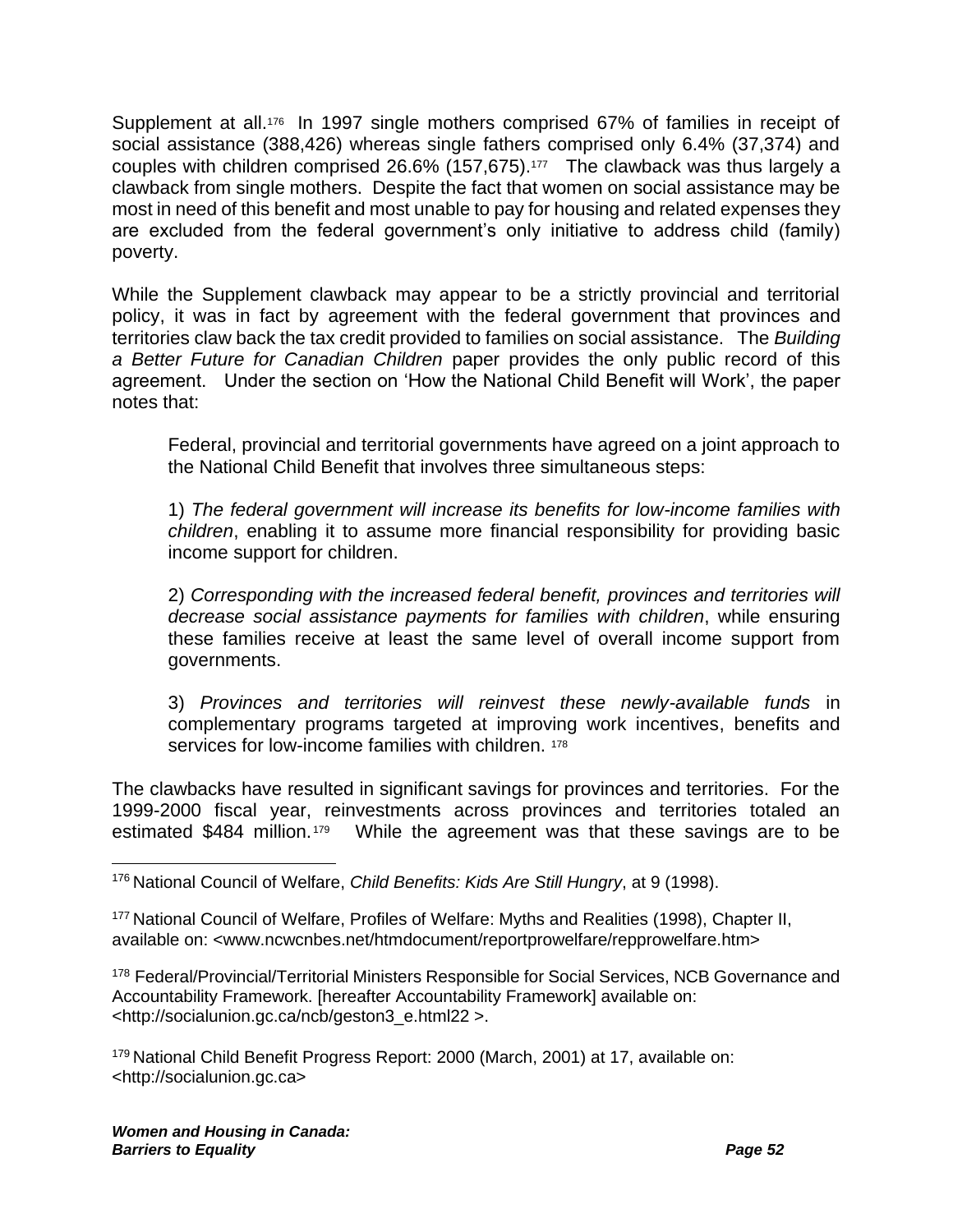reinvested in community programs and services, as time goes by the distinction between "reinvestment" and simply using these funds to pay for other programs becomes increasingly blurred. There is no evidence that families in the provinces that claw back the benefit from social assistance receive improved programs because of the clawback.

In the end, the Supplement is more about a discriminatory denial of a necessary benefit to single mothers than it is about addressing the difficulties of the transition to work. The following examples demonstrate the kinds of disparities that result from the discriminatory nature of the agreement and the way in which these disparities have a direct impact on single mothers' risk of homelessness.

**Maria**, a young single mother with two children, a boy aged 4 and a girl aged 6, lives in a run down two bedroom apartment in Toronto. She pays \$850/month in rent. Maria is in receipt of social assistance and does not have paid employment. Like all families in receipt of social assistance, every month she receives a cheque from the federal government for the NCB base amount and the Supplement. She also receives a monthly welfare cheque which is reduced by the amount of the NCB Supplement. Her total income less her rent, leaves Maria with \$459 at the end of the month for all expenses for her and her two children, including heating costs, food, phone and all other necessities.

|                             | Maria                        |          |            |
|-----------------------------|------------------------------|----------|------------|
| Source of Income            | Amount                       | Rent     | After Rent |
| Social Asstnce              | $893.50$ $($1086 - $192.50)$ |          |            |
| NCB Base                    | 186.16                       |          |            |
| NCB Supplement              | 192.50                       |          |            |
| NCB Add Supp <sup>180</sup> | 36.82                        |          |            |
| Work income                 |                              |          |            |
| Total Income                | \$1308.98                    | \$850.00 | \$458.98   |

Maria's friend **Anthea** rents a 2 bedroom apartment in the same building at the same rent and has 2 children the same age. She has subsidized childcare. She has worked full time at a doughnut chain for over two years earning just more than minimum wage. Her income is \$10,920 a year or \$910 per month. Anthea is eligible for a monthly top-up to her wages of close to \$500 from social assistance but the NCB Supplement is clawed back from this amount, so she only receives a monthly top-up of just over \$300. Anthea is not entitled to the NCB additional supplement for children under 7 because she claimed her child care expenses when she filed her taxes. As a result, her total monthly income is almost \$1,600. After paying rent, Anthea has just under \$750 to cover all of her expenses associated with working including transportation to daycare and to work as well as basic, everyday necessities for her and her two children.

|                  |        | Anthea            |      |                   |
|------------------|--------|-------------------|------|-------------------|
| Source of Income | Amount |                   | Rent | <b>After Rent</b> |
| Social Asstnce   | 304.50 | (497.00-\$192.50) |      |                   |
| NCB Base         | 186.16 |                   |      |                   |

 $180$  18.41 for each child under the age of 7, when child care expenses have not been claimed for income tax purposes.

**Maria**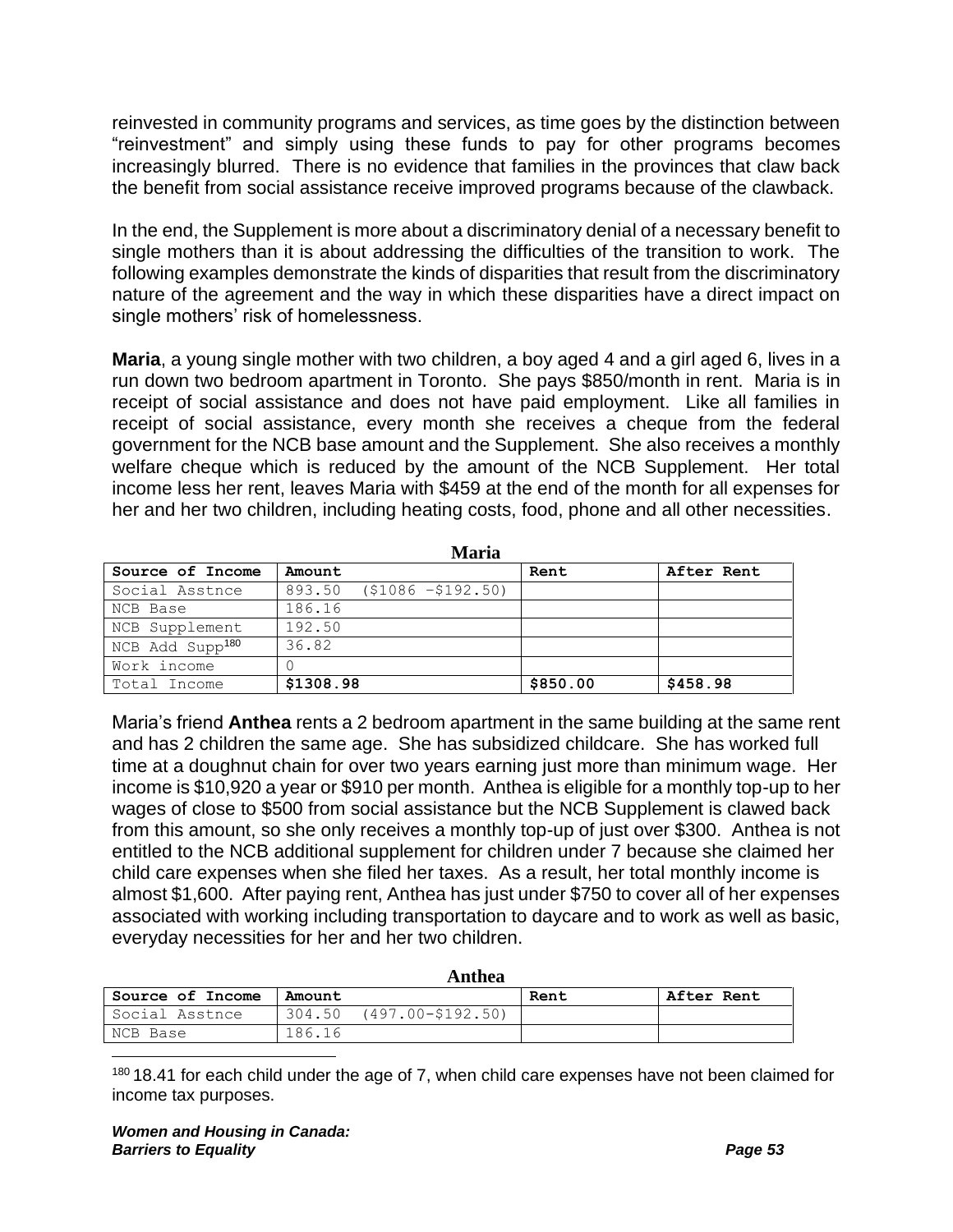| NCB Supplement  | 192.50    |          |          |
|-----------------|-----------|----------|----------|
| NCB Addtnl Supp |           |          |          |
| Work income     | 910.00    |          |          |
| Total Income    | \$1593.16 | \$850.00 | \$743.16 |

Across the street, **Geoff and Lori-Anne** also have two children, a boy aged 4 and a girl aged 6. They live in a three bedroom townhouse in a co-op. The market rent of \$1250/month is reduced by a substantial subsidy (\$545 a month) to \$705/month. Geoff is a part-time municipal worker and has a net yearly income of \$24,000 or \$2000 a month. Lori-Anne does not work outside the home. Because Geoff is in paid employment they are entitled to the NCB Supplement. Because they have not claimed child care expenses for tax purposes, they are entitled to receive the NCB additional supplement for children under 7. In turn, Geoff and Lori-Anne have \$1,630.70 left over after paying their housing charge every month.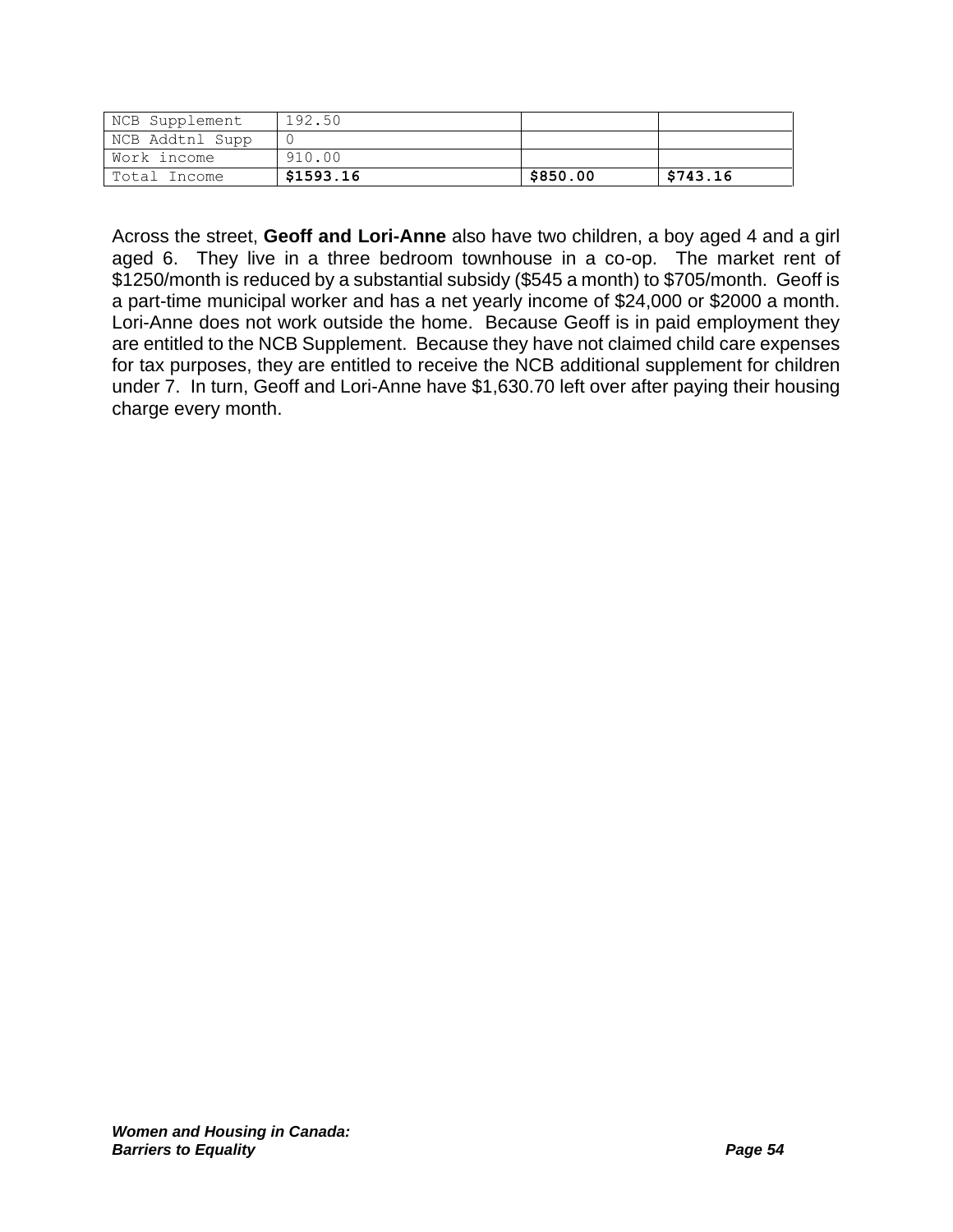| Source of Income | Amount    | Rent     | After Rent |  |  |  |
|------------------|-----------|----------|------------|--|--|--|
| Social Asstnce   | Ni l      |          |            |  |  |  |
| NCB Base         | \$223.00  |          |            |  |  |  |
| NCB Supplement   | \$150.20  |          |            |  |  |  |
| NCB Add Supp     | \$36.82   |          |            |  |  |  |
| Work income      | \$2000.00 |          |            |  |  |  |
| Total Income     | \$2410.02 | \$705.00 | \$1705.02  |  |  |  |

#### **Geoff and Lori-Anne**

The disparities between these scenarios widens further when considered in light of available assets. To qualify for social assistance Maria and Anthea would both have to exhaust virtually all of their assets. That is, to be eligible for social assistance Maria would have to deplete any assets, such as savings in a bank account, bonds, or RESPs/RRSPs<sup>181</sup>, to a maximum value of \$1,957.<sup>182</sup> Similarly, once in receipt of social assistance Maria's and Anthea's assets could not increase beyond the maximum limit. Geoff and Lori-Anne, on the other hand, are able to retain their assets. So, not only might Geoff and Lori- Anne have an adequate monthly income after paying rent, they may also have a substantial financial cushion upon which they could rely in the event of a crisis or need.

The discriminatory aspects of the Supplement clawback go beyond the financial components as well. The agreement reinforces a prevailing trend in federal social policy of obscuring or ignoring the realities of women's poverty and homelessness and focusing on protecting their children from the potential "damage" inflicted by poverty. It has become an imperative to refer to "child poverty" rather than "women's poverty". The disassociation of child poverty from the poverty experienced by their mothers reinforces negative stereotypes of single mothers and obscures systemic inequalities in society which deprive single mothers of the resources necessary to feed, clothe and house themselves and their children.

This is not to say, however, that there are not important concerns to address in the situations of women on social assistance making the transition to paid work. Women with children frequently find that the loss of a shelter allowance geared to family size, of drug and dental coverage, winter clothing allowance, community start-up allowance and other benefits which are adjusted to family size (and which are available through social assistance), combined with the additional costs of transportation and childcare, make this transition financially difficult and may jeopardize their ability to pay for housing. However, rather than acknowledging the complexities of these issues and designing a benefit that is

www.gov.on.ca/CSS/page/brochure/policy/policy.html>

<sup>181</sup> Unless it is "locked-in".

 $182$  See Ontario Works Act, s. 38(1)(d). The Act stipulates that a single parent with one dependent child is only eligible for social assistance if their asset level does not exceed 1,497 for the parent and the first child, plus \$500 for each additional child. See: September 2001 Ontario Works Policy Directives, Assets Directive 15.0, available on: <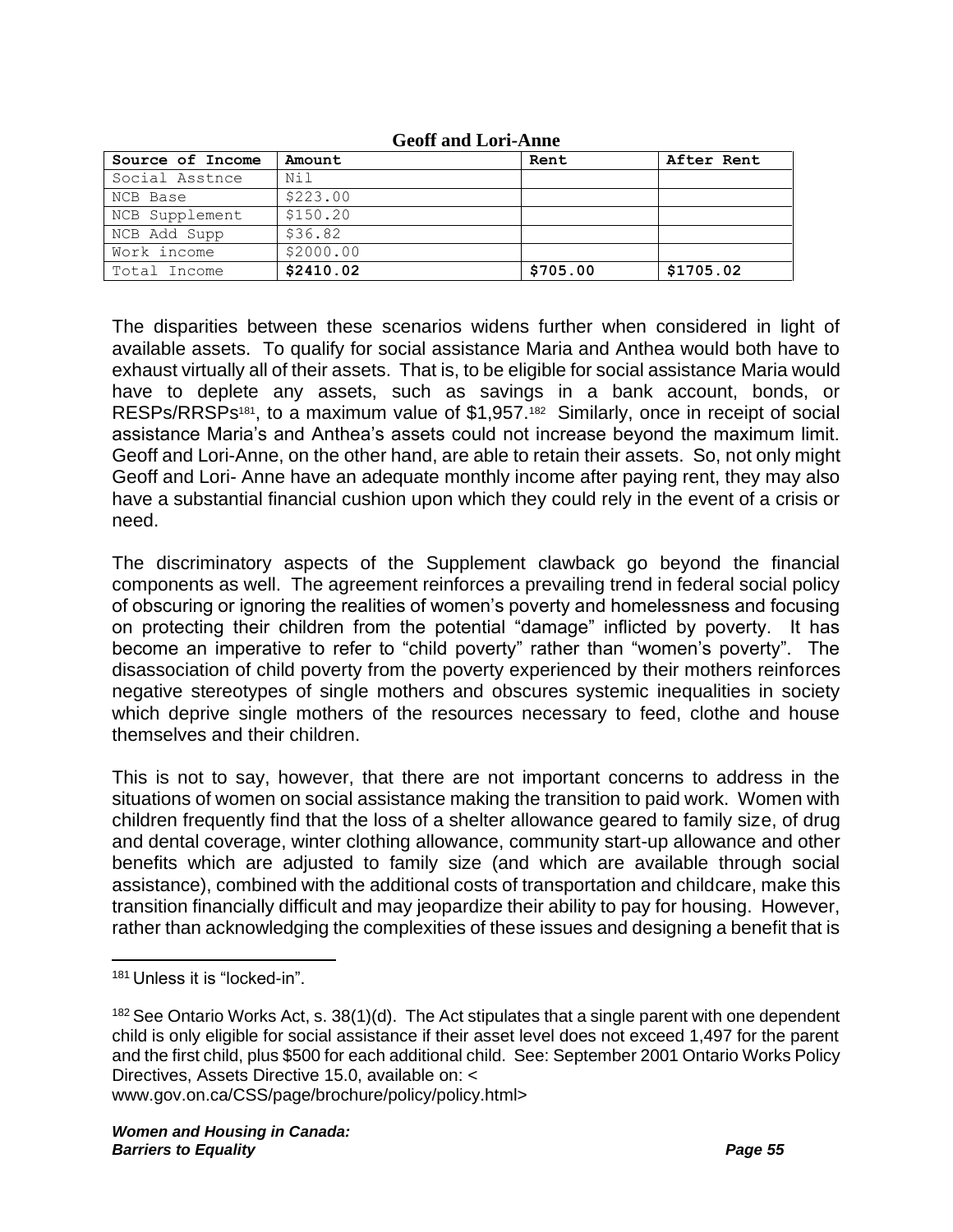sensitive to the financial realities which increasingly place women and their children at risk of homelessness, the NCBS agreement adopts a crude division between those on social assistance and those who are not. The result is that many women in dire poverty, and at serious risk of homelessness, are denied a benefit which could make the difference between paying the rent or facing eviction and homelessness.

# **Recommendations**

An obvious solution to the discriminatory aspect of the NCBS is to eliminate the clawback in all provinces and territories where it is currently clawed back. In fact, campaigns to this effect have been launched at various times across the country, for example, the Ontario New Democratic Party currently has such a campaign.<sup>183</sup> In October 2001, the NDP Community and Social Services Critic, Tony Martin, brought a petition with over 7,000 signatures to the legislature demanding the Ontario government stop clawing back the Supplement.

There are, of course, potential difficulties with such a solution as it may jeopardize the availability of funds to address the problems facing some women transitioning from social assistance to paid employment. However, rather than reinforcing the division between "being in receipt of social assistance" and "working" and excluding social assistance recipients from the benefit of a much needed child poverty initiative, new benefit programs must be designed to address the complex inter-connections of various programs and benefits to ensure the availability for working women of a shelter allowance or housing subsidy adjusted to family size and housing costs.

To complement these types of strategies, CERA recommends the initiation of Charter litigation challenging the claw back as violating the right to life, liberty and security of the person and to equality rights for single mothers in receipt of social assistance.

# **C. Employment Insurance**

### **Overview**

Surveys of renters facing eviction have found that the majority of evictions result from unexpected job loss or reduction of income.<sup>184</sup> For women paying a high proportion of income toward rent, protection from unforeseen loss of employment income is thus an essential component of homelessness prevention. To the extent that the necessity for such protection has been recognized in Canada, it comes in the form of the federal *Employment Insurance Act* ("EI"). This Act establishes what is essentially a

Abramovicz, The Landlord and Tenant Relationship in Ontario (Toronto: 1994), on file at CERA. CERA is currently designing further research into causes of tenants falling into arrears.

<sup>&</sup>lt;sup>183</sup> For more information on this campaign See:

<sup>&</sup>lt;www.ontariondp.on.ca/issues/poverty/clawback.html>

<sup>&</sup>lt;sup>184</sup> See for example, the survey conducted by Metro Tenants' Legal Services in Lenny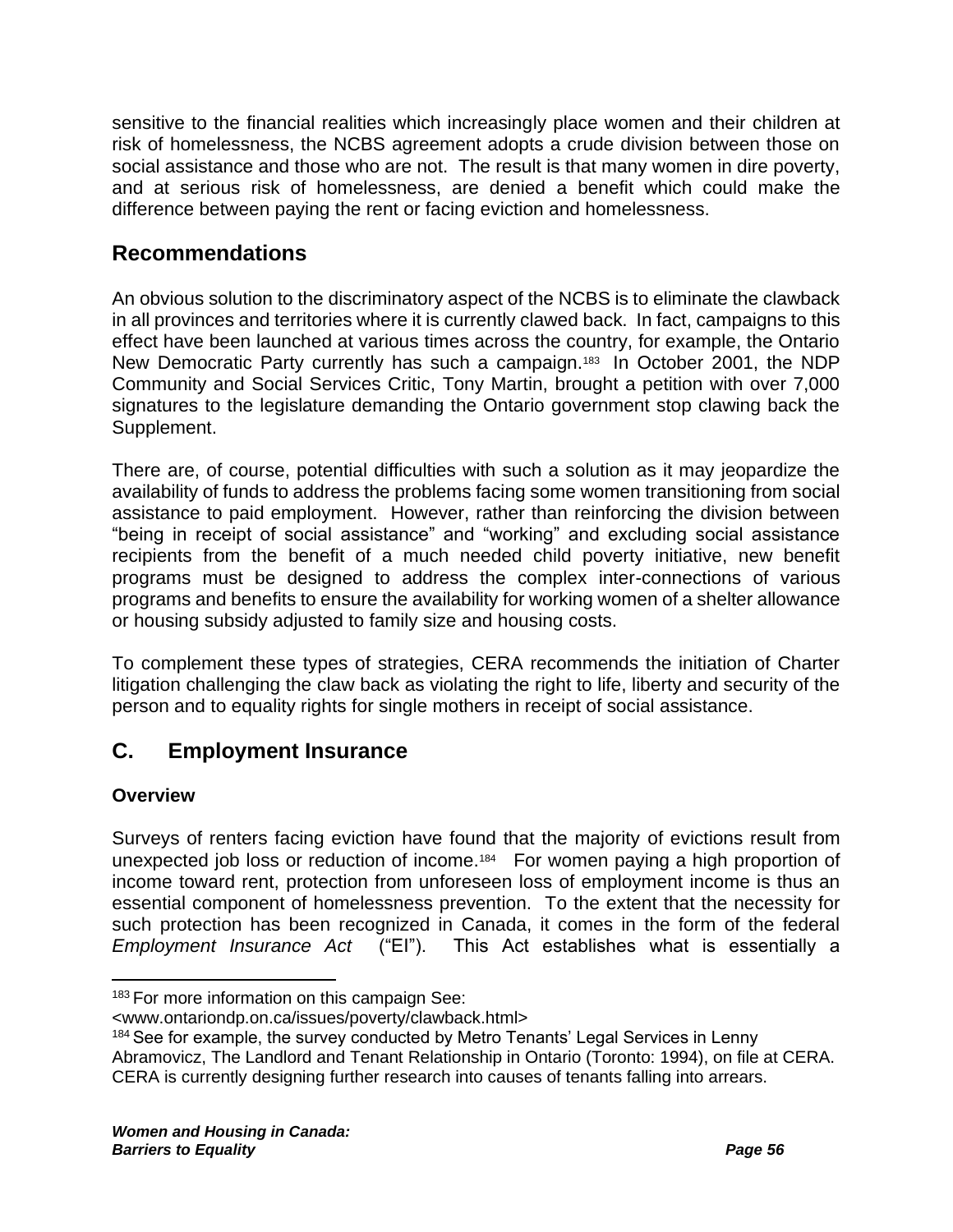worker-funded program derived from premiums paid by employees and their employers to provide temporary income replacement and other income security for insured employees who become involuntarily unemployed.

The federal government's EI scheme thus links income security with attachment to the paid labour force. EI is available to meet a number of circumstances giving rise to women's loss of income security – not only job loss, but also long term disability, maternity, infant care – but it is only available to women who work. To the extent that the EI scheme contributes to protecting women from homelessness then, this protection in enjoyed only by working women. The EI scheme offers nothing to women who have not paid into the system. For these women, the only alternative is social assistance, which they cannot receive unless they have exhausted virtually all of their assets. On the one hand then, EI contributes to the realization of the broader goal of ensuring income and housing security for women. On the other hand, however, it is at best only a partial contribution. Situating EI within the broader context and objective of providing women with income and housing security illuminates the ways in which EI needs to improve to ensure that on its own terms it is really addressing the type of income loss most likely to place women at risk of homelessness.

This review of and recommendations with respect to EI is not intended to suggest that women's poverty and housing disadvantage should be exclusively addressed through EI. Rather, it is to suggest that EI must respond equally to the needs of women who are at risk of homelessness. This chapter considers the ways in which the structure and design of the current EI program disqualifies women who are most at risk of homelessness. This chapter also provides an opportunity to reflect on the broader notion of income and housing security, to consider what is most appropriately addressed through an insurance scheme linked with employment and what is more appropriately addressed through universal income programs.

#### **Recent Changes to Unemployment Insurance**

Rather than refining the program to ensure that those households most vulnerable to homelessness as a result of job loss or income fluctuation are adequately protected, and receive income replacement when needed in order to meet housing costs, the federal government has reformed this insurance scheme in a very different direction. The new EI program disqualifies many of the women who are most vulnerable to homelessness by moving from a weeks worked to an hours worked entitlement system; tightening eligibility criteria for new entrants and re-entrants into the workforce and, rather than providing a supplement to those with dependents based on current income, supplement funds have been tied to eligibility for the NCB and to household income of the previous taxation year.

#### **i) Weeks Worked to Hours Worked**

In January 1997, the Liberal government changed EI eligibility criteria from a "weeks worked" to an "hours worked" system. The formula now used to determine who qualifies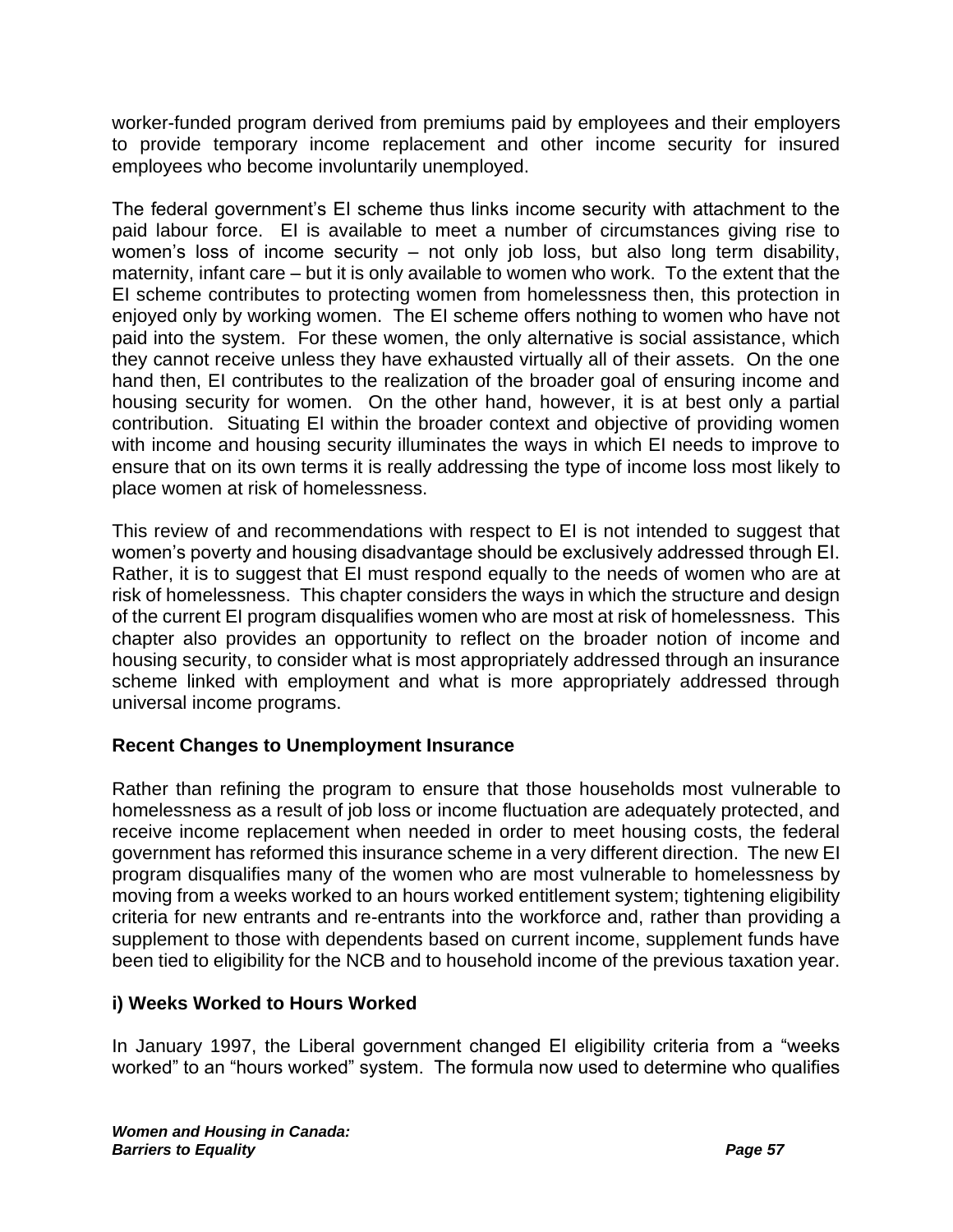for insurance is based on a 35 hour work week. This standard also governs the allocation of maternity benefits.

This change has a detrimental impact on part-time workers who now face a greater risk of ineligibility for benefits:

<span id="page-61-0"></span>The more part-time an individual's work is, the longer it will take that worker to meet eligibility requirements. Whereas, previously individuals working between 15 and 34 hours per week qualified for benefits after twenty weeks, these same individuals must now work between 20.5 and 46.6 weeks in order to accumulate the required 700 hours. 185

The majority of part-time workers are women:

➢ Among adult wage earners (age 25 to 54) women comprise 80.1% of part-time workers.<sup>186</sup>

 $\geq 40\%$  of women in Canada work in non-standard jobs – in temporary, casual, seasonal or part-time jobs<sup>187</sup>

➢ Among single mothers of children under six years of age, 28% are employed part-time.<sup>188</sup>

 $\triangleright$  Women comprise approximately 70% of the part-time work force<sup>189.</sup>

Women work fewer hours in the paid labour force than men because they cannot obtain full-time work, and because they carry more responsibility for unpaid care-giving duties. As a result of this change to eligibility criteria, those most likely to pay a high percentage of income on rent may be in grave risk of not being able to pay their rent without EI, and are the most likely to be paying into the program without receiving any benefits.

#### **ii) Changes to Eligibility Criteria for New and Re-Entrant Workers**

<sup>&</sup>lt;sup>185</sup> Shelagh Day, Feminist Alliance for International Action, Toward Women's Equality: Canada's Failed Commitment (September 2000), available on: <www.fafia.org>

<sup>186</sup> Manitoba Public Interest Advocacy, Factum for Lesiuk.

<sup>187</sup> Shelagh Day, *supra* note [185.](#page-61-0)

<sup>188</sup> Statistics Canada, Women in Canada 2000: A Gender-based Statistical Report (Catalogue No. 89-503-XPE) at 125

<sup>189</sup> Shelagh Day, *supra* note [185.](#page-61-0)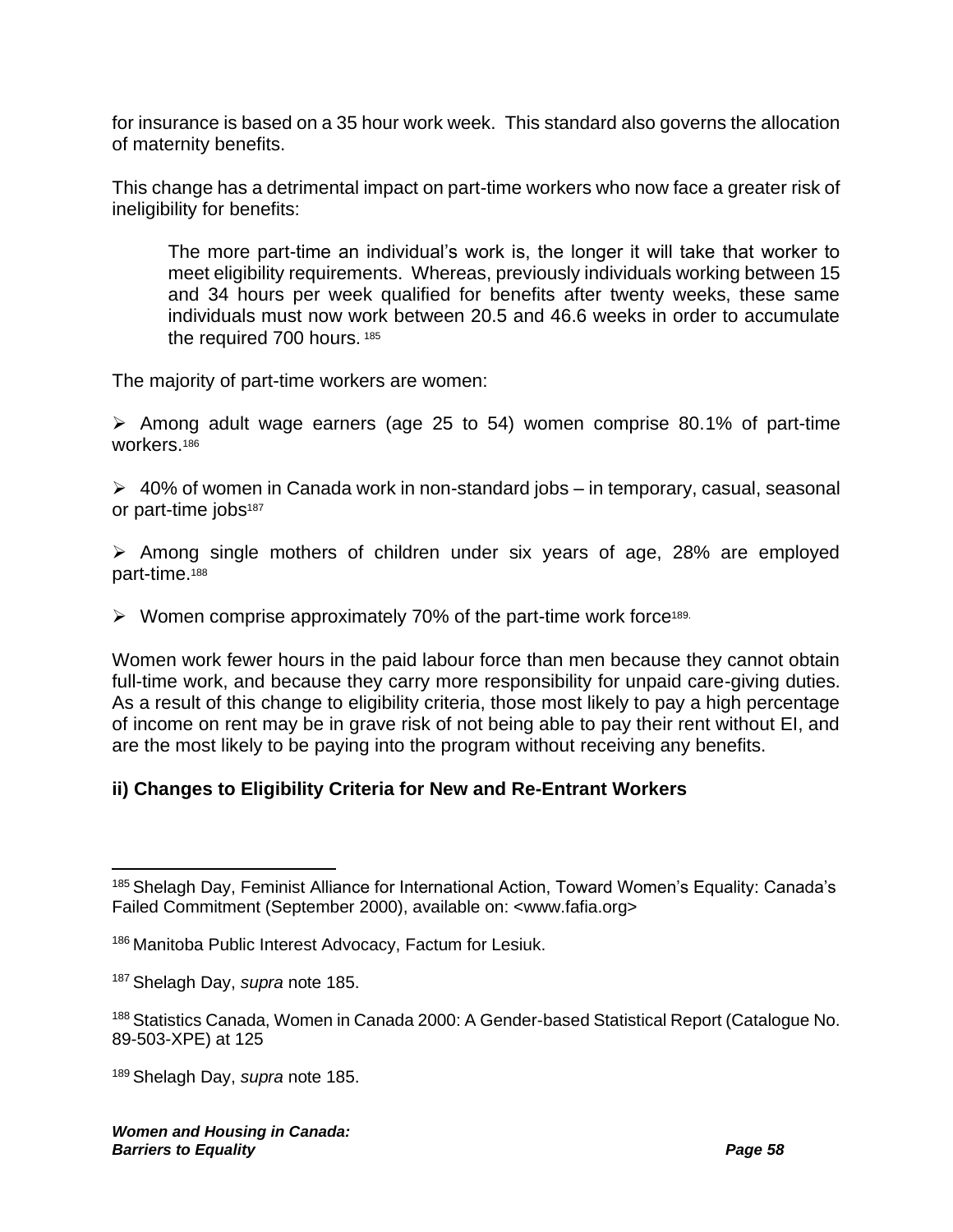Under the new EI system new entrants and re-entrants to the labour force face even tougher eligibility criteria to qualify for benefits. The number of hours required to qualify has been increased from 700 to 910 (from 20 weeks to 26 weeks). The result of this change in policy is to disqualify many young people and single mothers.

New and re-entrant workers represent 26% of all workers who experience job separation. Over 50% of workers who fall into this category earned less than \$10.00/hour and over 75% earned less than \$15.00/hour. Young people, aged 15-24, comprise over half of this category of workers and slightly more women than men fall into this category. In particular, single mothers with a youngest child between 6-10 years old, are much more likely to be re-entrants than are married mothers and fathers. The overrepresentation of young people and the propensity for single mothers to fall into this category is not surprising given that many young people will be entering the workforce for the first time, and women are more likely than men to periodically leave and re-enter the labour force to balance family and work responsibilities.<sup>190</sup>

#### **iii) Replacement of 'Dependency Rates' with 'Family Supplement'**

Under both the former Unemployment Insurance (UI) and current Employment Insurance systems, provisions exist for extra benefits for claimants with dependent children. Under UI it was called the "dependency rate" and under EI it is called the "family supplement".

The family supplement is designed to provide additional assistance and security to low-income families with children. Under EI the regular benefit rate is 55% of insured earnings up to a maximum of \$413/week. Under the family supplement, claimants in low-income families can receive a higher percentage of their insured earnings (up to 80%) as long as their weekly benefit does not exceed the \$413 maximum entitlement. To qualify for the family supplement, claimants must have at least one dependent child, have a net family income of not more than \$25,921 and be in receipt of the Canada Child Tax Benefit (discussed in the previous chapter).<sup>191</sup>

<span id="page-62-0"></span>There are two significant changes in the switch from dependency rate to the family supplement. First, eligibility for the family supplement is based on *family income* whereas under UI it was based on *individual earnings*. This means that a woman living with a male partner who is in the labour force is considerably less likely to be entitled to the family supplement.<sup>192</sup> Under UI in 1995-1996, 33.6% of women received the benefit whereas in 1997 under the new EI scheme only 13.8% of women collected the family supplement

<sup>191</sup> Human Resources Development Canada, *What is the Family Supplement*, available on: www.hrdc-drhc.gc.ca/ae-ei/pubs/. See also: Shelley Phipps, Martha MacDonald and Fiona MacPhail, The Impact of the Family Supplement, available on: <www11.hrdc-drhc.gc.ca/edd/>

<sup>192</sup> Email correspondence with K.Scott, October 2001.

<sup>190</sup> Human Resources Development Canada, *The Impact of Employment Insurance on New-entrants and Re-entrants Workers,* available on: <www.11.hrdc-drhc.gc.ca/edd/>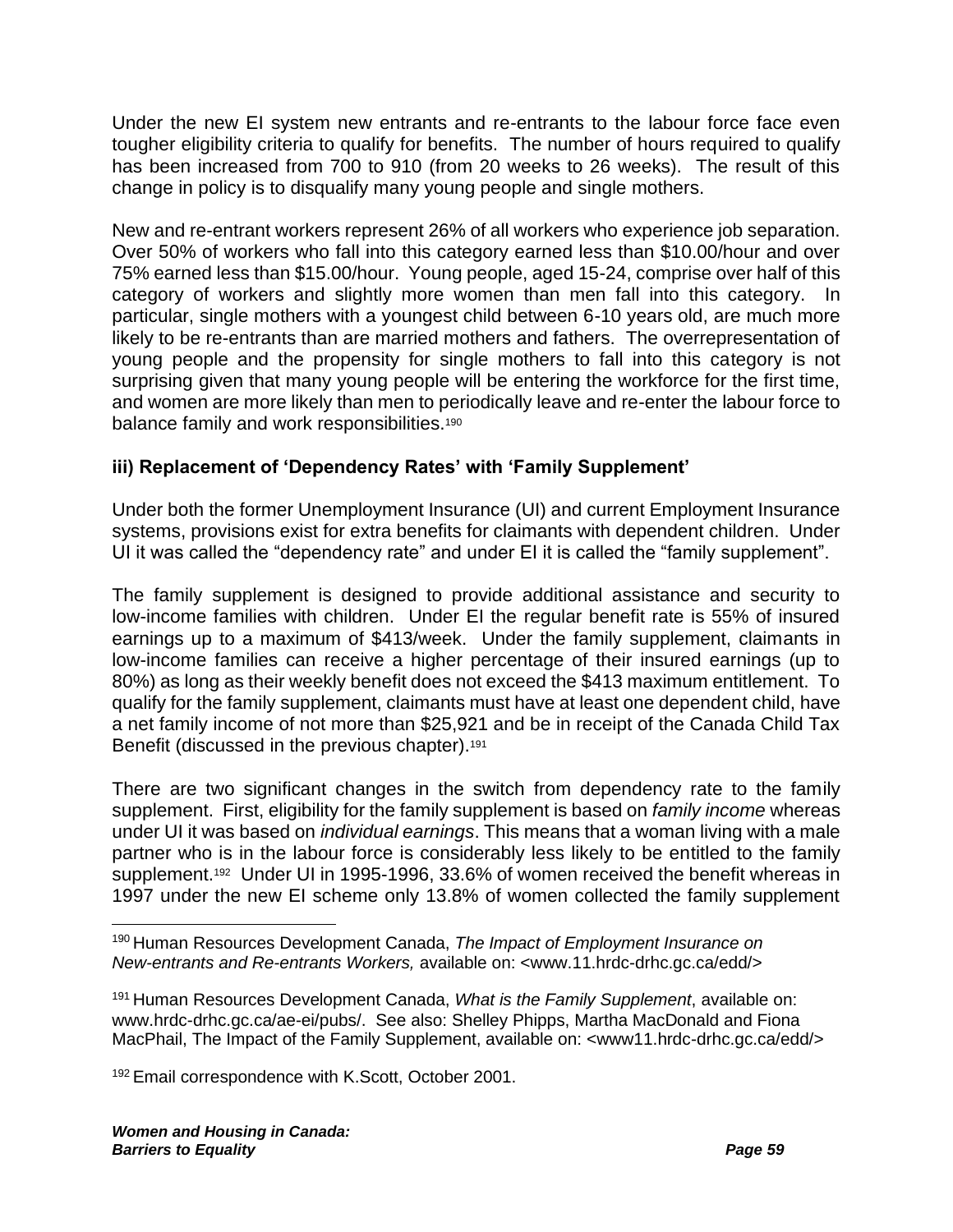and under EI only 62.6% of supplement recipients are women, whereas under UI over 80% of recipients were women.<sup>193</sup>

Under the new eligibility criteria, a higher proportion of single mothers receiving benefits are able to access the family supplement than under the previous system. This gain, however, must be viewed in light of the fact that it is very difficult for women, particularly single mothers, to qualify for EI benefits under the new system.

The second significant change is that rather than basing the supplement on earned income during qualifying weeks, the family supplement is based on eligibility for the NCB, thus on household income, from the *previous taxation year.* For women who have separated in the last year and who would otherwise be disqualified for the NCB because of a higher household income in the previous taxation year, there is a provision to qualify for the NCB Supplement on the basis of current income. Nevertheless, apart from this limited provision, many women who have experienced a dramatic drop in their household income and therefore are at risk of not being able to pay the rent or meet mortgage costs would likely not qualify for the family supplement because their income in the previous taxation year was too high.

A program designed to provide extra financial assistance to low income families upon job loss should be concerned to ensure that women do not lose their housing. In turn, basing entitlement to family supplement on income levels in the previous taxation year makes little sense. For the program to be of real assistance to low income families, it needs to be targeted at families who are currently low income not only those who had a low income in the previous taxation year. Moreover, many of the most vulnerable women with children are likely excluded from receiving the family supplement because they failed to file income tax in the previous year and because they did not know about the provision which allows them to claim the National Child Benefit upon separation.

As a result of these three major policy changes, women are failing to qualify for EI benefits in larger numbers then men despite the fact that their payments into the system are proportionate. In 1997 – 1998 the number of women claiming EI regular benefits<sup>194</sup> decreased by just under 20% from the year prior.<sup>195</sup> The changes to EI exacerbate inequities already present in women's segment of the labour force. For example, Aboriginal women, women of colour, newcomer women and women with disabilities are over-represented in the "marginal" labour force. Under the new EI system, they face increasing difficulties meeting the requirements to qualify and when they do qualify, they have to contend with lengthy waiting periods before they receive any benefits at all.

<sup>194</sup> As opposed to maternity benefits or sickness benefits, for example.

<sup>195</sup> Canada Employment Insurance Commission, *Employment Insurance 2000 Monitoring and Assessment Report,* Table 2.4, (December 2000).

<sup>&</sup>lt;sup>193</sup> Shelley Phipps, Martha MacDonald and Fiona MacPhail, The Impact of the Family Supplement, supra note [191,](#page-62-0) available on: <www11.hrdc-drhc.gc.ca/edd/>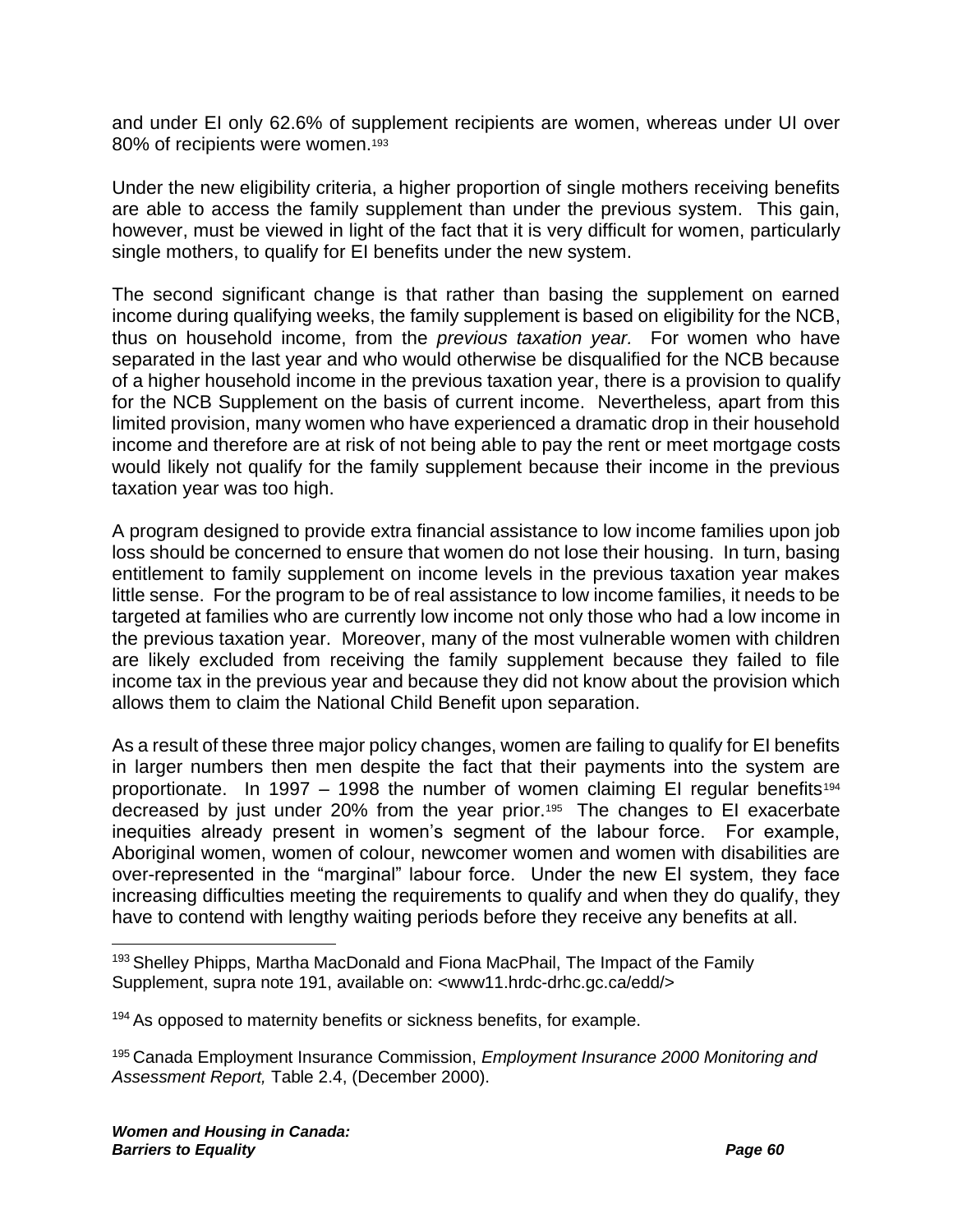Women who are unable to qualify for EI benefits – because they don't have enough hours of work because they were part-time, they were new to the workforce or they have re-entered after having spent five or six years at home raising their children – have no alternative but to turn to social assistance. This requires exhaustion of assets necessary to provide protection against unforeseen events or for providing deposits for alternative accommodation. Social assistance rates will rarely be adequate to pay for current accommodation, whereas, proper insurance coverage would allow women to hang onto a good apartment through a transition period. The present system forces women confronted with temporary unemployment to relinquish their accommodation, take children out of school or daycare, and enter an increasingly hostile and unregulated rental market. They may have their credit damaged in the process, making it impossible to qualify for most apartments or for a mortgage in the future. Women are further disadvantaged because social assistance programs are more stigmatizing of recipients.<sup>196</sup>

# **Recommendations**

1) Employment Insurance requires a thorough overhaul to ensure that women who are vulnerable to unexpected job loss or income reduction are adequately protected so they can continue to pay their rent or make their mortgage payments. This means:

 $\triangleright$  Rather than disqualifying young women and women who are re-entering the workforce after having stayed at home caring for children, eligibility criteria should be developed that consider and accommodate women's participation in the paid and unpaid labour force, with particular attention focused on women's work patterns, young women and women re-entering the labour force after an absence;

➢ Ensuring eligibility for the family supplement is based on current income and housing security needs rather than on income in the last taxation year and receipt of the National Child Benefit;

 $\triangleright$  Adjusting regular benefit levels and the family supplement so as to provide the necessary protection to those who, as primary caregivers, have little flexibility to absorb a reduction of income. Benefit and supplement rates would have to take into consideration actual housing costs of EI recipients.

2) Surveys of women dealing with eviction should be undertaken to document the extent to which improved employment insurance could prevent homelessness.

3) A more efficient delivery system is required so that low income women receive their first EI cheques immediately upon application rather than having to wait between four and

 $196$  Ibid.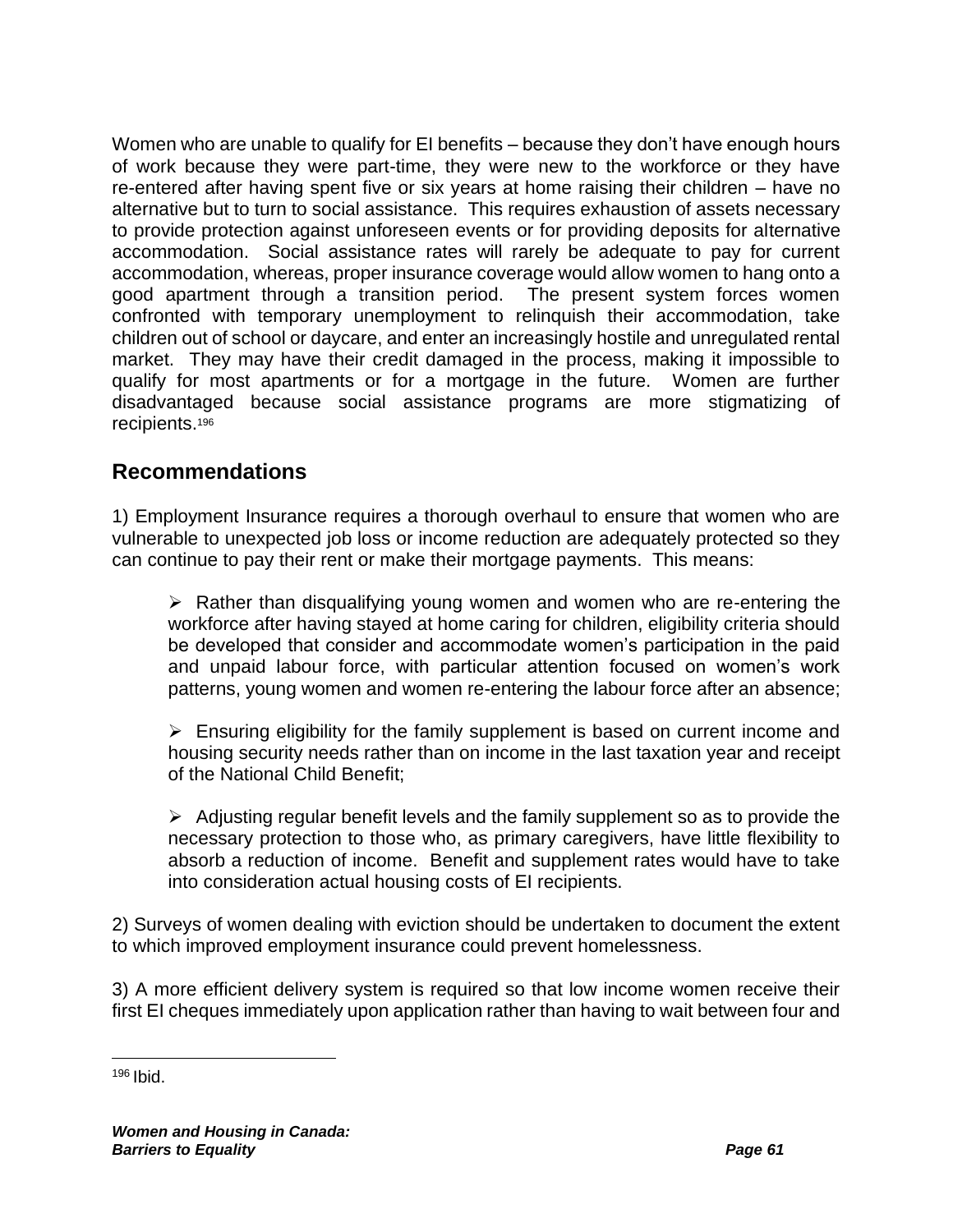six weeks, or alternatively a fast track system could be developed for those in need of immediate income to meet housing costs.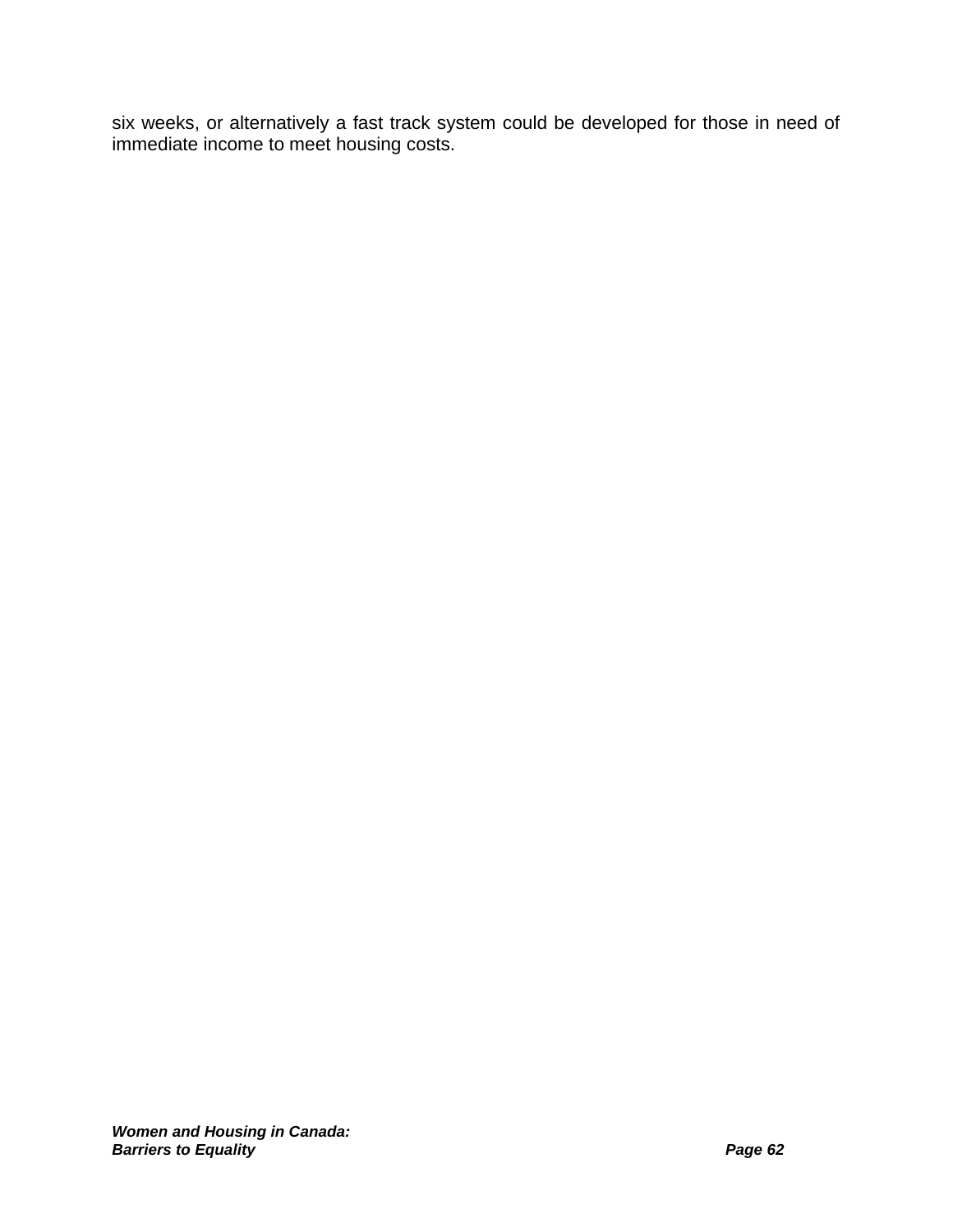# **Chapter 5: Recommendations**

This chapter consolidates the recommendations made in previous chapters.

### **Federal Government Programs**

#### **Affordable Rental Housing**

1) We recommend that a portable shelter subsidy be allocated as a direct cash transfer or tax credit based on established eligibility criteria to all qualified households. This would remove the administration and allocation of subsidy from the housing provider and eliminate the discriminatory consequences of lengthy waiting lists and other restrictions in social housing. Eligibility for subsidy would be determined by need rather than by whether women get access to social housing units.

2) We recommend that the federal government and the provinces develop methods of collecting complete information about the demographic and income characteristics of households securing access to assisted housing and that allocation of assisted housing be revised in order to ensure equitable representation of young women, larger families, newcomers and other groups at risk of homelessness.

3) Funding for new rental housing supply should be made conditional on non-discriminatory rental practices and on ensuring that the stock will remain affordable rental in the future.

#### **Home Ownership**

1) CMHC's restrictions on mortgage insurance should be removed and regulation of banks should ensure that women and low income households are provided with alternative ways of demonstrating credit worthiness.

2) Banks should be required to provide detailed information about the income and household characteristics of those provided with mortgages, and be required to develop special programs to provide mortgages to low income households

3) Programs should be initiated to provide protection to low income home buyers from interest rate fluctuations.

4) While programs designed to assist homeowners with repairs would be valuable programs for low income women homeowners, these programs need to be linked with major initiatives to provide access to home ownership for single mothers and low income women.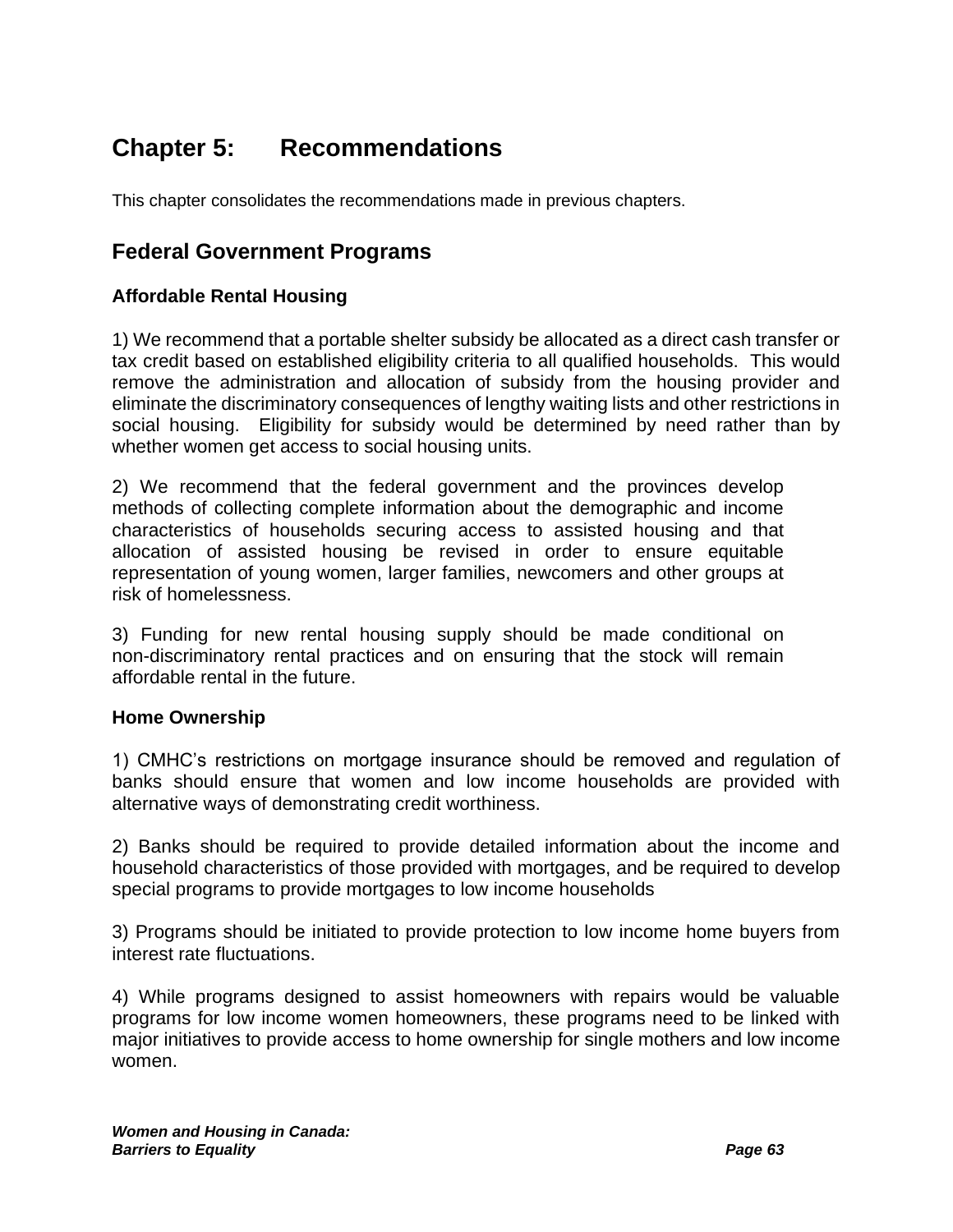5) Tax expenditures such as the capital gains tax exemption for primary residence available to home owners should be matched by a shelter allowance for low income renters so that federal program and tax expenditures are fairer to women.

#### **Homelessness Secretariat**

1) The Homelessness Secretariat should consider setting as a priority the funding of community based initiatives that address the systemic causes and diversity of women's experiences of homelessness.

2) The Homelessness Secretariat could facilitate the establishment of a vehicle, such as a national network, to facilitate communication and collaboration between women's groups across Canada on issues related to women's housing and homelessness. A national network would assist in linking local community activism to systemic issues that are often national or international in scope. It might also assist in ensuring issues related to women's housing and homelessness are securely placed on political, economic and social policy agendas.

# **Aboriginal Women and Housing**

1) The right to adequate housing should be recognized by the federal government as an Aboriginal treaty right, arising from the Federal government's fiduciary responsibility with respect to Aboriginal peoples. To this end, the federal government has an obligation to clarify with treaty nations a modern understanding of existing treaty terms as they apply to housing. Governments also have an obligation to ensure that Aboriginal women, men and children have adequate shelter, and short and long term means to provide for their own housing needs.

2) If the *Indian Act* is to remain, it must be amended to remove all discrimination against Aboriginal women and their children. This must be done in consultation with Aboriginal women and representative organizations.

3) There is a real need for more research which specifically investigates and documents Aboriginal women's housing and living conditions and which develops Aboriginal women-specific recommendations. Federal and provincial/territorial governments as well as band councils responsible for Aboriginal housing and funders must provide the necessary resources to Aboriginal women's organizations to undertake such research.

4) Across the country mainstream organizations and networks are undertaking a variety of activities to demand federal, provincial, territorial and municipal governments to address the housing crisis across Canada. These mainstream organizations and networks must work harder to ensure that Aboriginal women's groups are informed of and included in these activities and sought as partners for collaborative activities.

5) Aboriginal women have used the Charter in a limited way to enforce their equality rights. This avenue of recourse could be pursued further as a means of improving their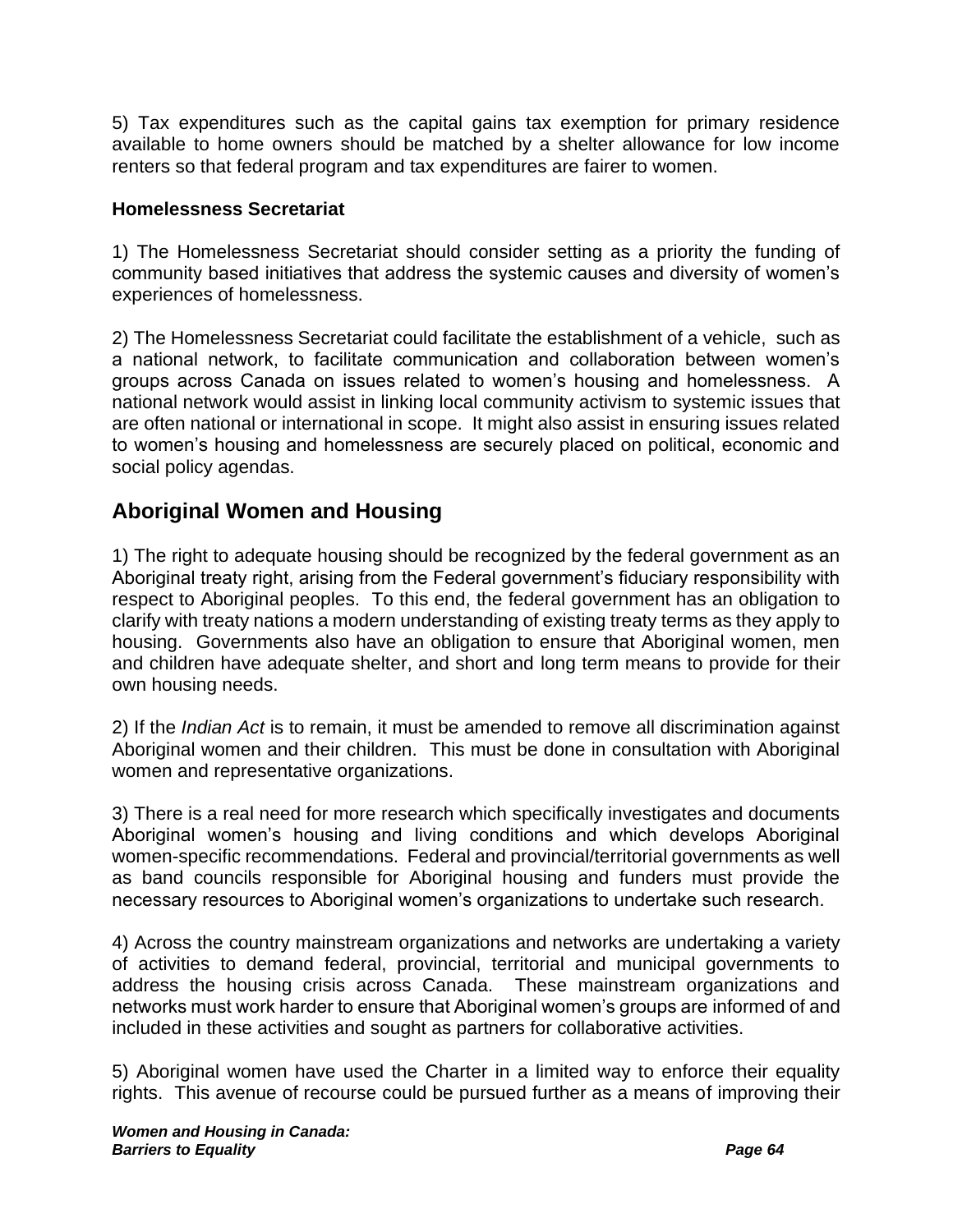housing and living conditions and the discrimination they suffer both on and off reserve. To the extent that they are not already doing so, Aboriginal women should pursue international human rights enforcement mechanisms such as the complaints procedures available under the International Covenant on Civil and Political Rights to address their experiences of discrimination with respect to property rights upon marriage dissolution and other experiences of discrimination.

6) Federal and provincial/territorial governments as well as band councils responsible for housing must respond to the specific housing and income issues experienced by Aboriginal women living on and off reserves. This would include: earmarking funds for the construction of new units specifically for Aboriginal women on and off-reserve that are culturally appropriate and that accommodate families of different sizes; ensuring that all Aboriginal women have sufficient funds (perhaps through a portable shelter allowance financed by the Federal government) to access existing and new housing stock on and off reserve; and allocating existing housing stock in a non-discriminatory fashion, prioritizing those in need.

7) The recommendations for future action articulated in Pauktuutit's report, *Inuit Women: The Housing Crisis and Violence* must be implemented immediately. These recommendations include:

➢ The reinstatement of secure, adequate and long-term federal funding for housing;

➢ An Inuit-specific housing policy ensuring an adequate standard of housing;

 $\triangleright$  The inclusion of Inuit women's organizations as active partners at all levels of the policy making process, including local housing associations;

 $\triangleright$  Victims of family violence must consistently be given priority access to public housing.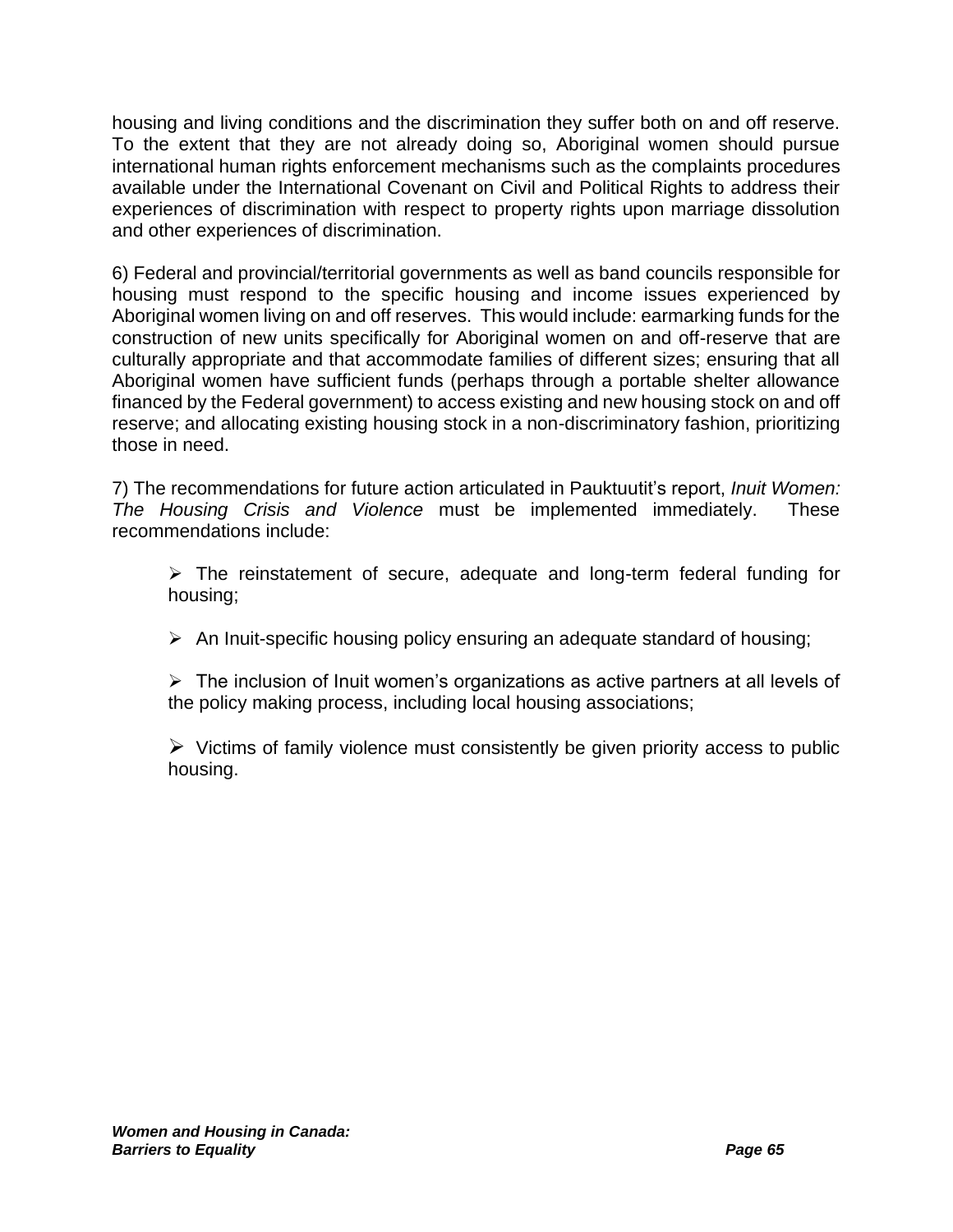# **Income Support Programs**

#### **Income Assistance - CAP**

1) The loss of legally enforceable standards in social assistance allowed unprecedented erosion of income adequacy for women in Canada – particularly for single mothers, women with disabilities, Aboriginal women and racialized women. These changes have been condemned by two United Nations Committees as violations of international human rights law because of their discriminatory consequences for women's access to adequate housing. 197

Despite the dramatic rise in homelessness among women and the strongly worded concerns of United Nations Committees, nothing has been done to reinstate enforceable standards with respect to social assistance. During the review of the Social Union Framework Agreement women should press the federal and provincial governments to include an enforceable right to adequate financial assistance in a renewed agreement.

2) Women have turned to the *Charter of Rights and Fr*eedoms and to human rights legislation as alternative sources for enforcement of the right to an adequate standard of living. A critical case was heard on this issue by the Supreme Court of Canada on October, 29, 2001. This type of litigation must continue to be initiated.

Support for including the right to an adequate standard of living, including adequate food, clothing and housing, in a revised *Canadian Human Rights Act*, was virtually unanimous among women's and other equality seeking groups across Canada when the Canadian Human Rights Review Task Force held consultations on the *Canadian Human Rights A*ct in 2000. Though this recommendation was not included in the Task Force report, women's groups could lobby the federal government directly on this issue.

#### **National Child Benefit Supplement**

An obvious solution to the discriminatory aspect of the NCBS is to eliminate the clawback in all provinces and territories where it is currently clawed back. In fact, campaigns to this effect have been launched at various times across the country, for example, the Ontario New Democratic Party currently has such a campaign.<sup>198</sup> In October 2001, the NDP Community and Social Services Critic, Tony Martin, brought a petition with over 7,000 signatures to the legislature demanding the Ontario government stop clawing back the Supplement.

<sup>&</sup>lt;sup>197</sup> Concluding Observations on Canada of the Committee on Economic, Social and Cultural Rights, E/C.12/1/Add.31 (10 December 1998) and Concluding Observations on Canada of the Human Rights Committee, CCPR/C/79/Add.105 (7 April 1999).

<sup>&</sup>lt;sup>198</sup> For more information on this campaign See: <www.ontariondp.on.ca/issues/poverty/clawback.html>